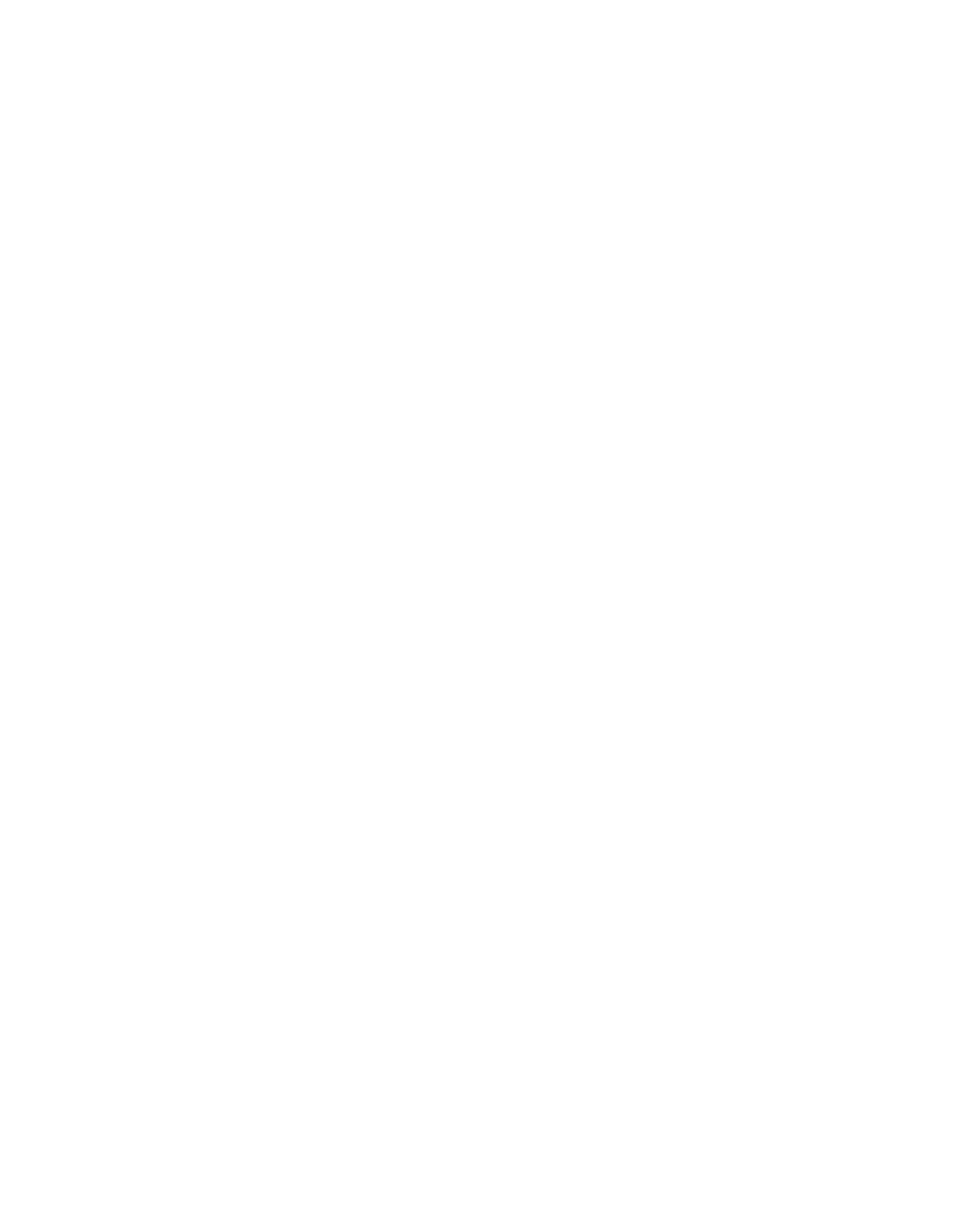## **Summary**

*I pulled the guy out [an E6 interrogator, and said]: "I looked—I looked this stuff up and this is not the way it's supposed to be," you know? He was like, "This is the directive we had. You need to go ahead and drop this, sergeant." You know, and he outranked me. "Drop this sergeant," [he said]. It was repeatedly emphasized to me that this was not a wise course of action to pursue . . . It was blown off, but it was a little more stern: "You don't want to take this inquiry anywhere else," kind of thing. "You should definitely drop this; this is not something you wanna do to yourself."* 

- U.S. Army M.P. Sergeant stationed at Forward Operating Base Tiger, al Qaim, Iraq, in 2003, describing his efforts to complain about detainee abuse.

*I was very annoyed with them because they were saying things like we didn't have to abide by the Geneva Conventions, because these people weren't POWs. . . . [T]hey're enemy combatants, they're not POWs, and so we can do all this stuff to them and so forth. . . . It just went against everything we learned at Huachuca.* 

- Military Intelligence Interrogator attached to a secretive task force stationed at Camp Nama, at Baghdad airport in Iraq, describing a briefing by military lawyers in early 2004 after soldiers raised concerns about abusive interrogation methods.

U.S. forces have now been deployed in Iraq for over three years. During this time, tens of thousands of Iraqis have been arrested, detained, and interrogated by U.S. personnel. Many of the detainees—held at Forward Operating Bases (FOBs) or at central detention centers such as Abu Ghraib prison, Camp Cropper, and Camp Bucca—have been interrogated by personnel from U.S. Military Intelligence (MI) or the Central Intelligence Agency (CIA). While some detainees have been insurgents, others have been innocent civilians caught up in U.S. military operations, in the wrong place at the wrong time.

There is mounting evidence to show that many detainees have been abused. The Abu Ghraib scandal, which broke in April 2004, brought the issue of detainee abuse to the world's attention, but it is now clear that the scope of the problem is far broader than was known at the time. Since 2003, Human Rights Watch has reviewed hundreds of credible allegations of serious mistreatment and torture of detainees in U.S. custody. Alleged abuses have taken place in locations all over Iraq, in both FOBs and centralized facilities, and have involved CIA agents, military interrogators, MP guards, and ordinary combat soldiers. Abuses have also been alleged in detention facilities in Afghanistan and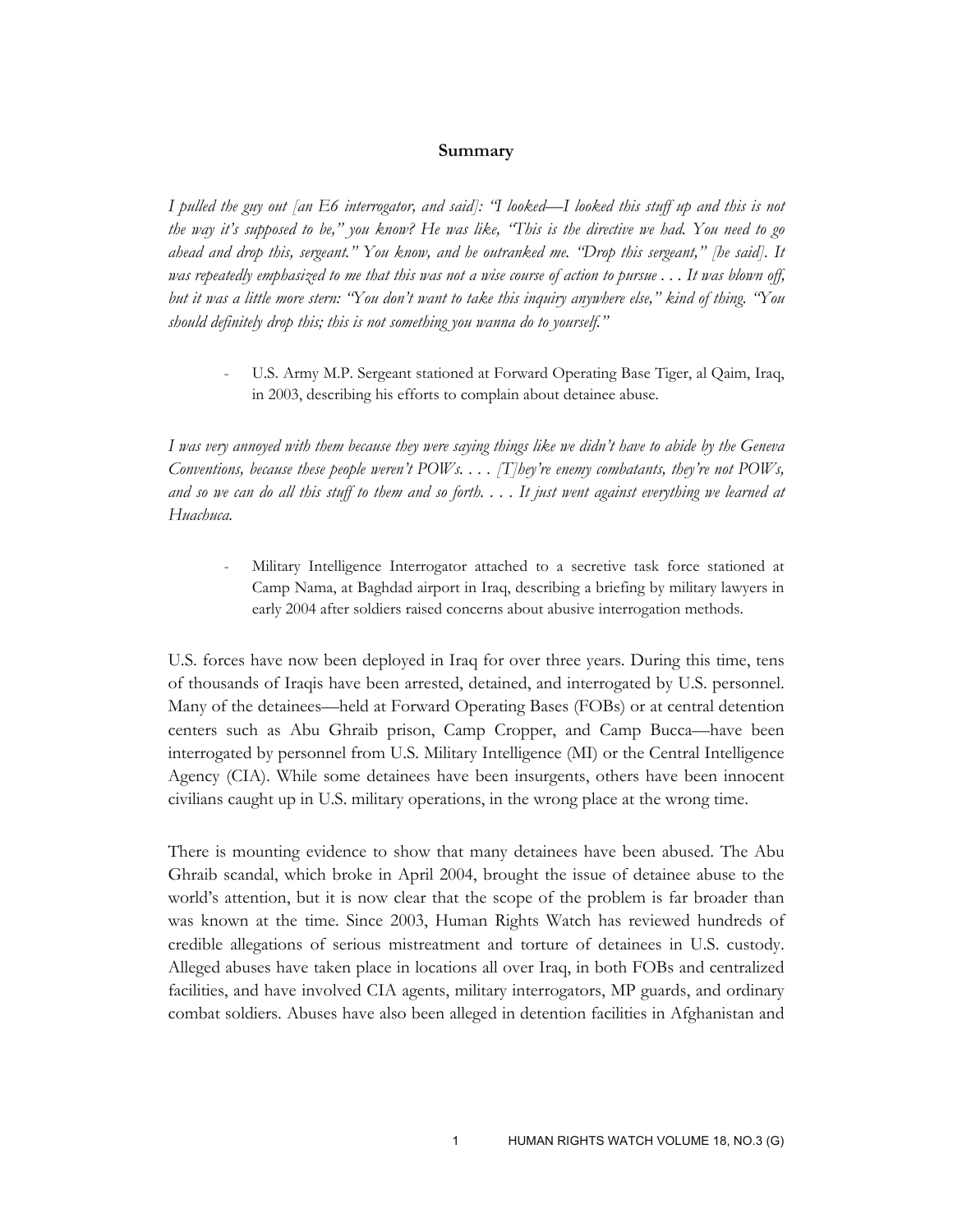at Guantanamo Bay, where smaller numbers of detainees are held. In many cases, it has taken years for abuses to come to light.

This report is based largely on firsthand accounts by U.S. military personnel stationed in Iraq, and describes abuses that took place in three separate locations in Iraq in 2003- 2005. Many of the accounts are from soldiers who witnessed and in some cases participated in the abuses. First, the report discusses incidents involving a special military and CIA task force based at Camp Nama, near Baghdad, in 2003-2004, and near Balad in 2004-2005. Second, the report describes abuses in 2003-2004 at a Forward Operating Base on the Syrian border, called FOB Tiger. Third, the report details abuses in 2004 at detention facilities at the Mosul airport. The military's own investigations and reports by journalists and other observers support many of the accounts, and provide further details from soldiers about abuses at these facilities, including abuses in 2005.

In all three locations, soldiers witnessed seriously abusive treatment and interrogation of detainees, including beatings, psychological torture of varying kinds, and other physical torture and mistreatment. At Camp Nama, for instance, detainees were regularly stripped naked, subjected to sleep deprivation and extreme cold, placed in painful stress positions, and beaten. At FOB Tiger, they were held without food or water for over 24 hours at a time, in temperatures sometimes exceeding 135 degrees Fahrenheit, and then taken into interrogations where they were beaten and subjected to threats. At Mosul, detainees were regularly subject to extreme sleep deprivation, exposure to extreme cold, forced exercises, and were threatened with military guard dogs.

In all three locations, the abuses appear to have been part of a regularized process of detainee abuse—"standard operating procedure," in the words of some of the soldiers.

The accounts in this report provide compelling new evidence that detainee abuse was an established and apparently authorized part of the detention and interrogation processes in Iraq for much of 2003-2005. The accounts also suggest that U.S. military personnel who felt the practices were wrong and illegal have faced significant obstacles at every turn when they attempted to report or expose the abuses.

One military interrogator, cited at the beginning of this report, described to Human Rights Watch what happened when he and other colleagues complained about abuses to the colonel on duty: "a team of two JAG officers, JAG lawyers, came and gave us a couple hours slide show on why this is necessary, why this is legal, they're enemy combatants, they're not POWs, and so we can do all this stuff to them and so forth." After that presentation, the interrogator said, the abuses continued, but he and the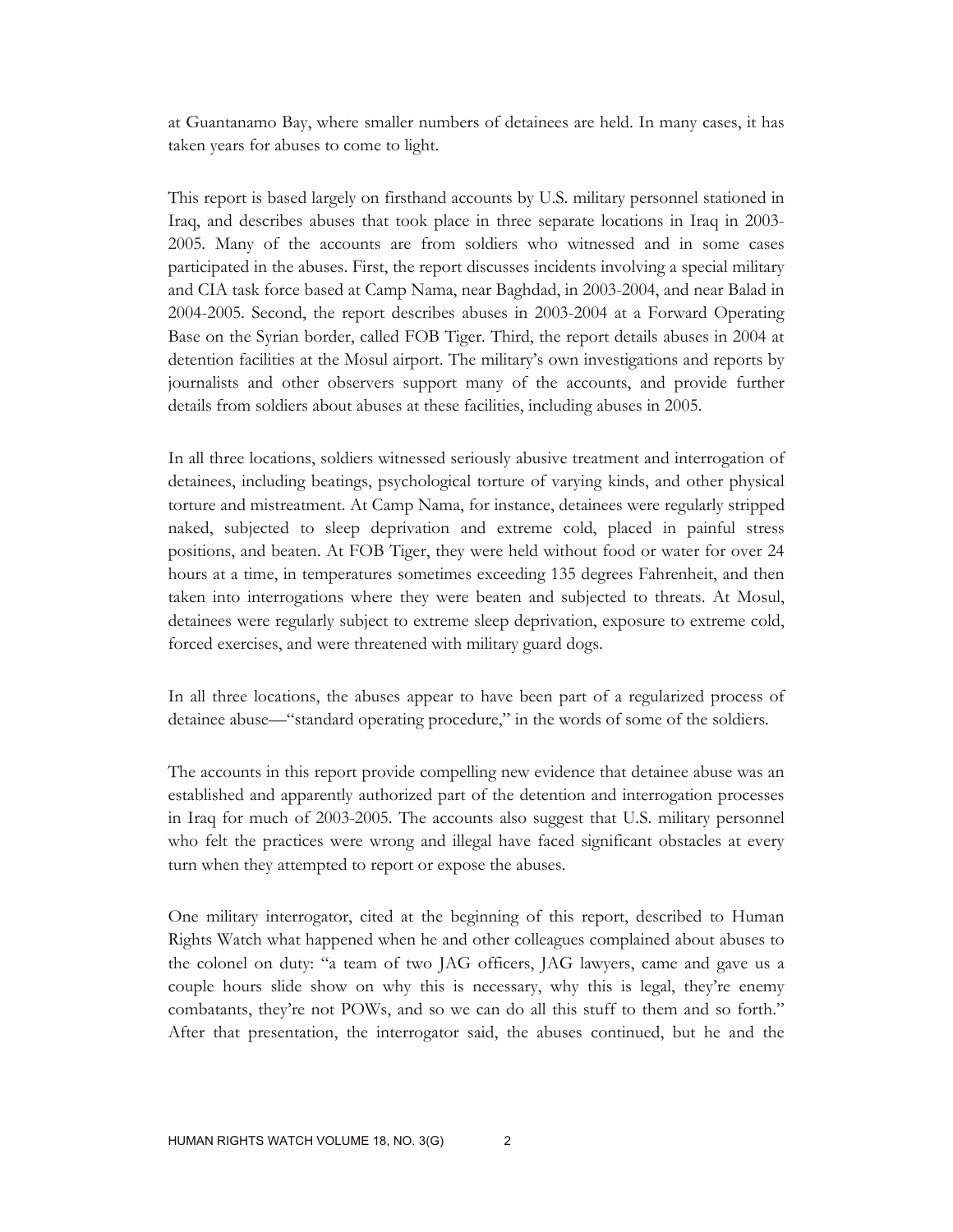others who were unhappy with the situation felt that they had nowhere else to turn. As far as he knew, no other reporting mechanism existed. "That was it, case closed," he explained. "There was nobody else to talk to."

Many of the soldiers who have spoken with Human Rights Watch about detainee abuse have voiced anger at the way their concerns and complaints were dismissed, and said that they decided to speak publicly because they were concerned about the systemic problems that made reporting abuse so difficult.

\* \* \* \* \*

The military and the Bush Administration appear to be in denial. Both have consistently portrayed abuse cases from Iraq as exceptional and perpetrators as lone and independent actors—"rotten apples"—despite evidence that Military Intelligence officers and higherechelon military and civilian leaders knew about or may even have authorized abusive techniques that were used against detainees. Such sweeping denials, and the military's general failure to place any blame on leadership for abuses that occurred, have hindered candid assessments about the detainee abuse problem.

Take, for example, the role of U.S. Military Intelligence (MI) in formulating and executing interrogation and detention policy in Iraq. There are clear indications that MI battalions systematized the use of abusive techniques in Iraq in 2003 and 2004, and that MI interrogators—including officers—are implicated in the widespread abuses that occurred during that time. As detailed in this report, internal military documents and soldiers' own accounts show that MI interrogators were using abusive tactics through much of 2003-2005; and that for much of this time these tactics were authorized by officers up the chain of command. Yet to date, no military intelligence officers who have served in Iraq have been charged with any criminal acts, either as a principal or under the doctrine of command responsibility. The few courts-martial that have occurred in relation to detainee abuse in Iraq have primarily involved military police, most of whom have claimed in courts-martial that they were ordered or authorized by military intelligence interrogators to use the tactics they were charged with.

Notably, Gen. Barbara Fast, the chief of military intelligence in Iraq during the period of the most serious abuses—late 2003 through 2004—has since been promoted for her work in Iraq. She is now the commander of the Army Intelligence Center, the U.S. Army's interrogation school at Fort Huachuca, Arizona.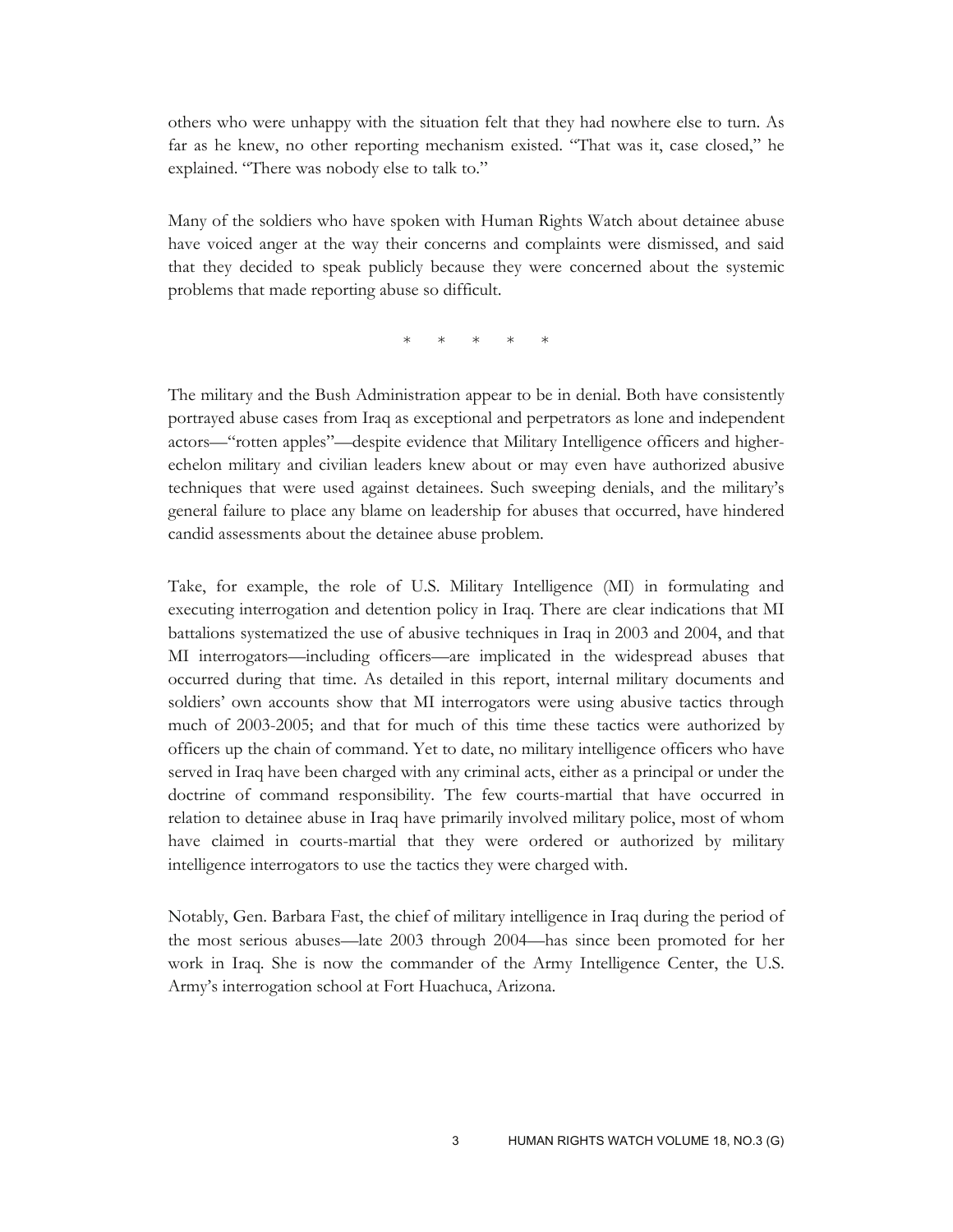CIA personnel have also gone unpunished. Several homicide cases, involving detainees who died while being interrogated by the CIA, were referred to the Department of Justice for prosecution in 2004 and 2005, yet to date not one CIA agent has been charged. Human Rights Watch has repeatedly urged Justice Department officials to move forward with the investigation and prosecution of civilian personnel implicated in abuses, but as of June 2006 only a single civilian contractor had been indicted, for a case from Afghanistan. And there are others who have escaped investigation as well—for instance, military Judge Advocate Generals, Special Forces personnel, and civilian leadership in the Department of Defense.

Human Rights Watch is aware that U.S. forces in Iraq are fighting armed groups who themselves have shown little willingness to abide by international humanitarian law. As Human Rights Watch has detailed in previous reports, Iraqi insurgent groups routinely violate international humanitarian law, carrying out abductions and attacks against civilians and humanitarian aid workers, and detonating hundreds of bombs in bazaars, mosques, and other civilian areas. Human Rights Watch has previously stated that those responsible for violations, including the leaders of these groups, should, if captured, be investigated and prosecuted for violations of Iraqi law and the laws of war.

But the activities of these groups are no excuse for U.S. violations. Abuses by one party to a conflict, no matter how egregious, do not justify violations by the other side. This is a fundamental principle of international humanitarian law.

## **Recommendations**

The U.S. government has refused to acknowledge the systemic nature of the problem of detainee abuse in Iraq since 2003, and done little to address the underlying problems that have led to abuse.

It is time for the Bush Administration to admit that there has been no real accountability for detainee abuses. It is time for military and CIA leaders to acknowledge that serious and systemic abuse has occurred, and recognize the weakness of their internal reporting procedures. It is time for the U.S. Congress to get serious about oversight on these issues, and work to ensure that systemic flaws are corrected and that criminal conduct is adequately investigated and punished, both now and in the future.

Human Rights Watch makes the following recommendations:

• Congress should appoint an independent bipartisan commission to investigate the scope of current and past detainee abuses, identify the involvement of military and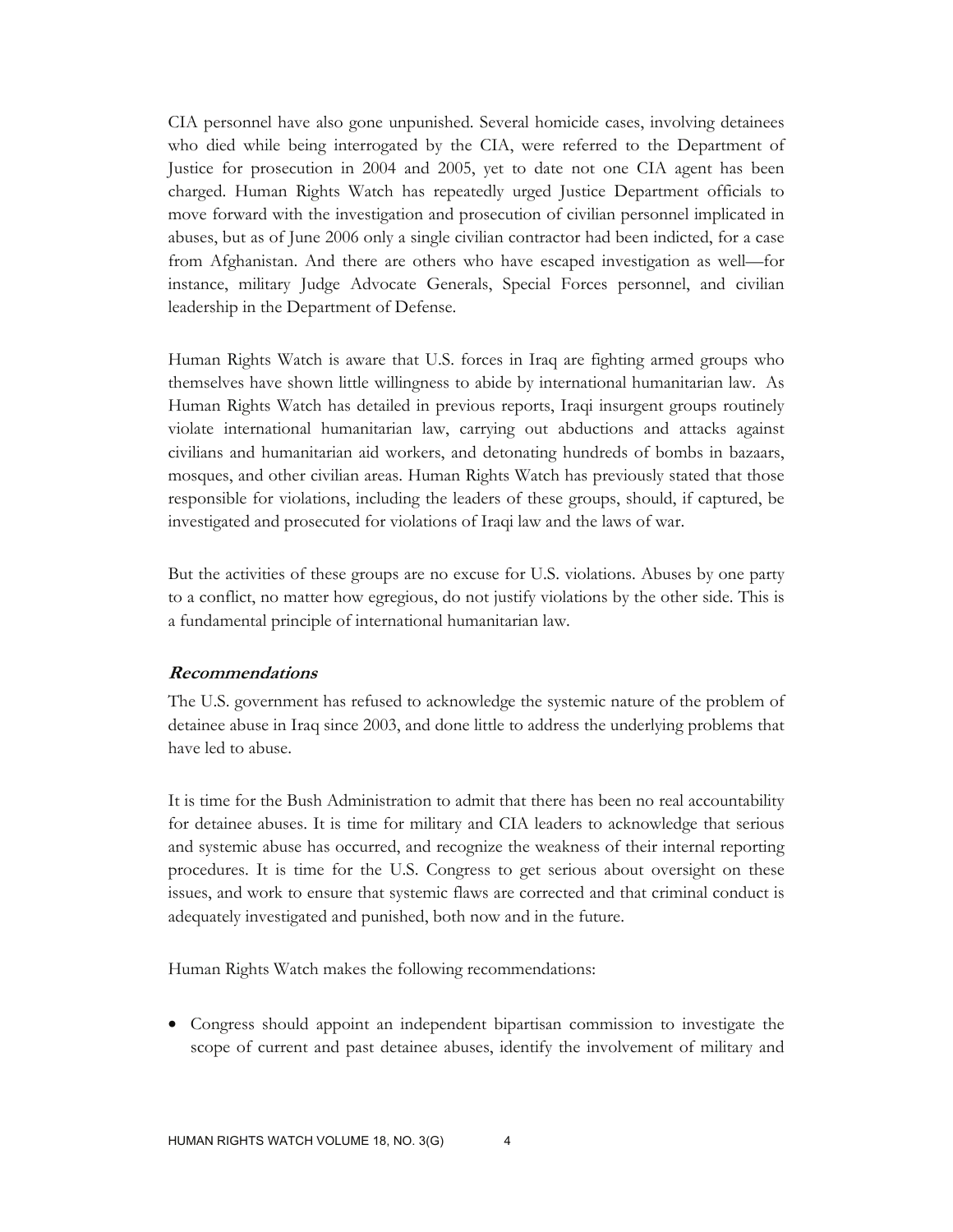civilian officials in authorizing and allowing abusive interrogation techniques, and determine why military and civilian leaders who are implicated in abuse have not been held accountable.

- Congress should also re-open hearings on detention abuse issues, to address the same issues as above.
- Congress should push the President to appoint independent prosecutors—in the military and Justice Department—to investigate and prosecute detainee abuse cases, focusing not only on abusive interrogators and guards, but also on military and civilian leaders who authorized or condoned abuse.
- The U.S. military and CIA should identify institutional flaws that make it difficult for personnel to complain about illegal conduct and report crimes and abuses being committed by personnel, and remedy those flaws.
- The Secretary of Defense should appoint a panel of high-level members of the various Judge Advocate General Corps to consider reforms in the criminal justice system of the U.S. military, to increase the power and independence of military criminal investigators, and to remove institutional obstacles that make it difficult for personnel to report abuse.
- The Attorney-General should work with the Secretary of Defense, the National Director of Intelligence and the Director of the Central Intelligence Agency to revise procedures and protocols for investigating and prosecuting cases of abuse by nonmilitary personnel.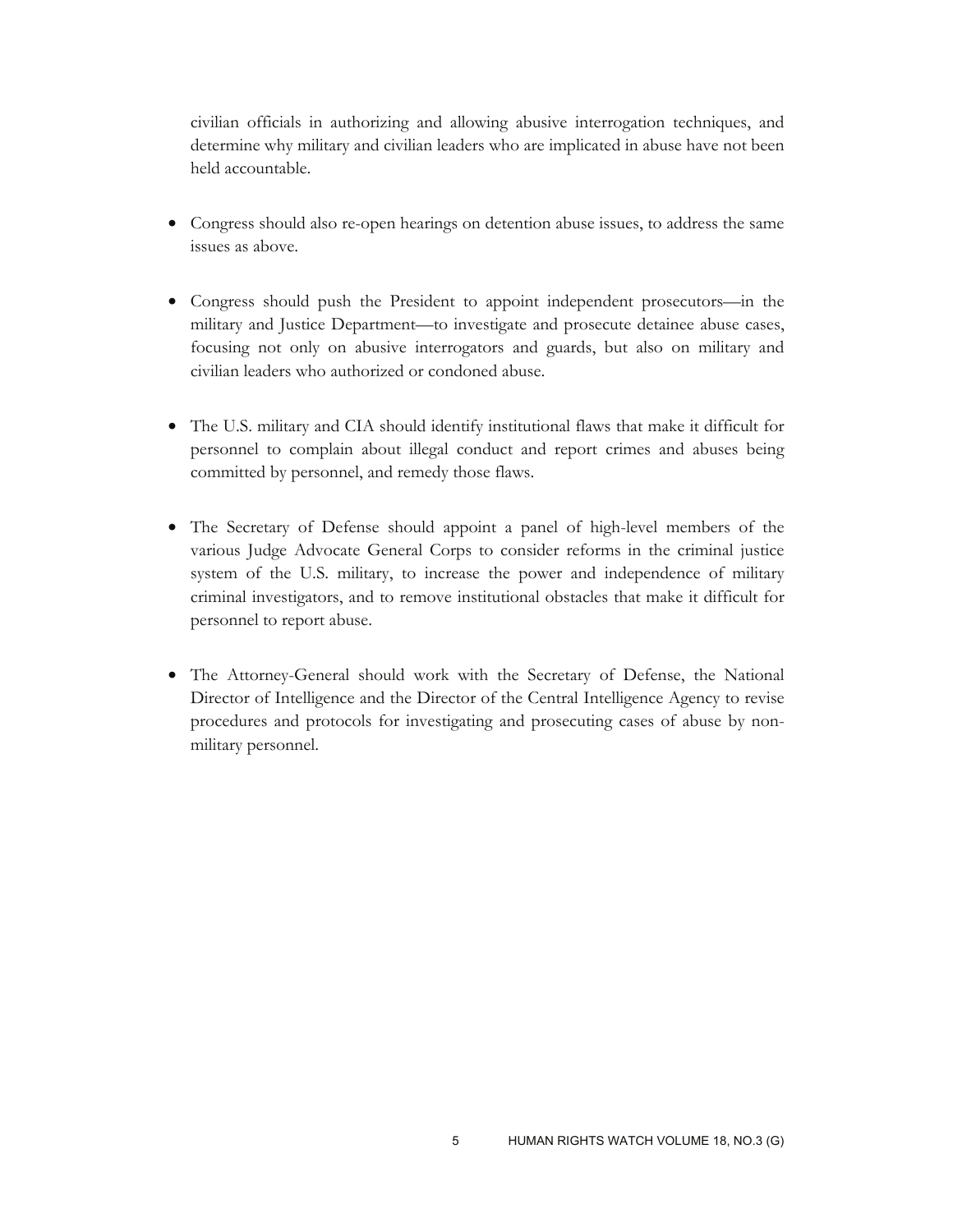# **Soldiers' Accounts**

# **I. Task Force 20/121/6-26/145 Camp Nama, Baghdad**

Some of the most serious allegations of detainee abuse in Iraq since 2003 have concerned a special military and CIA task force—known at various times as Task Force 20, Task Force 121, Task Force 6-26, and Task Force 145—charged with capturing or killing high-level combatants.<sup>1</sup> Its targets have included Saddam Hussein and Abu Musab Al-Zarqawi, but also hundreds of anonymous, and often innocent, detainees. Through most of 2003 and 2004, the task force maintained a detention and interrogation facility within Camp Nama, at the Baghdad International Airport (often called "BIAP"). The camp was off-limits to the International Committee of the Red Cross, as well as ordinary military personnel.<sup>2</sup> The task force moved to another location near Balad in the summer of 2004, and also reportedly maintains outposts in or near Fallujah, Ramadi and Kirkuk.

As described in more detail below, from 2003 to the present, numerous U.S. personnel and Iraqi detainees have reported serious mistreatment of detainees by the special task force, including beatings, exposure to extreme cold, threats of death, humiliation, and various forms of psychological abuse or torture. Many of these allegations have been contained in documents released to the American Civil Liberties Union and other human rights groups pursuant to Freedom of Information Act litigation. Human Rights Watch has also spoken to several veterans and government officials about the task force's abuses.

<sup>1</sup> Serious allegations about Camp Nama were revealed in a front page article in the New York Times in March 2006, based on interviews with U.S. personnel who served at Nama or were familiar with operations there. Eric Schmitt and Carolyn Marshall, "In Secret Unit's 'Black Room,' a Grim Portrait of U.S. Abuse," *New York Times*, March 19, 2006.

<sup>&</sup>lt;sup>2</sup> The camp was so secure that in August 2003, Gen. Geoffrey Miller, the former commander of the Guantanamo Bay detention facility in Cuba, who was brought to Iraq in 2003 to evaluate and critique the military's intelligence-gathering methods, was denied access when he sought to visit. In the end, he was only admitted after he made several calls to higher-level military commanders. Human Rights Watch telephone interview with a former military interrogator familiar with the incident, May 2006.

A few months later, Col. Stuart A. Herrington, a retired Army intelligence officer who was asked by the chief of military intelligence in Iraq, Gen. Barbara Fast, to carry out an assessment of the military's intelligence-gathering and counter-insurgency tactics, was also denied access. Human Rights Watch interview with a person familiar with the contents of a memorandum written by Herrington to Fast. See also Josh White, "U.S. Generals in Iraq Were Told of Abuse Early, Inquiry Finds," *Washington Post*, December 1, 2004 (describing the contents of the Herrington memorandum).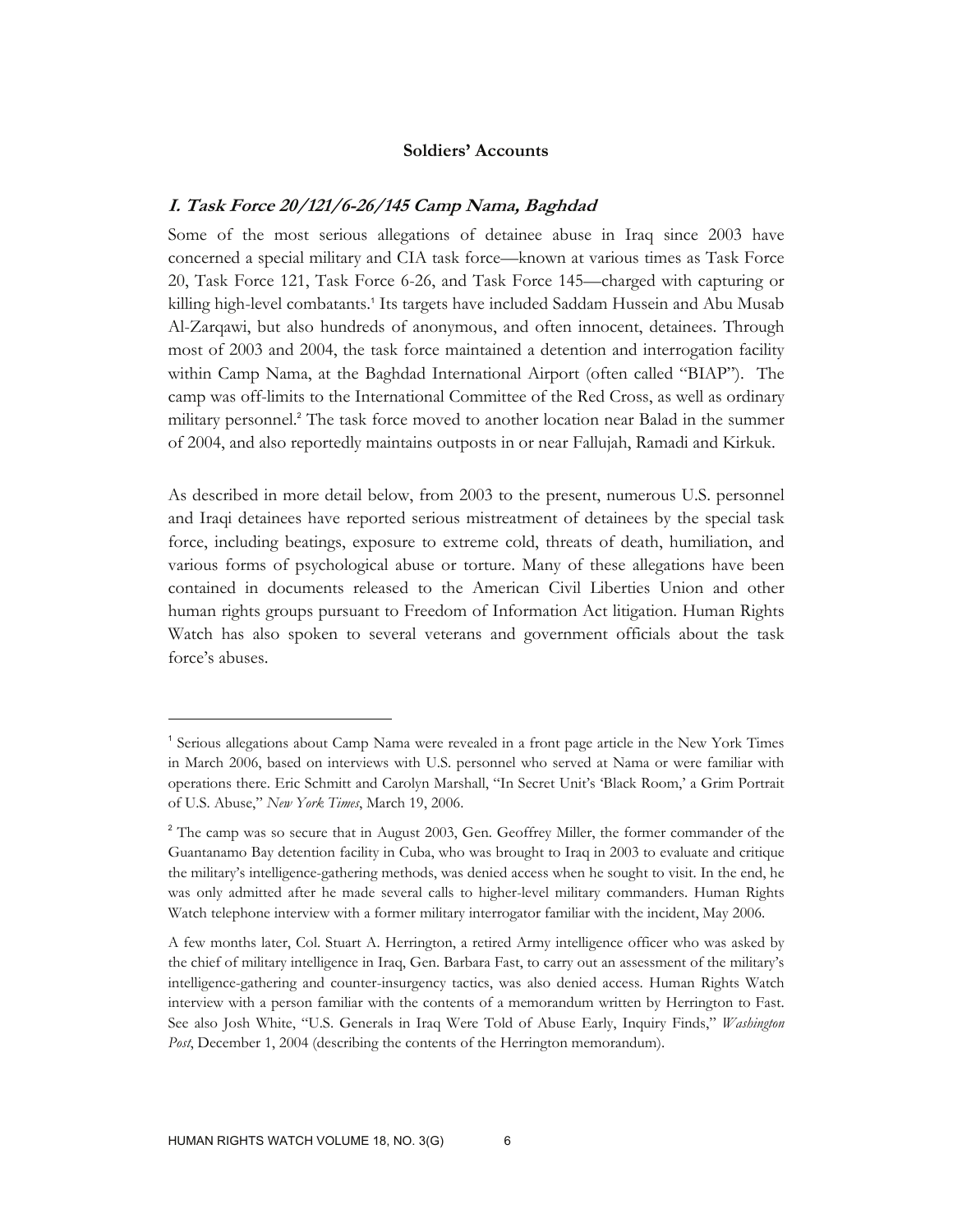The account below provides new information about the daily routine at Camp Nama, including details about how the camp was set up, and about how interrogators used abusive techniques on detainees. The account also contains details about how abusive treatment was a regular part of interrogations there, for instance, interrogators used an "authorization template" on computers at Nama, on which interrogators would checkoff the harsh methods they intended to use on detainees. The account also details how the military leadership at the camp dealt with soldiers who expressed their discomfort with the methods then in regular use.

\* \* \* \* \*

#### **Camp Nama**

-

Sergeant "Jeff Perry"<sup>3</sup> was an interrogator with the special task force at Camp Nama during the first half of 2004. He told Human Rights Watch about his experiences there, about abuses he saw, and about his efforts to report the abuses.

Jeff described how he came to join the task force and how it was set up:

At the time I didn't know exactly what BIAP was, but it was intriguing to work with them and so forth. It was kind of like a high-speed job and [we were told] we would be doing something important. . . they wanted people who spoke Arabic. . . . that's why we were chosen first off.

My chain of command was—well, I didn't have any contact with my normal uniformed battalion. [Task Force 121/6-26] was my new chain of command for several months. It was pretty loose as far as chain of command goes. There was no rank within the task force. There was no rank as far as team member or interrogative analyst and so forth. Everybody was in civilian clothes. There was no rank. That's the way they wanted it. They had us, you know, [for] input and expertise and so forth. It worked better that way. You didn't have to worry about sucking up to whoever and pleasing this person or that person. But there was a sergeant major there who was in charge of everything, and there was also a commander who was at one point a captain 03 ["03" refers to the Department of Defense rank of captain] and then next time an 06 [a

<sup>&</sup>lt;sup>3</sup> This soldier requested that Human Rights Watch not use his real name or details about his deployment. The quotes and accounts provided by this soldier have been lightly edited—no substantive details have been altered in any way—solely to remove repetition and ensure readability.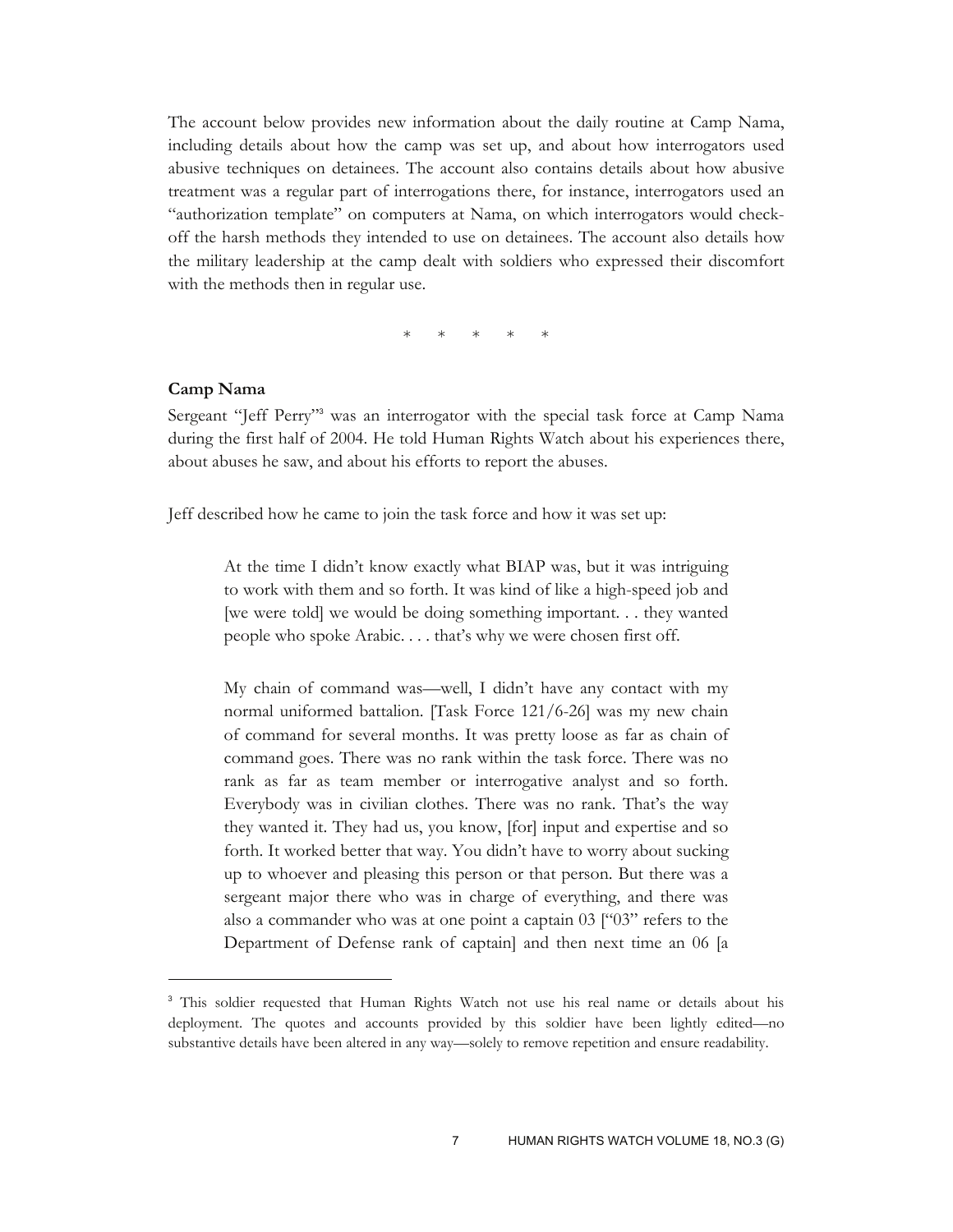colonel]. So they were actually in charge of this. Later on there was a senior interrogator who was a CW-5 [Chief Warrant Officer level five a senior enlisted officer].

Jeff said that personnel at the facility only used their first names, and that he rarely learned anyone's family name:

We called the colonel by his first name, called the sergeant major by his first name. . . . I couldn't tell you the sergeant major's last name if I tried. Same with the colonel. A lot of my fellow interrogators, I didn't know their last names either. Some I did, 'cause I knew them from Huachuca [the U.S. military interrogation school in Arizona]. But yeah, when you asked somebody their name they don't offer up the last name. . . . The consensus was, more often than not, when they gave you their name it probably wasn't their real name anyway.

Jeff said that most of the task force was comprised of U.S. military special forces and CIA personnel, and most were highly secretive about their identity:

The people who were involved with that task force were just kind of brought up within that organization to be very secretive about not disclosing any kind of information. Some of them used their real name, they said, and some of them used something else. Some of these guys had different jobs rather than this specific task force within their organization, so they might do some clandestine work or something. . . . [There were] special forces. . . out of Fort Bragg. A loose chain of command. They go all over, and then they bring them back into the fold and they work in Afghanistan and Iraq and other places. They're very mobile, they're able to pick up and go. Highly mobile.

Jeff said the CIA personnel were mostly situated in a nearby building, and that CIA personnel would often take part in field operations (in which detainees were captured) and interrogations at the facility at NAMA.

Jeff described the interrogation facility at NAMA as "a normal-sized building, maybe even a small building," with five interrogation rooms: the black room, the blue room, the red room [also known as the wood room], the soft room, and the medical screening room (reportedly the same room used for the initial medical screening of Saddam Hussein immediately after his capture; parts of the video footage of the screening were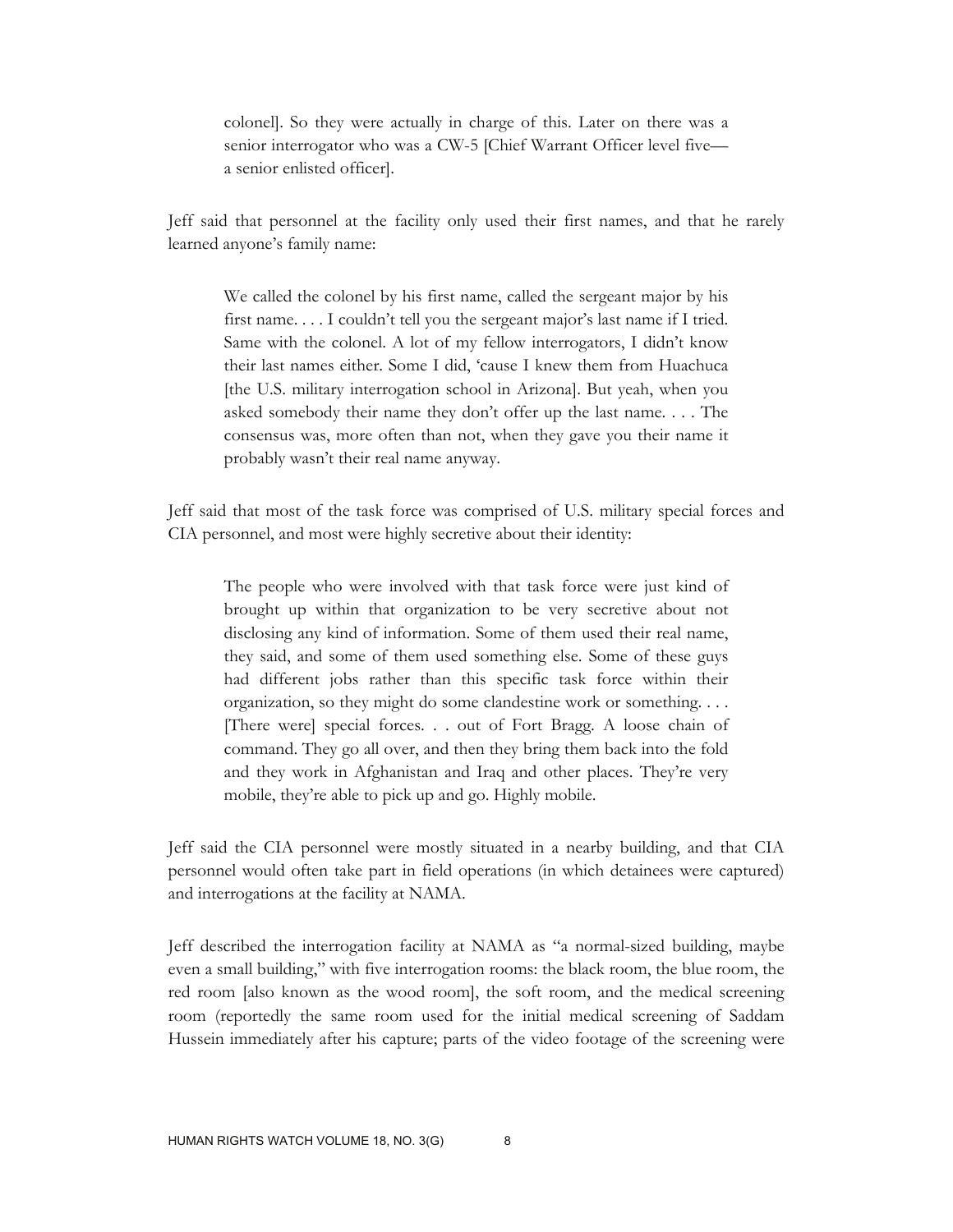televised internationally). Jeff said detainees were also taken outside the building for interrogations, into a courtyard between that building and another one.

Jeff described the black room, where the harshest interrogations would take place:

The black room was 12 by 12 [feet]. It was painted black floor to ceiling. The door was black, everything was black. It had speakers in the corners, all four corners, up at the ceiling. It had a small table in one of the corners, and maybe some chairs. But usually in the black room nobody was sitting down. It was standing, stress positions, and so forth. The table would be for the boom box and the computer. We patched it into the speakers and made the noise and stuff.

Most of the harsh interrogations were in that room. . . . Sleep deprivation, environmental controls, hot and cold, water. . . . I never saw anybody who was hot, you know, but it was cold a lot of times or we used cold water, we poured cold water onto them. [Certain times interrogators would] take clothes from the prisoners and so forth. . . loud music, strobe lights—they were used as well.

Jeff said that some interrogators would beat detainees in the black room—hitting and kicking them during interrogations.

The other two rooms used for interrogation were the blue room and the red room (also called the wood room). As Jeff described them:

The blue room is more of a rectangle. It was right next to the wood room so these would look the same, only the blue room was painted blue and the wood is just wood finish on plywood. And so they were the exact same size. They were about 6 by 10. A lot of times they [the interrogators] just sat down and talked to them and there was normal interrogations, you know, like down or up [referring to different legal interrogation techniques], or "love of family,' or so forth. Whatever. They were just talking to them. Become their friend or whatever, just sitting down. If it's not a harsh interrogation, you free up the backlog for that type of interrogation. And so you're just talking to them and so forth, you know? So that's what that was. Just a table in the middle, you'd sit on each side, and you'd have a chair for your interpreter. . . .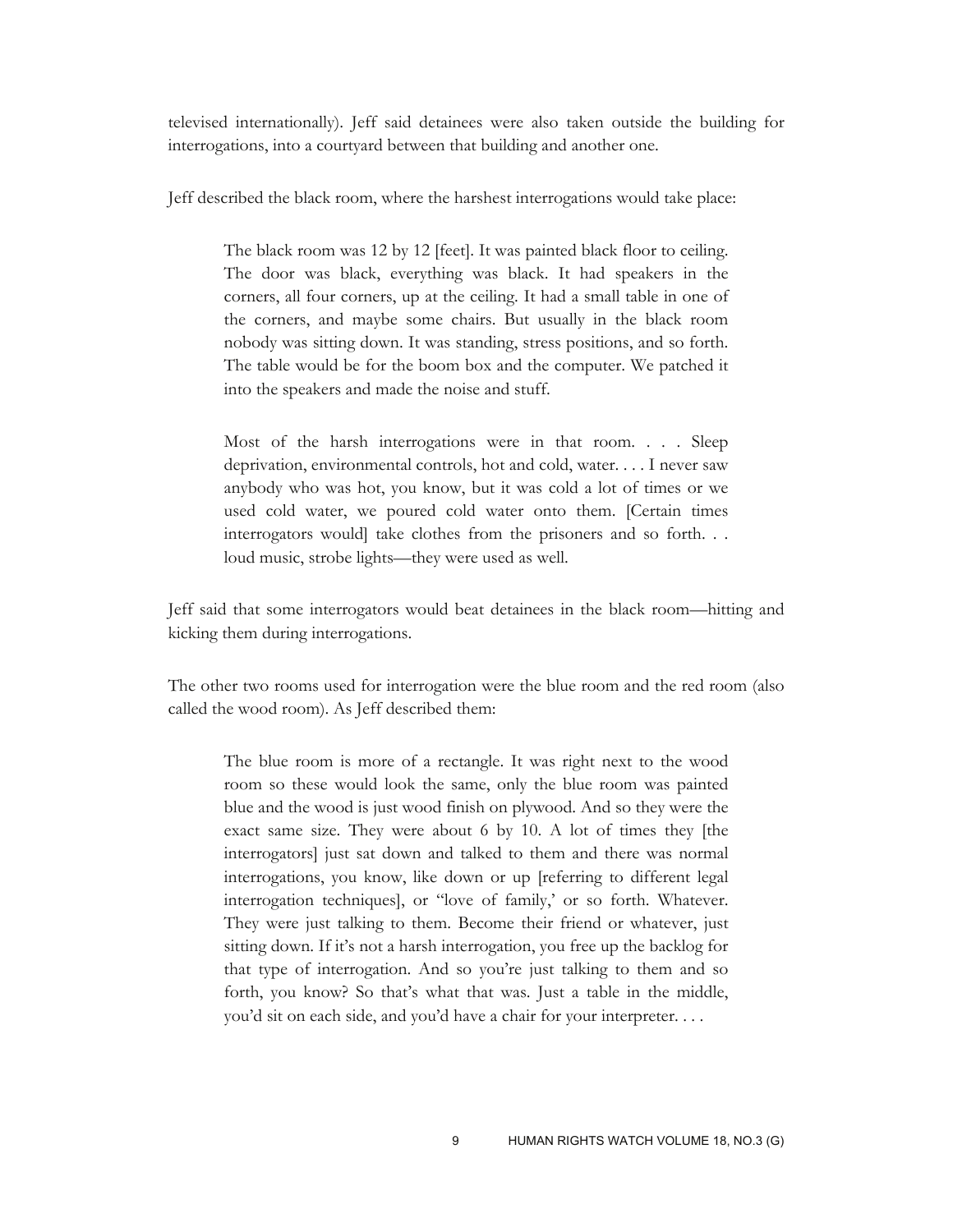If interrogators wanted to show respect to a detainee who was cooperating, or needed to interview a cooperating intelligence source brought on base, they would use the "soft room." The soft room was a little nicer. It was smaller than the other rooms, but they had some nice rugs, a back row of couches, prayer rugs hanging on the wall. Sometimes we had tea in there, teacups and so forth and you'd offer them soda or water. A nice little table in the middle. Three or four black leather chairs. We would bring people in there who we wanted to show respect to or show deference, maybe an ex-colonel or general in the Iraqi Army, somebody important or somebody who we thought we'd get more information by being nice to him.

Jeff said detainees would be taken from one room into another, depending on the level of their cooperation:

We would do that to show him if you tell us what we want to hear, then this is the treatment that you'll get [the soft room]. If you don't, then this is the treatment that you'll get [the black room]. So there was a lot of that, going back and forth between the rooms.

Human Rights Watch asked about how detainees were chosen to be placed in the black room, where the harshest techniques were used. As Jeff explained:

It depends on what the [detainee's] status is coming in from their target reporting. O.K., when they come in, for whatever reason they were chosen to get rounded up in the first place—sometimes it's just the wrong guy or whatever, but that's neither here nor there. If it's the right guy, if we think it's the right guy, and it's kind of a higher-value type of target or somebody who can push us further into the circle, as they said—you have a circle, and Zarqawi's in the middle, and lieutenants and so forth, like it was an onion—and if he can push us further into the circle, and we didn't think that we couldn't get past through normal methods or a normal type of approach in interrogation—then they would want to go hard on them. . . .

The senior interrogator—the interrogation leader [at Nama], who was actually a lieutenant in the Air Force, I believe—he usually wanted to go hard on people like that.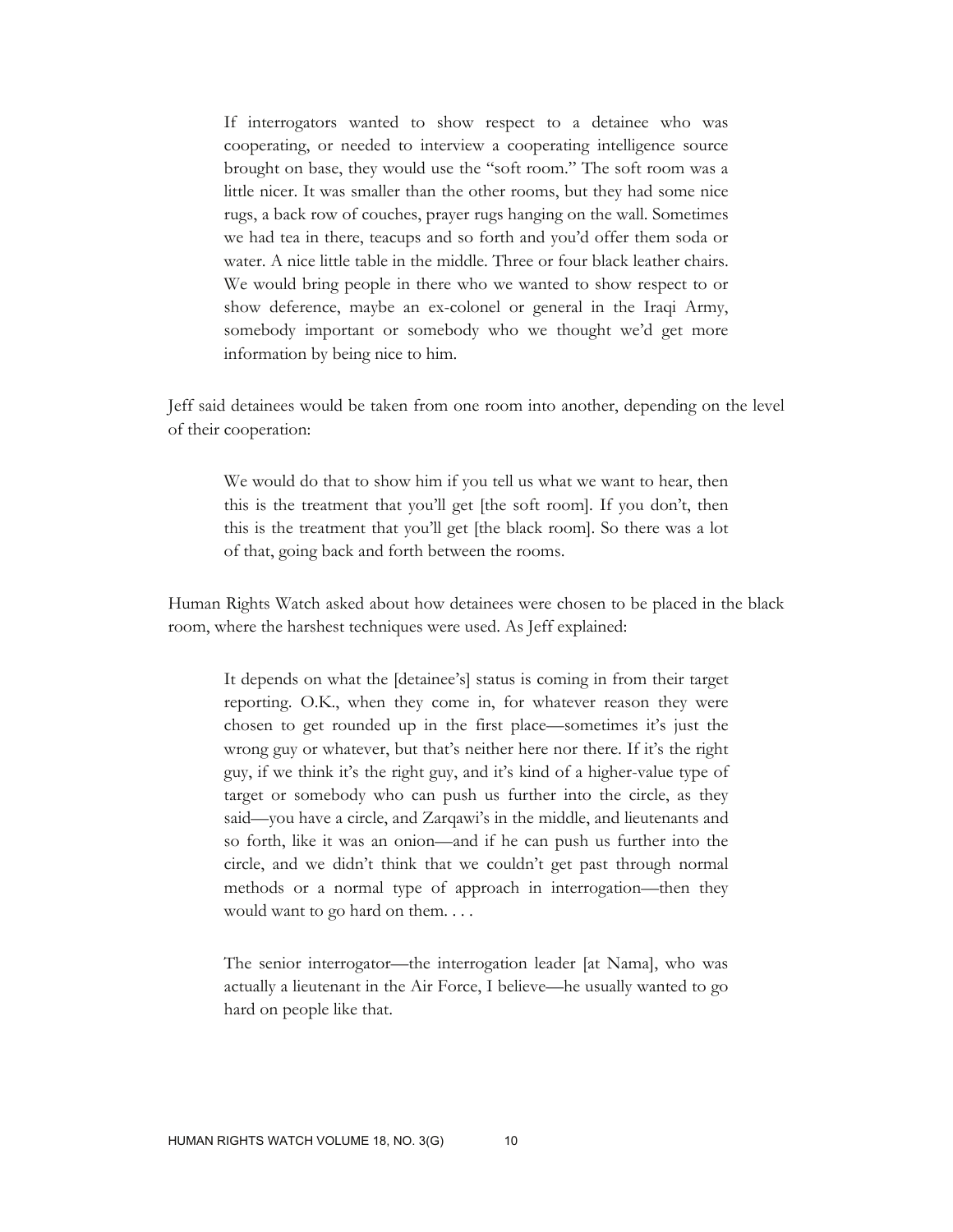And then just normal, everyday type of detainees who have come in and you have maybe a screening or interrogation, in one of those rooms [the other rooms, the blue room or the red/wood room], and the interrogator thinks he's being lied to or he's not going to get anywhere with just talking to him and so forth, we would march with him into the black room, or [if interrogators were] angry at him and want to punish him for some reason.

## **Abusive Interrogations**

Jeff also saw several more severe interrogations that took place outside the main facility in the courtyard, including one that took place soon after he arrived at Nama, involving a detainee who was linked to Abu Musab Al-Zarqawi, the Jordanian insurgent leader who was later killed by a U.S. air strike, in June 2006:

He was kind of a financier of Zarqawi, or one of them from the beginning. He was caught and he didn't want to talk and say anything. I had no part in this interrogation, I was just observing. In fact, it was shortly after I got there, so I was observing this and a few other interrogations at the same time. Whenever I went in, there was a kind of courtyard in between what was next to the soft room and the other side of the main office, but no roof, in the middle of this building. There was kind of a garden-like area with dirt and mud and a hose out there.

He was stripped naked, put in the mud and sprayed with the hose, with very cold hoses, in February. At night it was very cold. They sprayed the cold hose and he was completely naked in the mud, you know, and everything. [Then] he was taken out of the mud and put next to an air conditioner. It was extremely cold, freezing, and he was put back in the mud and sprayed.

This happened all night. Everybody knew about it. People walked in, the sergeant major and so forth, everybody knew what was going on, and I was just one of them, kind of walking back and forth seeing [that] this is how they do things.

At another time, Jeff saw a British SAS officer beat a detainee:

[It] was a beating in a kind of a bunker behind the main facility. . . . this British guy actually who wasn't supposed to be interrogating anybody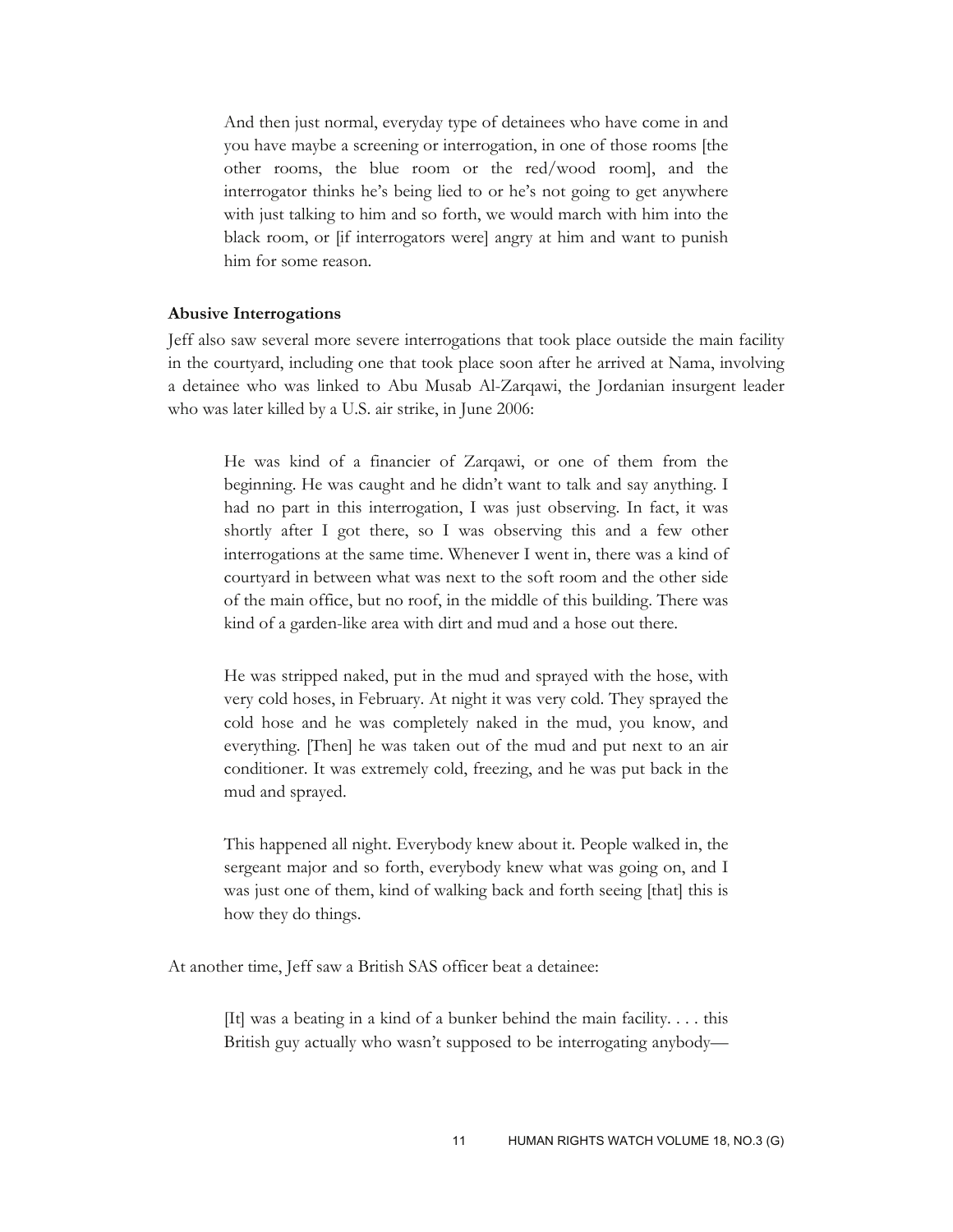a British soldier. SAS. That's all I know about him. I don't know his name or anything. But we went back there and he gave the guy a pretty good pounding. Nothing really in the face. A lot of stomach shots, and I would say two or three groin shots, very harsh. A knee to the abdomen. Thrown against the wall and so forth.

He was very frustrated with this person, who supposedly had information about the whereabouts of Zarqawi. And he did. But we didn't know exactly that. He was blatantly stalling us and lying to us. It was frustrating, but he [the British soldier] decided to go that route and get physical with him. . . . [W]e ended up cutting in. "This is not working, we need to stop this.". . . I took the prisoner back and my partner took the other guy. It was reported. They weren't upset about any type of abuse or anything. They were just upset that he [the British soldier] was interrogating anybody at all, because it was not in adherence with the rules. Because he wasn't American or he wasn't, you know, signed on to do that type of job. He was allowed to stick around, but he wasn't allowed to talk to any more detainees.

## **Authorizations**

Many of the abusive interrogation methods that were being used at Nama were clearly authorized by the command structure at the camp. Jeff told Human Rights Watch that written authorizations were required for most abusive techniques, indicating that the use of these tactics was approved up the chain of command.

There was an authorization template on a computer, a sheet that you would print out, or actually just type it in. And it was a checklist. And it was all already typed out for you, environmental controls, hot and cold, you know, strobe lights, music, so forth. Working dogs, which, when I was there, wasn't being used. But you would just check what you want to use off, and if you planned on using a harsh interrogation you'd just get it signed off.

I never saw a sheet that wasn't signed. It would be signed off by the commander, whoever that was, whether it was 03 [captain] or 06 [colonel], whoever was in charge at the time. . . . When the 06 was there, yeah, he would sign off on that. . . . He would sign off on that every time it was done.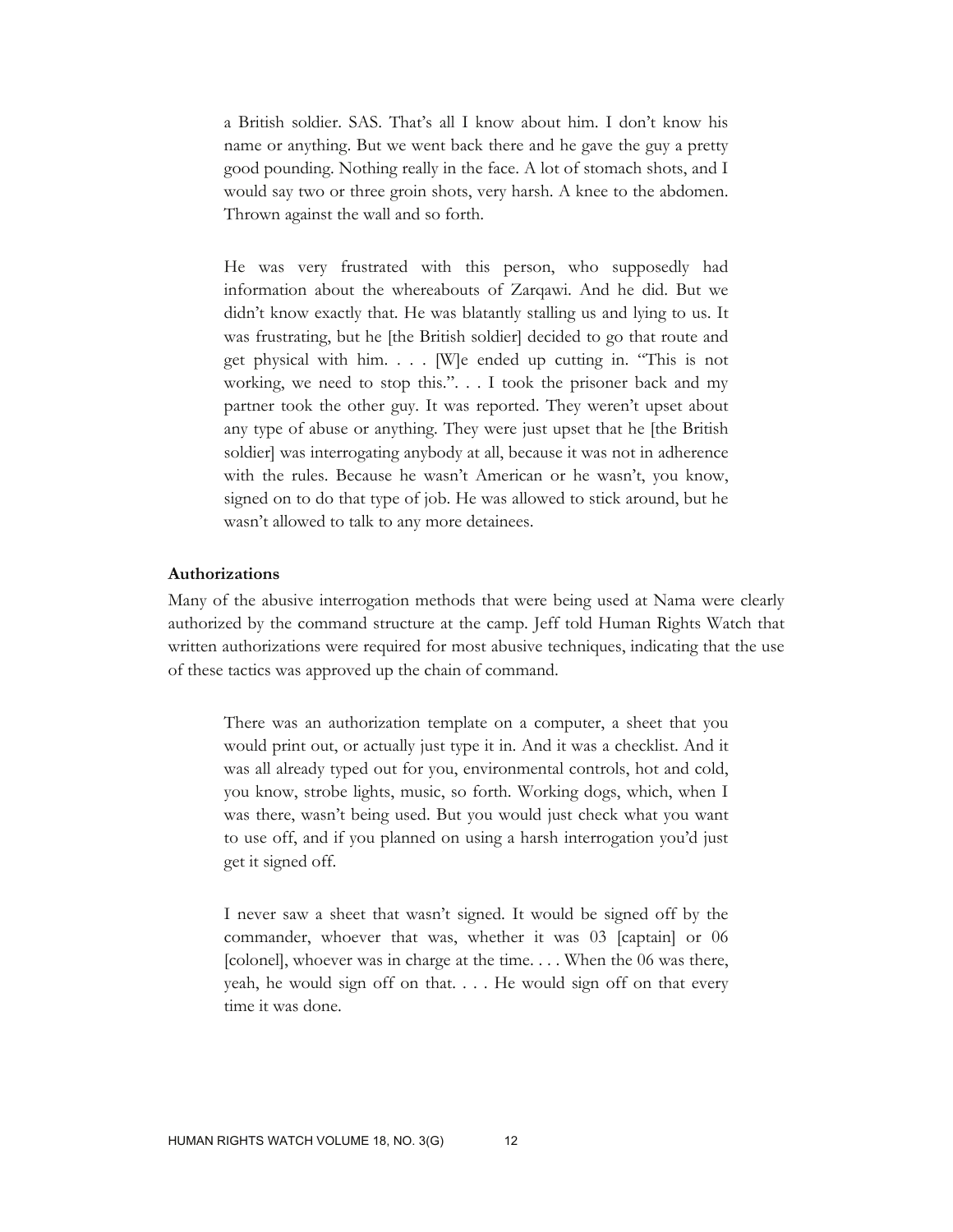Some interrogators would go and use these techniques without typing up one of those things just because it was a hassle, or he didn't want to do it and knew it was going to be approved anyway, and you're not gonna get in that much trouble if you get caught doing one of these things without a signature.

Techniques involving outright assault—hitting, slapping, and beating—were apparently not on the list, but were regularly used at Nama, indicating that the harsh methods that were approved often degenerated into even harsher treatment in practice.

Jeff said that the colonel who was on duty for most of his deployment at BIAP often observed the interrogation process, including abusive interrogations:

He worked there. He had his desk there. They were working in a big room where the analysts, the report writers, the sergeant major, the colonel, some technical guys, they're all in that room. And the interrogators are in this little side room right next to the bigger room.

Human Rights Watch asked whether Jeff knew whether the colonel was receiving orders or pressure to use the abusive tactics. Jeff said that his understanding was that there was some form of pressure to use aggressive techniques coming from higher up the chain of command; however neither he nor other interrogators were briefed on the particular source.

We really didn't know too much about it. We knew that we were only like a few steps away in the chain of command from the Pentagon, but it was a little unclear, especially to the interrogators who weren't really part of that task force.

Jeff said that he did see Gen. Stanley McChrystal, commander of U.S. Joint Special Operations forces in Iraq, visiting the Nama facility on several occasions. "I saw him a couple of times. I know what he looks like."

Jeff also said that the commanding officer at Nama would sometimes tell the interrogators that the White House or Secretary of Defense Rumsfeld had been briefed on intelligence gathered by the team, especially intelligence about Zarqawi:

[They'd say:] "Rumsfeld was informed, such and such a report is on Rumsfeld's desk this morning, read by Secdef [Secretary of Defense]. . .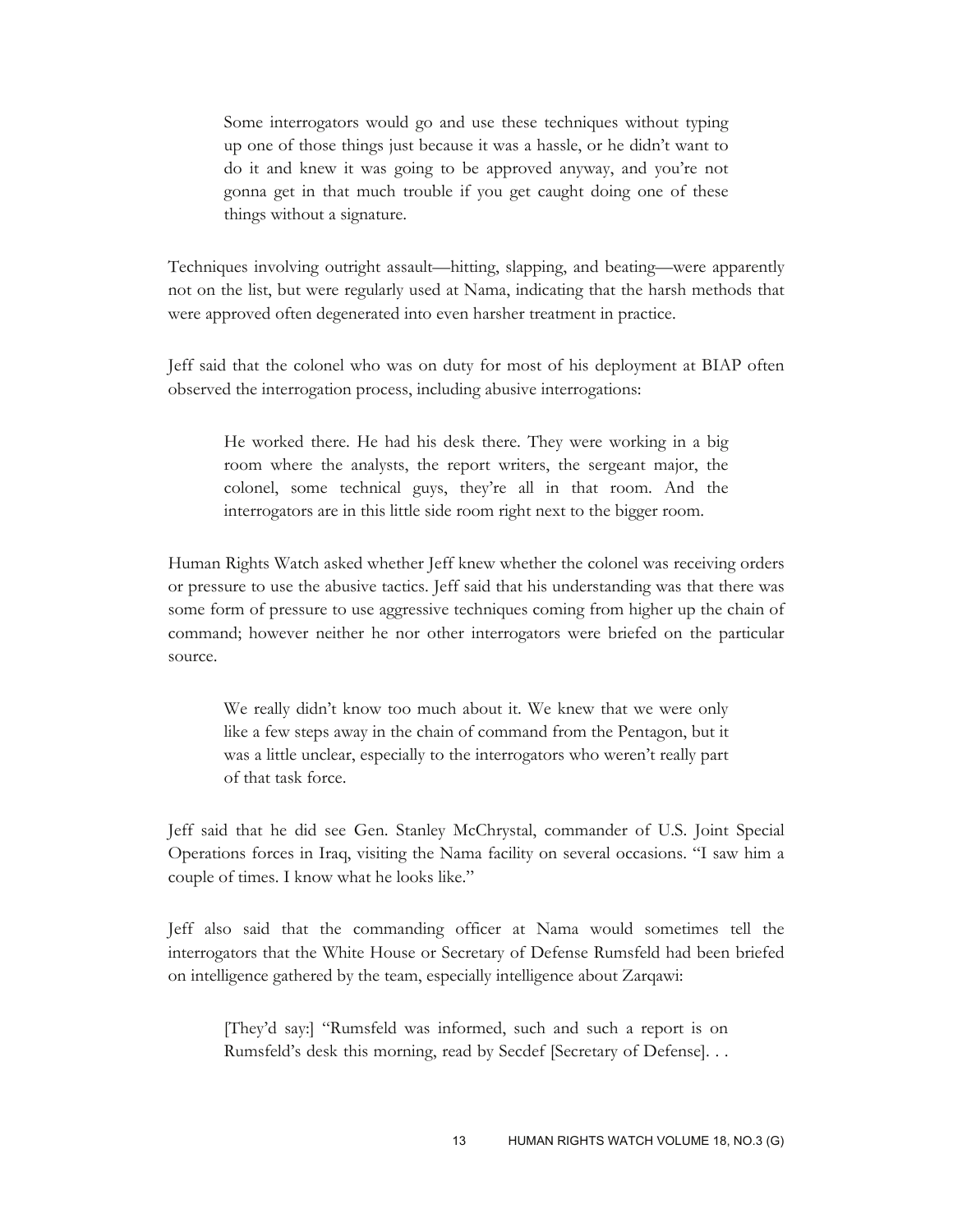it's a big morale booster for people working 14 hour days. Hey, we got to the White House!"

## **Attempts to Complain**

Jeff was not comfortable with what he was seeing. Jeff said that after a few weeks of seeing abuse—and in particular the abuse of the detainee described above who was stripped naked, thrown in the mud outside in the cold, and put in front of an air conditioner—he began to feel uneasy.

A few more weeks of this, and a group of us went to the colonel there and told him we were uneasy about it. . . about four of us. Told him we were uneasy about this type of abuse, or just the treatment. . . . I think he said, I'll get back to you. . . .

And within a couple hours a team of two JAG officers, JAG lawyers, came and gave us a couple hours slide show on why this is necessary, why this is legal, they're enemy combatants, they're not POWs, and so we can do all this stuff to them and so forth. Yeah, they came the very same day.  $\ldots$  Oh, it was very fast. We – [laughing] it was like they were ready. I mean they had this two hour slide show all prepared, and they came in and gave it to us and they stopped interrogations for it. It was a PowerPoint. It was on a computer laptop....

The JAG presentation took place during a change-of-shift meeting, and Jeff said numerous interrogators and other personnel were ordered to attend.

Some of the slides were about the laws of war, the Geneva Convention, but it was kind of a starting-off point for them to kind of spout off, you know: why we don't have to follow these Geneva Convention articles and so forth. Like, you know, inhumane and degrading treatment, well, this specifically relates to POWs, so we don't have to do this. So basically, we can do inhumane and degrading treatment.

And then they went on to the actual treatment itself, what we were doing, what we'd signed off on and those types of things: cold water and nudity, strobe lights, loud music—that's not inhumane because they're able to rebound from it. And they claim no lasting mental effects or physical marks or anything, or permanent damage of any kind, so it's not inhumane. And then there was also [discussion about] degrading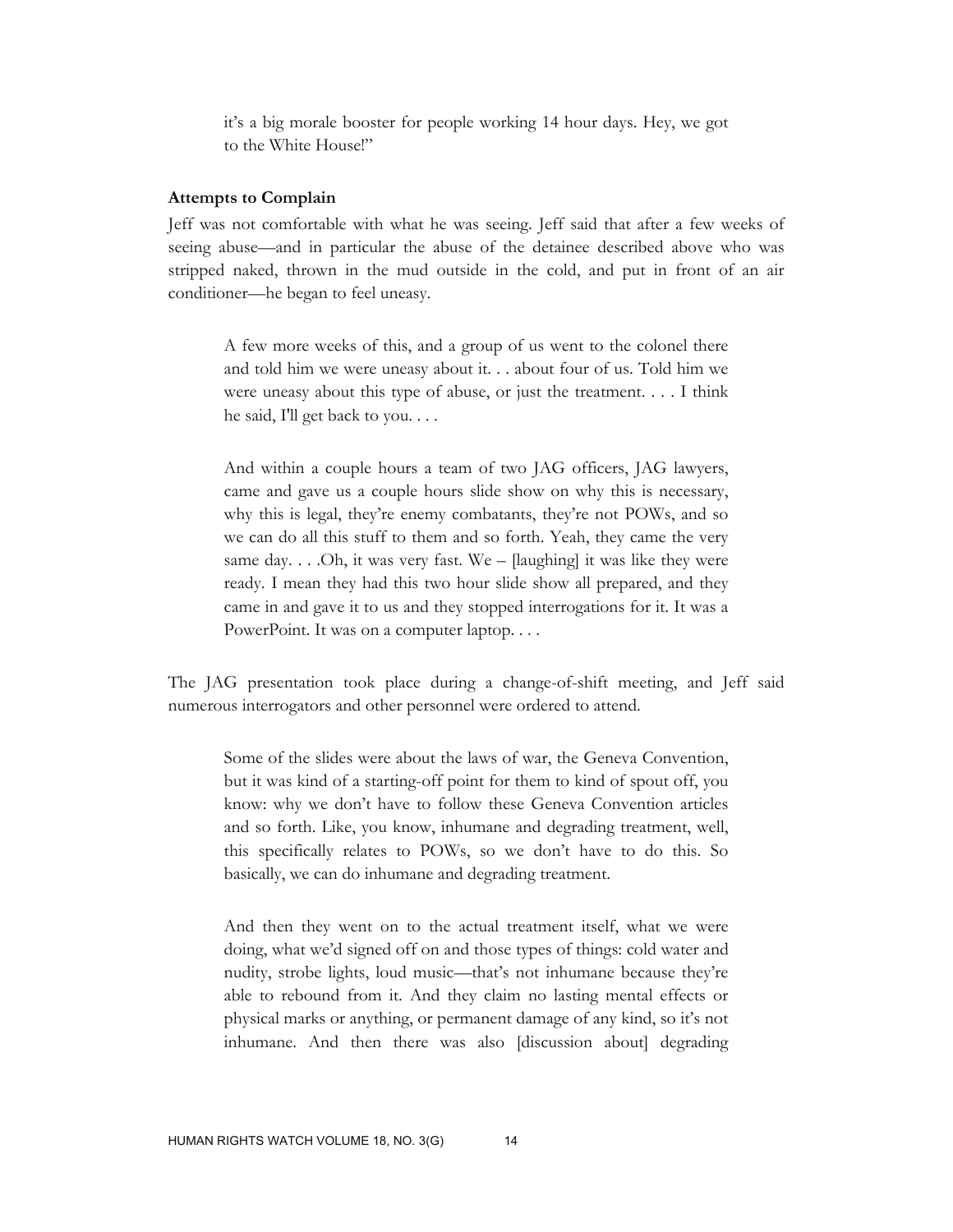[treatment]. Like what's more degrading than being thrown completely naked in the middle of a mud pile, with everybody looking at you and spraying water on you. . . .

I remember being very annoyed with them. . . . It was probably just like any other PowerPoint presentation in the Army, which is very boring and dry. But I was very annoyed with them because they were saying things like we didn't have to abide by the Geneva Conventions, because these people weren't POWs. And it was just—everything went against this really hadn't come out of any big debate of "what can we do to these people" and "what can't we do," and so forth. It just went against everything we learned at Huachuca. And just faulty logic, you know? Just really bad argument. . . . I felt that they were really kind of patronizing us and blowing smoke and just treating us like children. Like, "Well, it's OK." [They] just came in and said whatever they had to say to patch it up and continue with the war.

Jeff said that some of the interrogators appeared indifferent to the whole matter, but that an equal number supported the use of abusive techniques:

[P]eople wanted to go, go, go harsh on everybody. They thought that was their job and that's what they needed to do, and do it every time. So they had no problem with the lawyers' explanations. The only problem they had was with us bringing it up. . . .

[Then] we went back to work. That was it, case closed. There was nobody else to talk to, you know?

Human Rights Watch asked if there was any other way to report to Army criminal investigators about the abuses taking place at Camp Nama.

We didn't have CID there [the Criminal Investigative Command of the U.S. Army]. There was nothing. Camp Nama was completely closed off. You had to get a special ID to get onto that little compound there.

Jeff said the only way in which he could have reported abuses, hypothetically, would have been to leave Nama, return to his unit at Abu Ghraib, and report to criminal investigators there. But he said that route was problematic: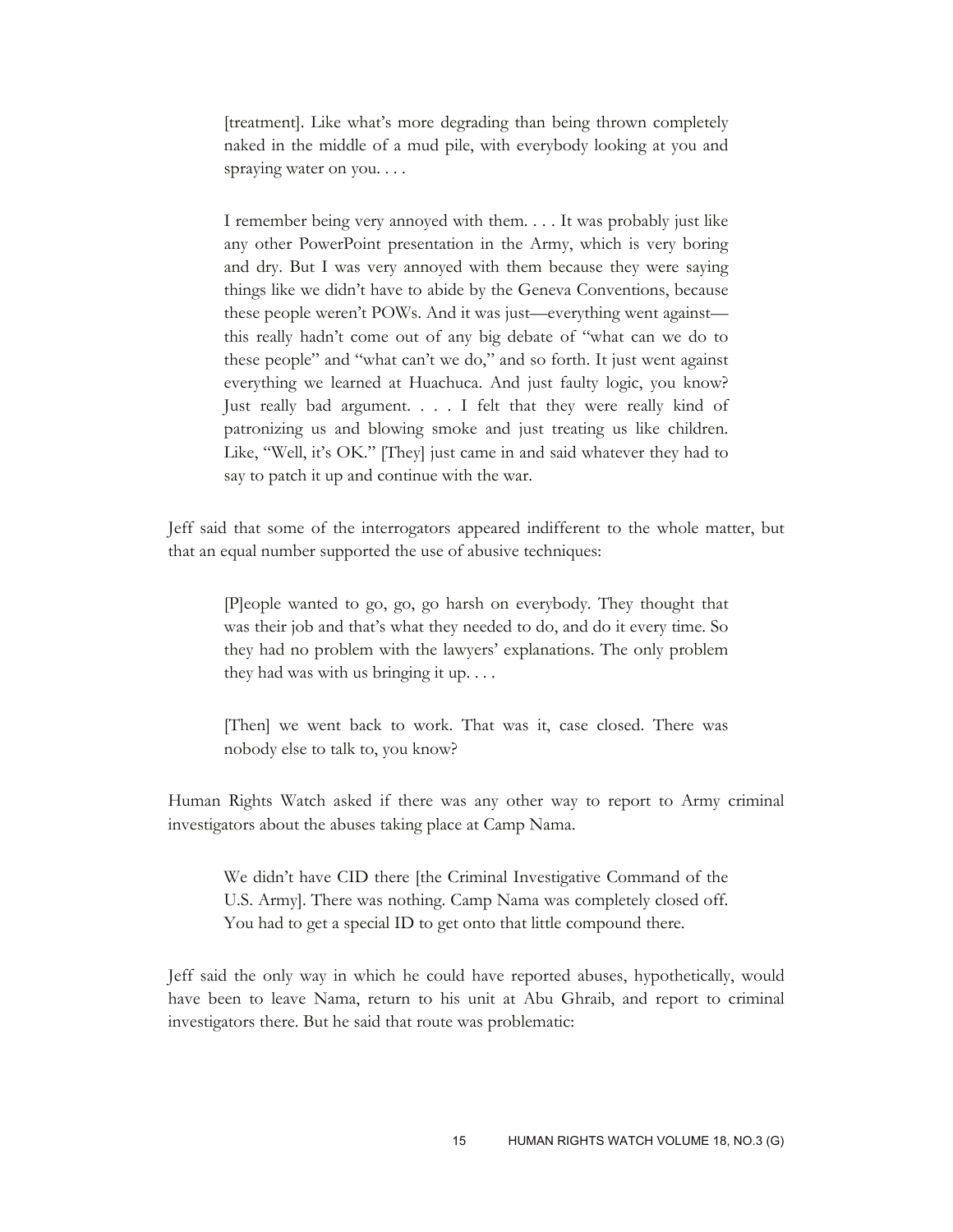That was a little hazy, too. I mean are we violating our NDA? [The nondisclosure agreement Jeff signed before joining the task force.] Are we doing that? Because they had this special order from—you know, they told us we have our special orders from the Pentagon, and we do this, and they [the orders] supersede any other. You can't even tell your chain of command [i.e., the unit he was originally drawn from] about—they told us we can't tell our chain of command about who works here or what it does. You're completely shut off. You can only discuss it amongst yourselves. That's what they told us from the very first day. I mean, I could have. [If there had been no non-disclosure agreement] I would have stopped working there, and then went back to my unit, and then talked to our CID, you know?

## **No Access by the Red Cross or Criminal Investigators**

Human Rights Watch asked whether any representatives of the International Committee of the Red Cross (ICRC) ever came to the facility, or requested access.

Absolutely not. I never saw any Red Cross people.

HRW: Was there any discussion of the Red Cross coming?

Yeah, they said that the Red Cross would never be able to get in there at all.

HRW: Why would somebody bring that up?

I think because the Red Cross and a couple other agencies were going around different places around Iraq, different facilities, and they were getting access. So somebody brought it up to somebody else. I think the colonel, or somebody in charge. You know, will they come here? It was the colonel, yeah. And he said absolutely not.

Jeff explained that the colonel told them that he "had this directly from General McChrystal and the Pentagon that there's no way that the Red Cross could get in." Jeff did not question the colonel further on how these assurances were given to those in command in Camp Nama.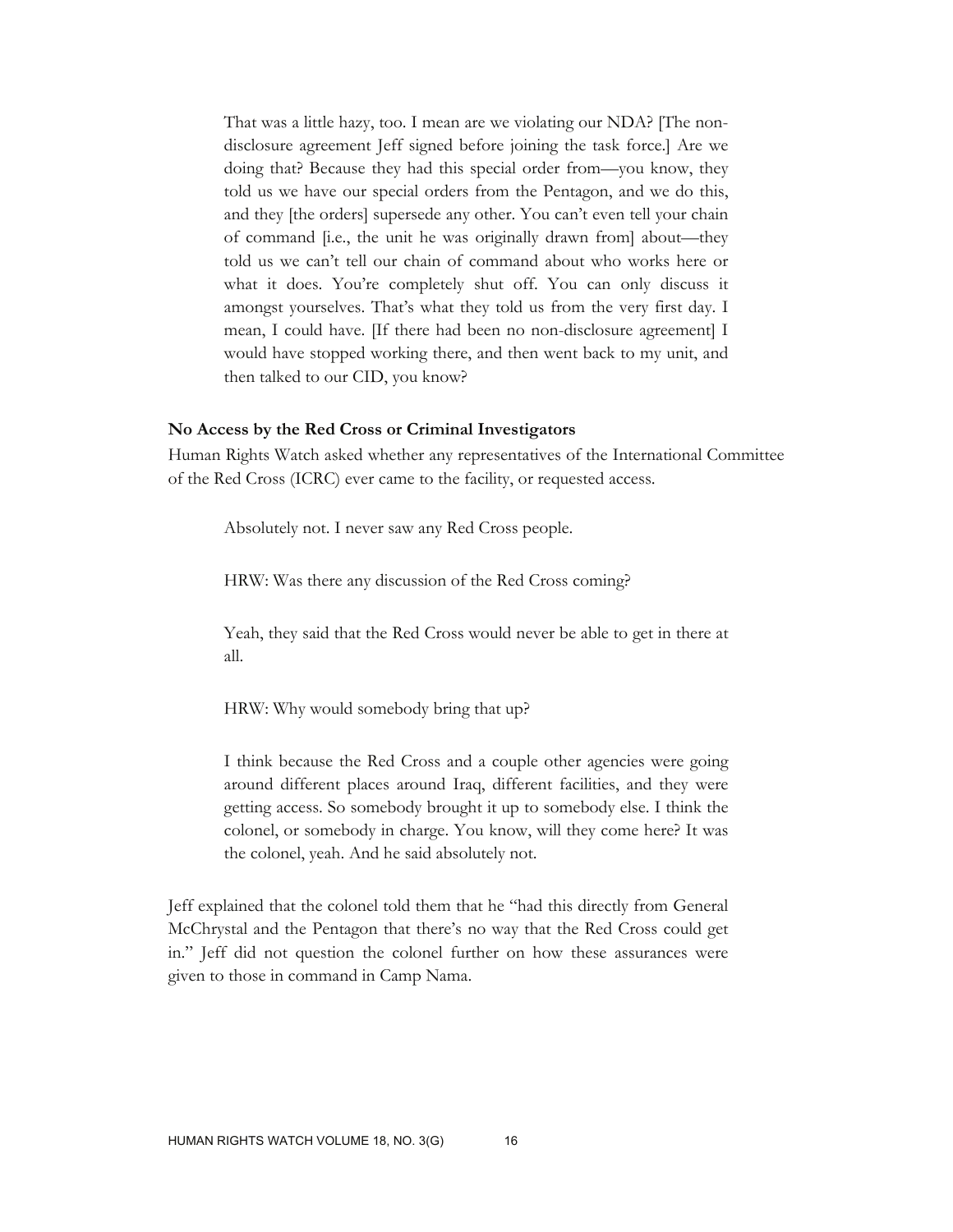He explained that they were told: "they just don't have access, and they won't have access, and they never will. This facility was completely closed off to anybody investigating. Even Army investigators."

HRW: Even CID investigators?

CID was not allowed. No, it was very closed off. We were very tight.

Jeff said that he and other interrogators, and the commanders at Nama, knew that the tactics being used at Nama, and its very existence, were supposed to stay secret. Jeff said that this was why the colonel in charge at Nama assured the interrogators that no one would be allowed into the facility, including the ICRC:

The commander was insistent that they wouldn't come, and that they never would come because it was just very secretive. It was a very secretive place, and that's kind of what we took it as, that the Red Cross wouldn't come because—it was very necessary for the efficacy of the operation, and we don't want people to know even our name, of the unit, and this and that. [The name has] been changed a couple of times, when people learn the name.<sup>4</sup>

The Red Cross—we can't have all this transparency and people knowing where we are, 'cause we don't even want the prisoner to know where we are or where exactly we got them. We don't want news reports and so forth. That's kind of what it was about the Red Cross.

## **"Creative" Interrogation**

 $\overline{a}$ 

Jeff acknowledged to Human Rights Watch that none of the specific techniques used by interrogators were in the Army field manual for interrogations. Human Rights Watch then asked Jeff why he thought commanders and trained interrogators would chose abusive tactics, and not use the techniques they were trained in.

Well, some did [use the legal methods], but it was difficult to because it takes more thought. It takes so much more thought. There's no promise there that you're gonna get more results. And untrained people going at that person, doing these "creative" means of interrogation—that really is

<sup>4</sup> As noted above, the task force at Nama changed its name several times in 2003-2006. The names have included Task Force 5, 20, 121, 6-26, and 145.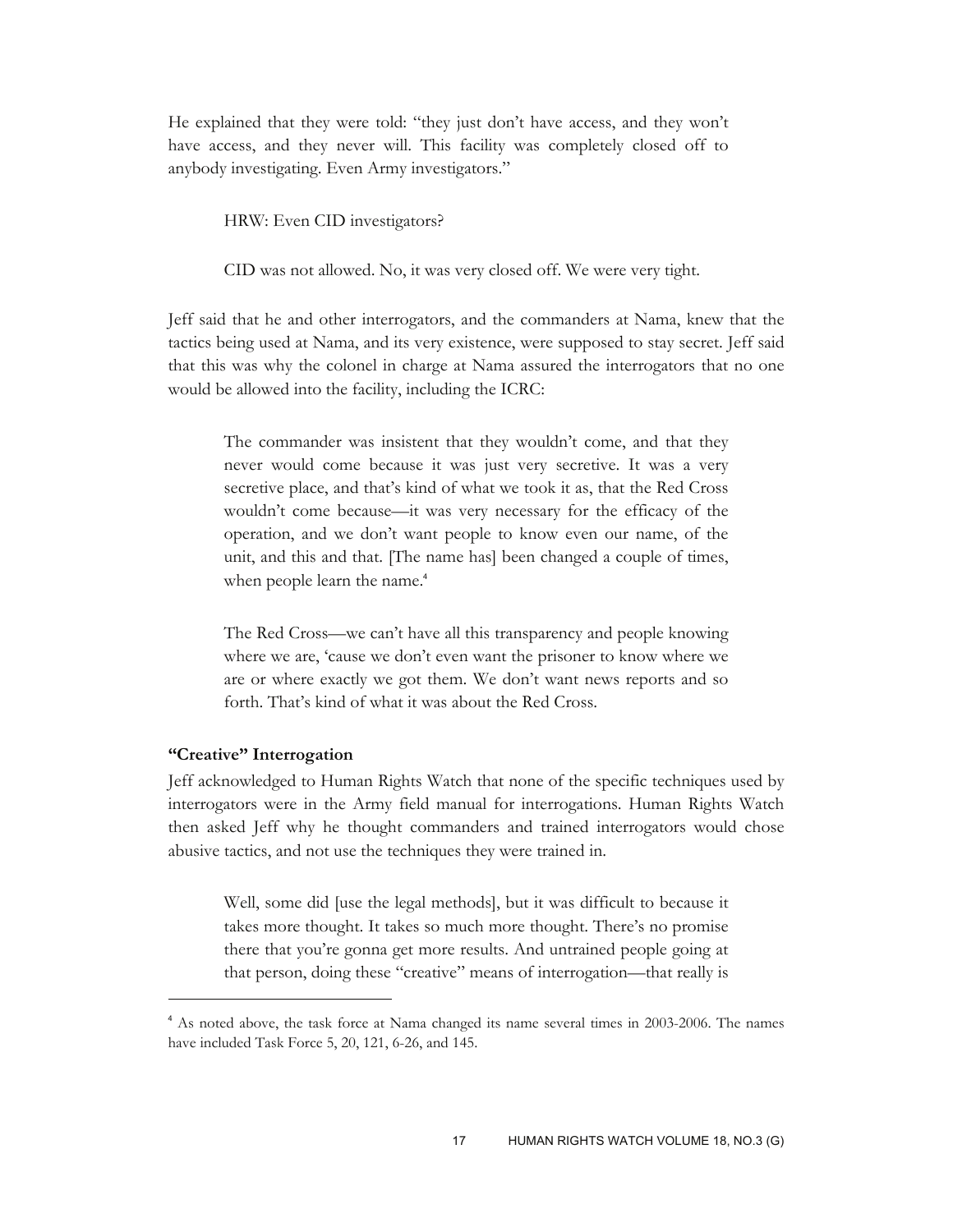the most uncreative means. In reality, the people who are untrained and [the people] who matter to them, like the commanders, the captains, and the high-ranking people who aren't really trained but who look through the window and they see this, they see the intimidation and the "go-get-'em," they think it's very high speed. "That's what we want to see! He's really into it!" And "that's a good thing," right? And that's what they think. . . . It's a lot easier to take somebody's shirt off, pants off, to yell at them and make them do exercises. . . .

If [the detainees] were going to lie, they were going to stick with it unless it became too harsh and they would break, or whatever. But then you get into the too-harsh area. . . and that's when you don't know if you're getting the right information—are they doing it just because of the pain or the discomfort?

Jeff said he was concerned that harsh tactics were not as effective as more traditional interrogation methods. When detainees provided information, yielding to abusive or harsh techniques, it would take time to corroborate and determine whether the information was accurate, whereas with traditional techniques, interrogators would usually determine immediately whether the information was accurate.

You know, the time difference of checking out the story, and this and that. Because if you're talking to somebody and you break them using a mental tactic or so forth, you just know when that person breaks. But from what I've seen of harsh physical tactics, where they supposedly break, that's harder to tell [whether the information is accurate] because they're just saying something to stop the discomfort. But if a prisoner breaks when you use the love of family approach [a traditional tactic, suggesting to the prisoner it is better for his family if he talks], the more traditional means, you instantly know it. So you don't have to fact check, you just know.

\* \* \* \* \*

## **Corroborating Accounts**

Jeff's accounts about the abuses at Camp Nama—and the fact that many of the abusive techniques were authorized—are consistent with other accounts provided by military investigators, soldiers familiar with the operations there, and other U.S. personnel.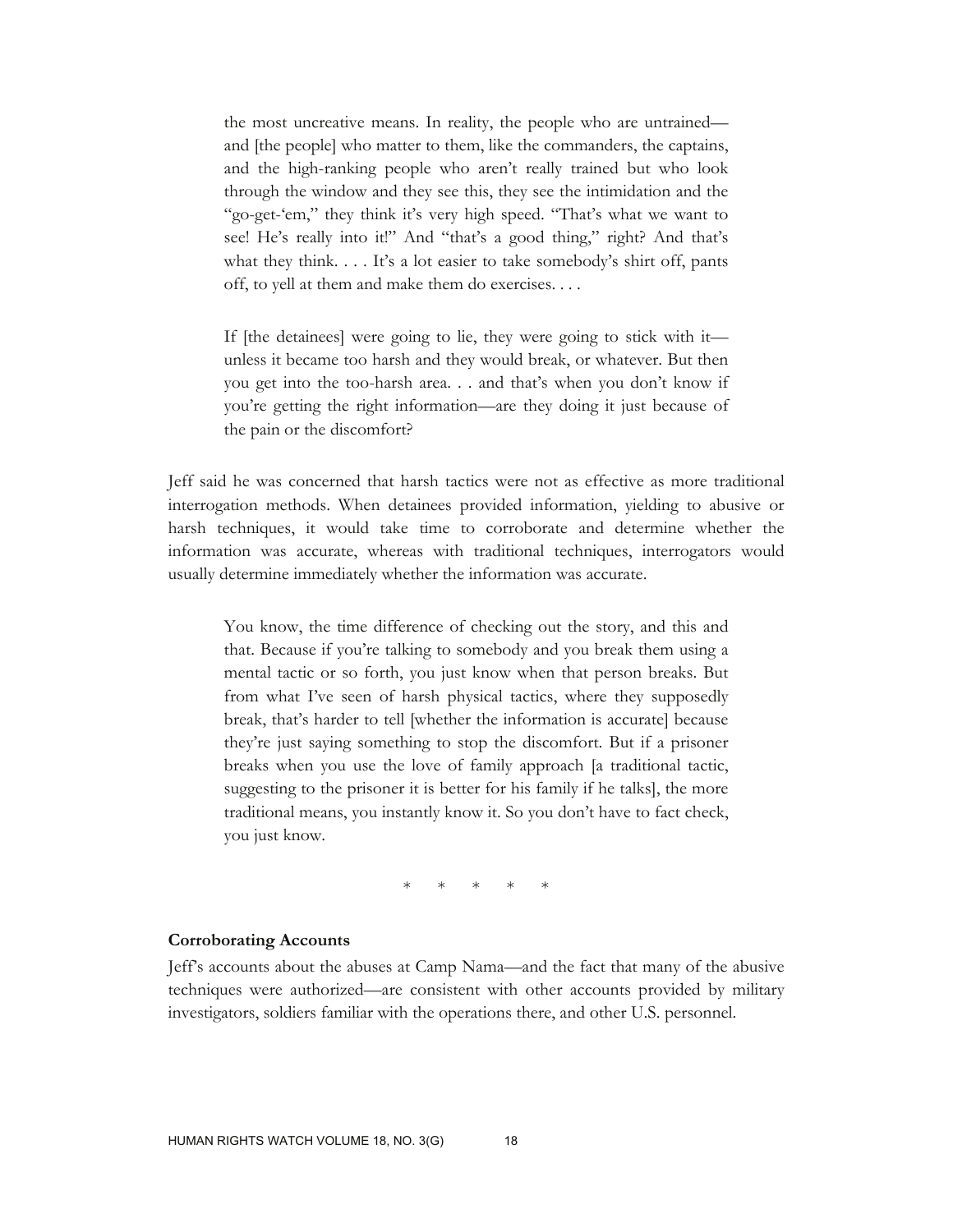A front page article about Camp Nama in the *New York Times* in March 2006, based on interviews with over a dozen U.S. personnel who served at Nama or were familiar with operations there, contained accounts about abuse at Nama consistent with Jeff's. The *New York Times* article also contained additional facts about the facility, and included allegations that some interrogators sometimes fired paintball guns at detainees, and engaged in other more physical abuses. A sign from Camp Nama obtained by the New York Times, reading "No Blood / No Foul – The High Five Paintball Club," was reportedly posted on a wall inside the compound at some point in 2004. (The sign is reproduced on the cover of this report.)

Declassified Department of Defense documents contain additional allegations. A CID investigation file from May 2004 contains statements from an interrogator with the 22nd Military Police Battalion who reported that he knew of abuses being committed at the Temporary Holding Facility at Baghdad International Airport (BIAP), involving members of task force at Nama. The reported abuse included sleep deprivation, 20-hour interrogation sessions, and a guard giving a prisoner urine to drink. According to the statement, the interrogator "was reporting this conduct because he felt the actions were inhumane even though every harsh interrogation was approved by the J2 of the TF [Task Force 6-26] and the medical personnel prior to its execution." The CID investigation was apparently ended because "the subject of this investigation is a member of TF 6-26 and the Special Agent in Charge, SOTF [Security Operations Training Facility], has accepted investigative jurisdiction in this matter."<sup>5</sup>

Another CID investigation file, from May 2004, details a complaint by a human intelligence "Augmentation Team" civilian interrogator at BIAP describing "harsh interrogations and inhumane conduct" by task force interrogators and BIAP guards in April 2004.<sup>6</sup> The CID report redacts two parts of the document's section describing the actual abuse, but contains the following part:

<sup>&</sup>lt;sup>5</sup> Investigation files from Army Criminal Investigative Command, Baghdad, Iraq, obtained under the Freedom of Information Act by the American Civil Liberties Union and other human rights groups, available at: http://www.aclu.org/torturefoia/released/030705/9117\_9134.pdf.

<sup>&</sup>lt;sup>6</sup> Investigation files from Army Criminal Investigative Command, Baghdad, Iraq, obtained under the Freedom of Information Act by the American Civil Liberties Union and other human rights groups, available at: http://www.aclu.org/torturefoia/released/030705/9135\_9166.pdf. The underlying investigation concerns an allegation that a military guard at BIAP urinated into a bottle and gave it to a detainee to drink. The guard reportedly admitted to holding the bottle of urine to detainee's nose and making him smell it, "to teach him a lesson."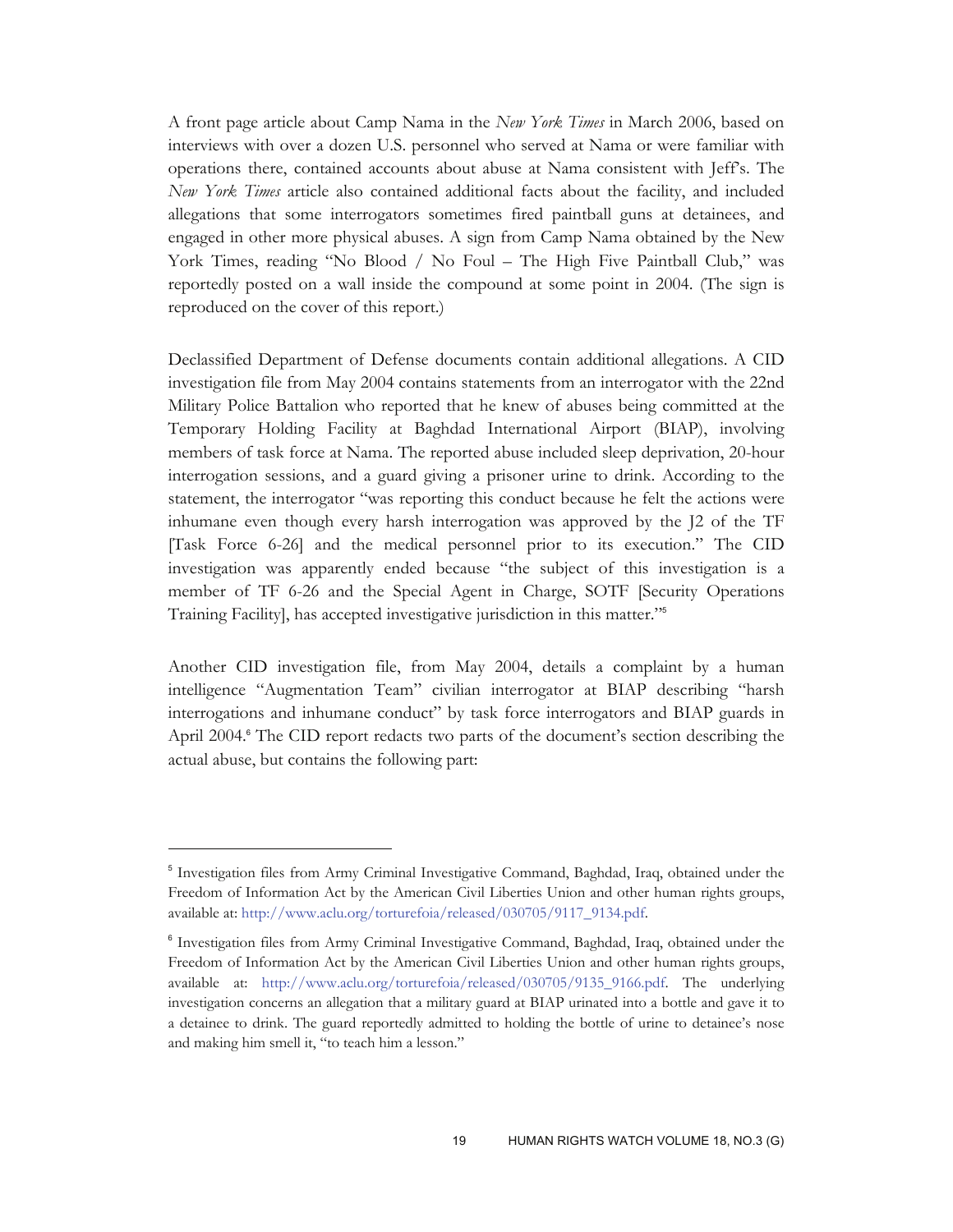One time, I walked out to the bunk to locate one interrogator. They were in the middle of breaking a detainee. I could only hear groaning loud human noises and shouting by many people (I think they were beating the shit out of the detainee).

According to the same document, a captain at "Camp NAMA" told CID investigators that "inhumane treatment" allegations listed in the statement were unsubstantiated as they "fell within the Coalition Task Force-7 interrogation guidelines for the period in question."<sup>7</sup>

In early May 2004, several soldiers who worked at Camp Cropper, near to the Nama complex, gave sworn statements to Army investigators about problems at Camp Cropper, including allegations that detainees who had been arrested and interrogated by "Task Force 20 and Seal Team 5" (other names used by the special task force at Nama) showed signs of abuse that they had presumably suffered before being processed into Camp Cropper—i.e., while they were in the custody of the task force, at camp Nama. For instance, an interrogator attached to the 519th Military Intelligence Battalion at Camp Cropper from May to September 2003 gave a sworn statement to CID that:

[W]hile at Camp Cropper, I was concerned about some detainees that were brought in by SEAL Team 5 and Task Force 20 that appeared to be very severely beaten. When we would inquire about these wounds, the SEALs/TF 20 members would provide a general "they resisted" response. [REDACTED] was responsible for reporting these injuries and wrote reports, I believe, on all such incidents.<sup>8</sup>

(The interrogator also stated that interrogators with the 519th Battalion, at Camp Cropper, were using painful "stress positions" against detainees.)

<sup>7</sup> Ibid.

<sup>8</sup> Sworn statement of an Army interrogator (name redacted) in the 1st Engineer Battalion, 3rd Combat Support Brigade, 95th Division, attached to the 519th Military Intelligence Battalion, obtained under the Freedom of Information Act by the American Civil Liberties Union and other human rights groups, available at: http://www.aclu.org/torturefoia/released/030905/DOD565\_615.pdf (PDF p. 36), originally placed in the classified annex to the combined investigation report of Gen. Anthony R. Jones and Gen. George R. Fay, *AR 15-6 Investigation of the Abu Ghraib Detention Facility and 205th Military Intelligence Brigade,* August 2004 [hereinafter Fay-Jones Report], available at: http://www4.army.mil/ocpa/reports/ar15-6/AR15-6.pdf.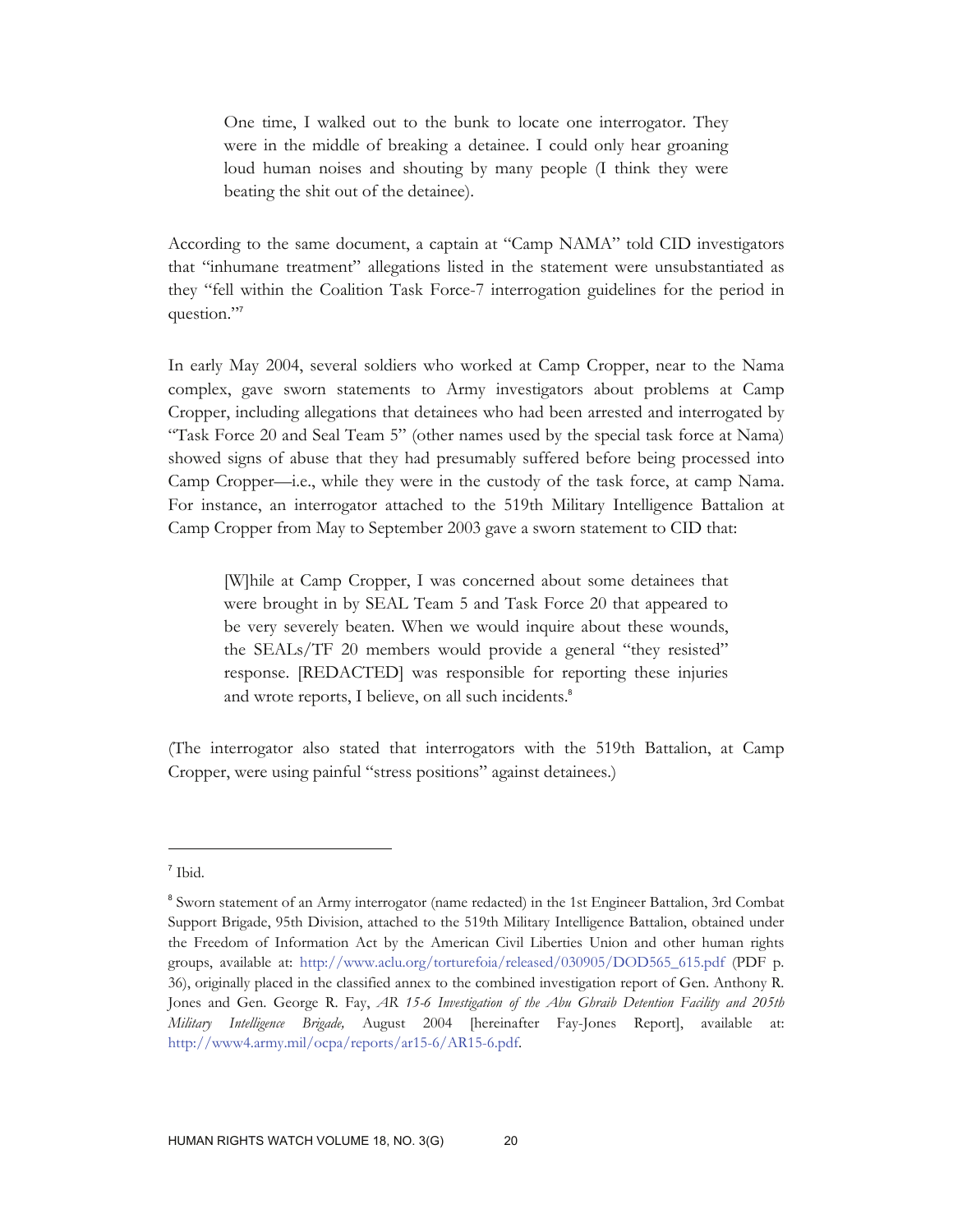A Lieutenant Colonel who commanded the 115th Military Police Battalion at Camp Cropper, from April to November 2003, also gave a sworn statement to investigators outlining a particular case of abuse he knew about involving "Task Force 20":

[The] incident regarded a detainee returned to the SP/CF [Special Prison/Confinement Facility at Camp Cropper] by Task Force 20. The detainee was bruised over a large portion of his body. I reported the incident to the 10th MP Bn (CID) [a military police battalion]. I did not hear the outcome of their investigation.<sup>9</sup>

An interrogator in the 321st Military Intelligence Battalion, stationed at Camp Cropper in August 2003, also gave a sworn statement mentioning abuse by the task force:

At the Cropper facility it was well known that detainees who were brought into the facility complained of beatings from members of Seal Team 5 and TF 20 [Task Force 20] personnel. . . . These instances of beatings were photographed and documented by [redacted].<sup>10</sup>

In June 2004, an FBI official at a temporary holding facility in Baghdad sent an e-mail to FBI headquarters reporting that a newly admitted detainee, transferred to the facility by a Task Force 6-26 team, had suspicious burns on his body, and that the military had launched an administrative investigation into the incident.<sup>11</sup>

Around the same period, a civilian Defense Intelligence Agency interrogator filed a "memorandum of record" to his superiors about abuse by "Task Force 6-26," stating that he witnessed "two counts of violations of the Geneva Conventions" involving

-

<sup>&</sup>lt;sup>9</sup> Sworn statement of a Lieutenant Colonel (name redacted) in the 115<sup>th</sup> Military Police Battalion, originally placed in the classified annex of the Fay-Jones report, obtained under the Freedom of Information Act by the American Civil Liberties Union and other human rights groups, available at http://www.aclu.org/torturefoia/released/030905/DOD780\_821.pdf (PDF p. 50).

<sup>10</sup> Sworn statement of a soldier in the 321st Military Intelligence Battalion, originally placed in the classified annex of the Fay-Jones report, obtained under the Freedom of Information Act by the American Civil Liberties Union and other human rights groups, available at: http://www.aclu.org/torturefoia/released/030905/DOD452\_517.pdf (PDF p. 71).

<sup>11</sup> E-mail with redacted FBI sender and recipient, entitled "TF 6-26 Update," June 25, 2004, obtained under the Freedom of Information Act by the American Civil Liberties Union and other human rights groups, available at: http://www.aclu.org/torturefoia/released/FBI.121504.4887.pdf.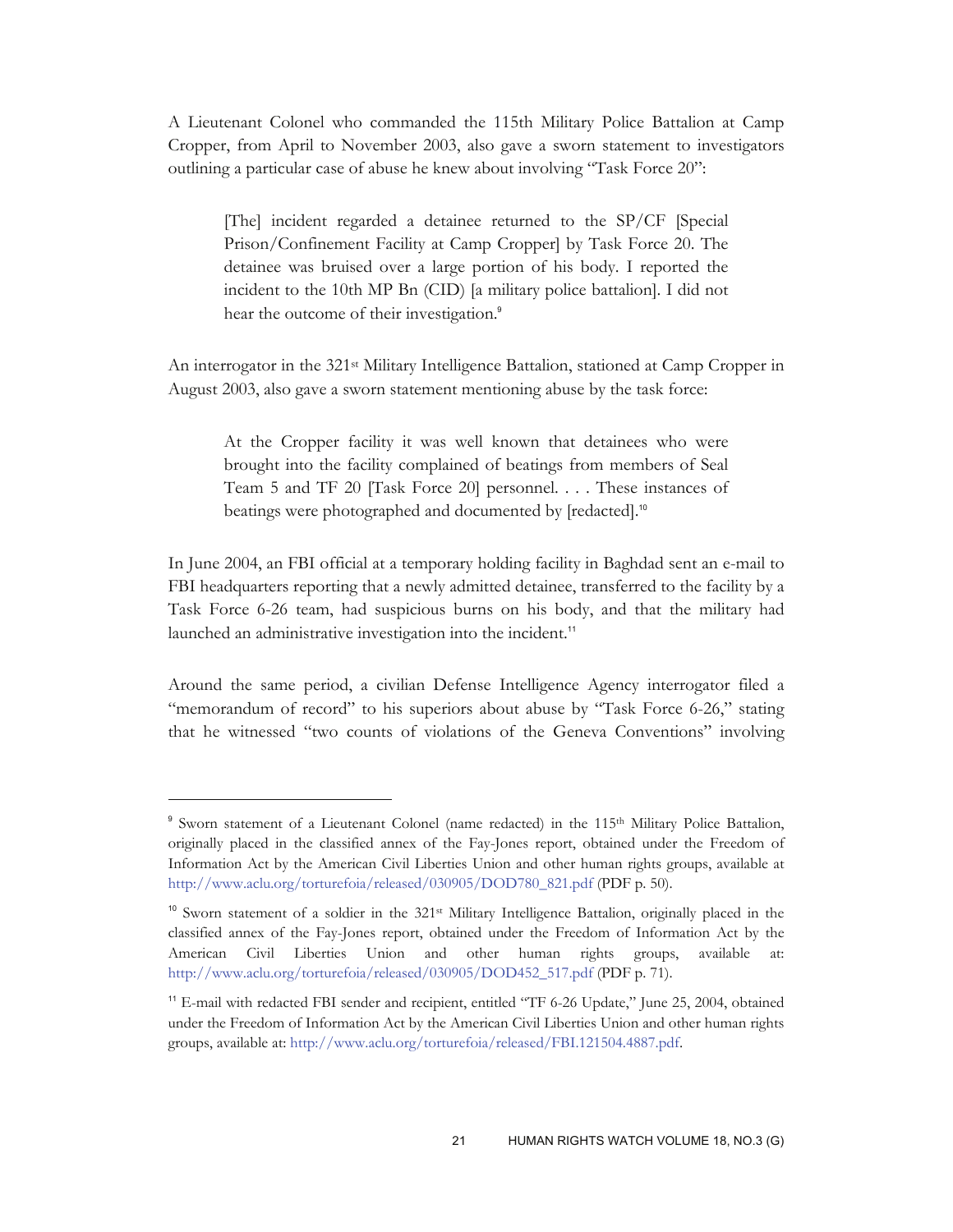"detainee abuse" and "illegal detainment of non-combatants."12 In the first, the author of the memorandum stated that, on or about May 11, 2004, he or she "witnessed the mistreatment of a TF 6-26 detainee," as follows:

During the interrogation, conducted by a U.S. Army interrogator, four or five non-interrogator personnel from the Task Force entered the room and began slapping the detainee while he was attempting to respond to the questioning.

According to the DIA interrogator, the abuse lasted for fifteen minutes, before a senior officer "going by the call sign 'X03'" entered the room, and told all the interrogators to leave. The memorandum then reads ominously: "I am not aware of what specifically occurred during my absence." The interrogator also reported that he interviewed a different detainee who reported being slapped by task force personnel.

The DIA interrogator also reported an incident on May 9, 2004, in which TF-6-26, against the DIA agent's objections, detained a 28-year old woman during a raid, "the wife of a suspected Iraqi terrorist [and target of the raid]," who task force personnel recommended be "detained and held in order to leverage the primary target's surrender." The woman, who had three young children (one only six months old and still nursing) was released two days later.

In June 2004, Vice Adm. Lowell E. Jacoby wrote to the Under Secretary of Defense for Intelligence, Stephen A. Cambone, about other reports by DIA personnel about abuse by 6-26 personnel. In a memorandum dated June 25, 2004, entitled "Alleged Detainee Abuse by TF 6-26 Personnel," he wrote that two DIA personnel, in the Directorate for Human Intelligence, had observed abuses by task force personnel:

Prisoners arriving at the Temporary Detention Facility in Baghdad with burn marks on their backs. Some have bruises, and some have complained of kidney pain.

One of the two DIA/DH interrogators/debriefers witnessed TF 6-26 officers punch a prisoner in the face to the point the individual needed

<sup>12</sup> Unknown (name redacted) DIA interrogator, "Memorandum For Record: Report of Violations of The Geneva Conventions and the International Laws of Land Warfare," obtained under the Freedom of Information Act by the American Civil Liberties Union and other human rights groups, available at: http://www.aclu.org/projects/foiasearch/pdf/DODDIA000172.pdf.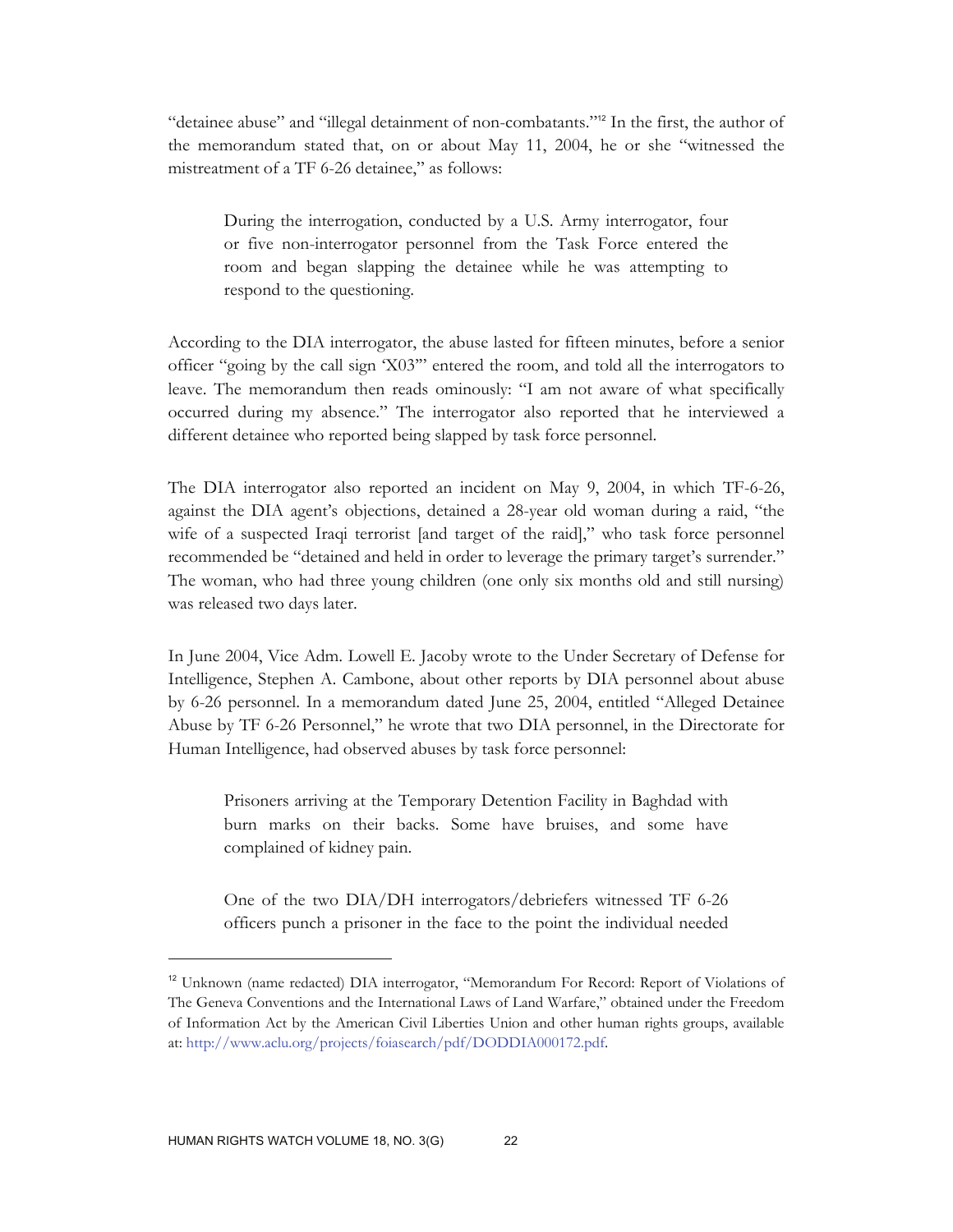medical attention. This record of treatment was not recorded by TF 6- 26 personnel. In this instance, the debriefer was ordered to leave the room.

One DIA/DH interrogator/debriefer took pictures of the injuries and showed them to his TF 6-26 supervisor, who immediately confiscated them.

TF 6-26 personnel have taken the following actions with regards to the DIA/DH interrogators/debriefers:

- Confiscated vehicle keys
- Instructed them not to leave the compound without specific permission, even to get a haircut at the PX
- Threatened them

-

- Informed them that their e-mails were being screened
- Ordered them not to talk to anyone in the U.S.<sup>13</sup>

According to the memo, the DIA personnel reported the abuses they witnessed to other Department of Defense officials, who forwarded them to the Defense Intelligence Agency Inspector General, the Deputy Commander for Detainee Affairs, to Gen. Stanley McChrystal and the commander of Centcom. A handwritten note from Cambone to his top deputy, Lt. Gen. William G. Boykin, dated June 26, 2004 reads: "Get to the bottom of this immediately. This is not acceptable. In particular, I want to know if this is part of a pattern of behavior by TF 6-26."<sup>14</sup>

According to the New York Times, a spokesman for General Boykin, when asked about what General Boykin reported back to Cambone, said on March 17, 2006 that "at the time he told Mr. Cambone he had found no pattern of misconduct with the task force."<sup>15</sup>

<sup>&</sup>lt;sup>13</sup> Memorandum from Vice Adm. Lowell E. Jacoby Under Secretary of Defense for Intelligence, Stephen A. Cambone, "Alleged Detainee Abuse by TF 6-26 Personnel," June 25, 2004, obtained under the Freedom of Information Act by the American Civil Liberties Union and other human rights groups,, available at: http://www.aclu.org/torturefoia/released/t2596\_0297.pdf.

<sup>&</sup>lt;sup>14</sup> Cambone's note is at the same link: http://www.aclu.org/torturefoia/released/t2596\_0297.pdf.

<sup>15</sup> Schmitt and Marshall, "In Secret Unit's 'Black Room,' a Grim Portrait of U.S. Abuse," *New York Times*, March 19, 2006.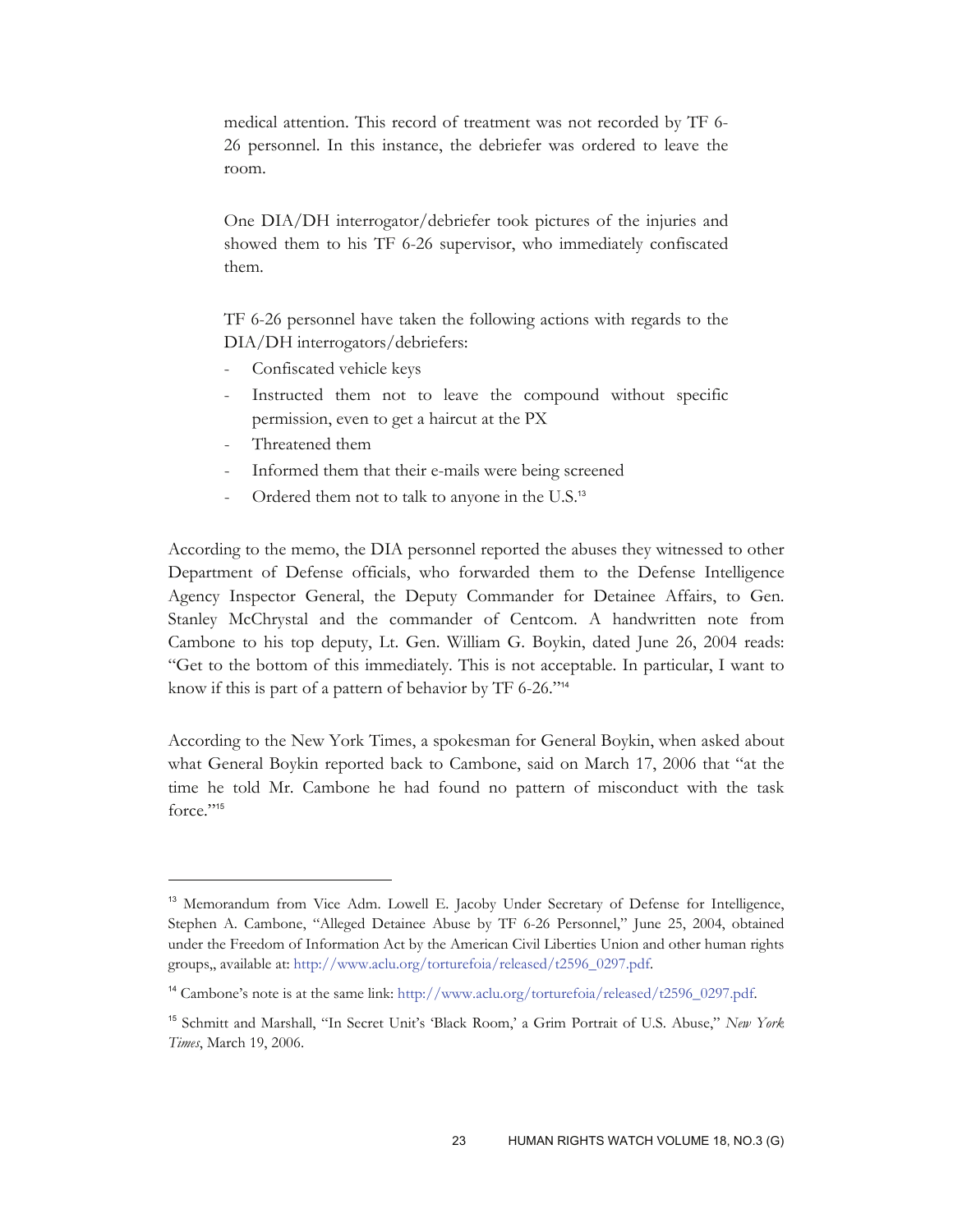In December 2004, Lawrence Di Rita, a Pentagon spokesman, told journalists who asked about the allegations raised in the Jacoby memo that four Special Operations soldiers in task force 6-26 had in fact received "administrative punishments" for cases involving "excessive use of force" including "unauthorized use of [a] Taser."<sup>16</sup>

## **Criminal Culpability**

 $\overline{a}$ 

Almost all of the abuses as described above appear to violate U.S. military and federal criminal law, and international humanitarian law. (For more information on legal provisions applicable to the treatment of detainees in Iraq, see section on "Legal Standards," below.) Yet there are few indications that there have been effective investigations or identification of any perpetrators at Camp Nama. As noted above, military officials have stated that a small number of task force members have been administratively disciplined, but not court-martialed. Five Army Rangers associated with the task force were reportedly court-martialed for abuses they carried out against detainees in September 2005, but the sentences were all six months or less. There are no indications that officers up the chain of command have been held accountable, despite serious questions about officers' criminal culpability.

In December 2004, the Washington Post obtained a memorandum written a year earlier, in December 2003, by Col. Stuart A. Herrington, a retired military intelligence officer involved in counter-insurgency operations during the Vietnam war. Herrington was brought to Iraq in late 2003 by the chief of military intelligence in Iraq, Gen. Barbara Fast, to evaluate and critique intelligence-gathering and counter-insurgency operations in Iraq.17 Herrington reportedly visited numerous operational sites, including the facilities at Baghdad airport, and wrote up a memorandum to General Fast about his findings.

During his mission, Task Force 121 denied Herrington access to the detention site at Nama. However, from talking to other intelligence officers, Herrington concluded that Task Force 121 was abusing detainees and intentionally keeping them "off the books," not registering them in the U.S. military's detention records or with the International Committee of the Red Cross. As he wrote in his memorandum: "Detainees captured by

<sup>&</sup>lt;sup>16</sup> Transcript of Department of Defense Press Briefing with Lawrence Di Rita, December 8, 2004. The reported punishments were that two of the personnel were "reassigned to other responsibilities, and two were removed from the unit." Di Rita said that ten task force members in total had been issued "letters of reprimand" in relation to allegations of abuse, and that two special courts-martial were pending (note: special courts-martial can only result in a maximum of one year confinement).

<sup>17</sup> See Josh White, "U.S. Generals in Iraq Were Told of Abuse Early, Inquiry Finds," *Washington Post*, December 1, 2004. Human Rights Watch also interviewed a person familiar with the Herrington mission and memorandum, who requested that his name not be used.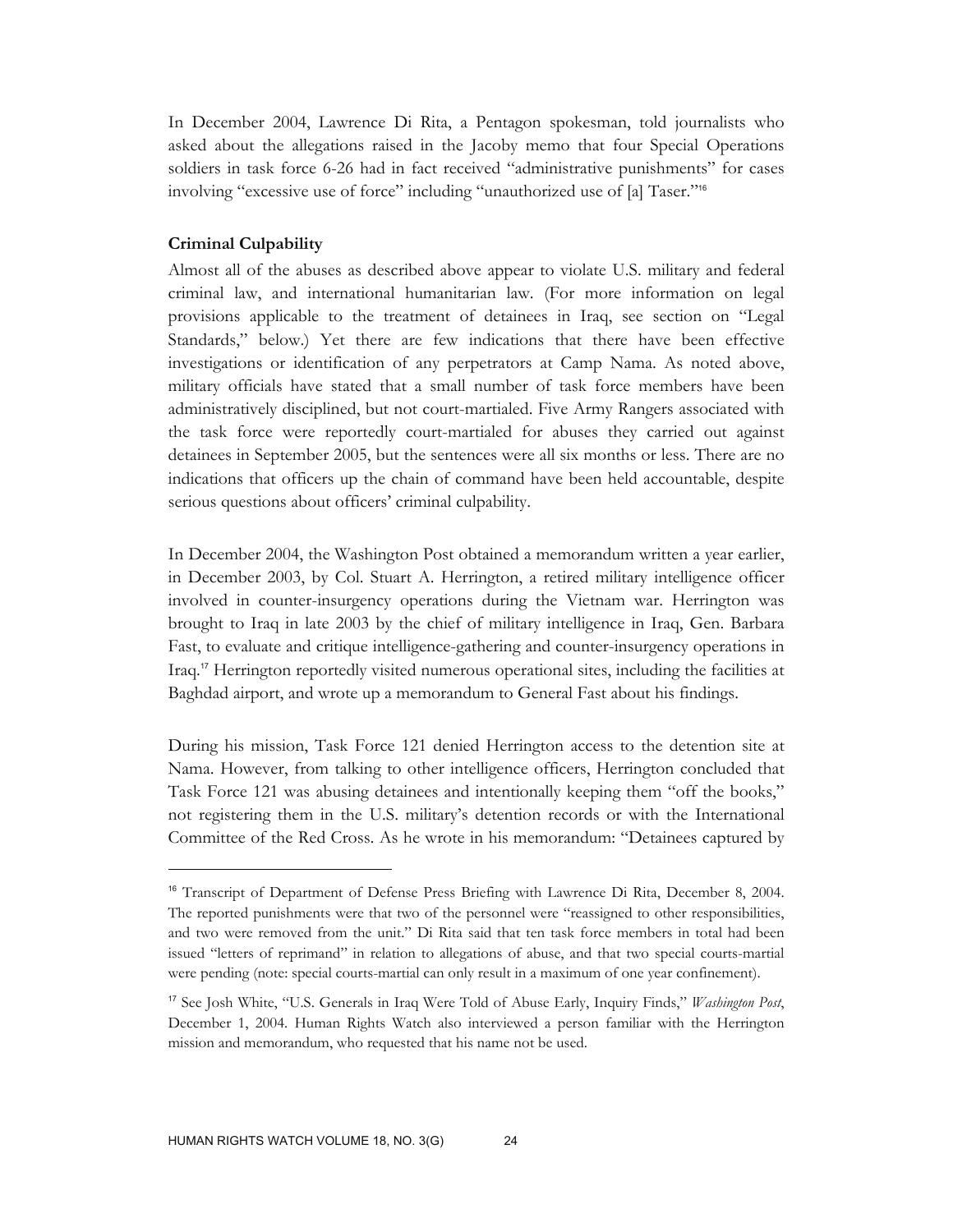TF 121 have shown injuries that caused examining medical personnel to note that 'detainee shows signs of having been beaten.'. . . It seems clear that TF 121 needs to be reined in with respect to its treatment of detainees."<sup>18</sup>

This report was written in December 2003, and most of the abuses described above occurred afterward—suggesting that the memorandum did not result in any significant changes. In other words, military intelligence officers, including Gen. Barbara Fast, were specifically informed of credible allegations of detainee abuses involving the task force, yet appear to have taken no action, or inadequate action, to correct the situation and stop abuses.

The fact that this memorandum was filed raises serious questions about the MI leadership's complicity in the abuses described in this report. Under the doctrine of command responsibility, commanders may be liable for crimes committed by subordinates, in cases where they knew or should have known about the crimes but failed to stop them.

More investigation is needed into these issues and into the underlying abuses themselves, but the Herrington memorandum strongly suggests that military intelligence officers and other commanders could be held criminally liable for the abuses documented here. From the memorandum, it appears that senior officers were alerted to abuses at Nama in late 2003, and then failed to act, which potentially makes them criminally liable under the command responsibility doctrine.

# **II. Forward Operating Base "Tiger," near al Qaim, Iraq.**

Human Rights Watch has also documented allegations about abuse committed in 2003 at Forward Operating Base Tiger, near al Qaim, in western Iraq on the border of Syria. The account below, from a soldier stationed at FOB Tiger, details routine abuse at the facility, apparently built into the interrogation regime. The account details how detainees were kept in oppressively hot metal containers for 24-hour periods as temperatures reached 130s and 140s, how interrogators hit detainees during interrogations, and how senior officers squelched soldiers' efforts to complain about the abuse.

## **FOB Tiger**

 $\overline{a}$ 

"Nick Forrester"<sup>19</sup> was stationed at FOB Tiger from early May 2003 through late September 2003, serving as a sergeant with the 82nd Airborne Division.

<sup>18</sup> Josh White, "U.S. Generals in Iraq Were Told of Abuse Early, Inquiry Finds," *Washington Post*, December 1, 2004.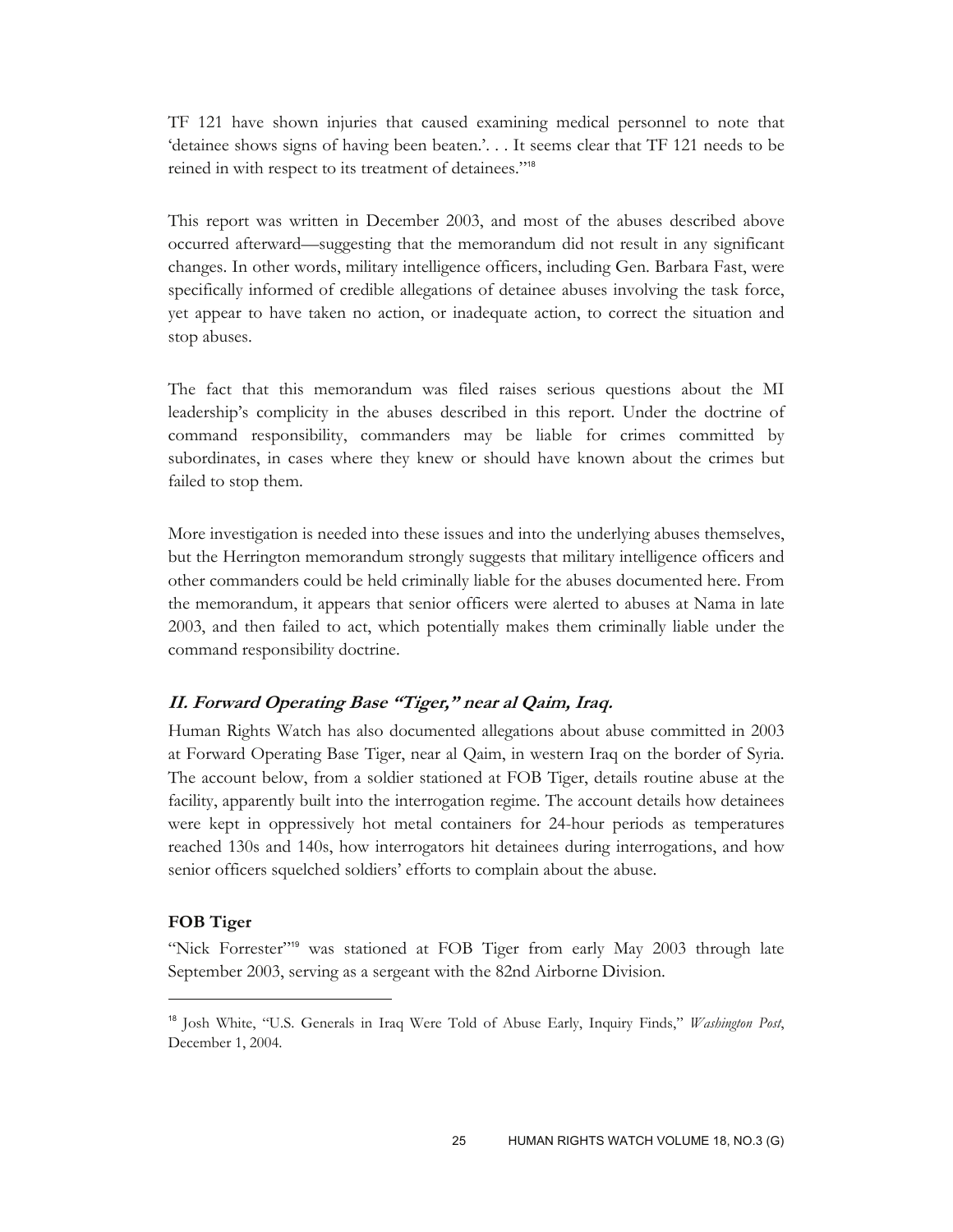In October 2005 and May and June 2006, Human Rights Watch interviewed Nick about his experience at FOB Tiger.

For most of his time at Tiger, Nick was ordered to serve as an MP guard for the detention and interrogation operations at the facility. He was responsible for guarding detainees brought to the base and for transporting detainees from holding areas to interrogation areas, where they would be interrogated by Army and CIA interrogators.

As described below, Nick told Human Rights Watch that almost all of the detainees captured and interrogated at Tiger were subject to serious mistreatment, either in detention or while being interrogated.20 Specifically, he told Human Rights Watch that he and other guards, under orders, subjected detainees to severe sleep deprivation and exposure to dangerously high temperatures, forcing them to stand with their faces to the wall for twenty-four hours straight inside a metal shipping container, with the door open, but with little ventilation. And he said that he repeatedly saw interrogators subjecting detainees to severe mistreatment, including beatings and threats.

Nick described what happened when detainees were first brought into the facility:

Standard procedure, when I was there, you [i.e., the detainees] had twenty-four hour inside the Conex [container] . . . you're blind-folded, you're zip-stripped, your hands are behind your back; your feet usually weren't, unless there was a particularly volatile prisoner—somebody who'd caused a lot of trouble, they'd hitch the feet as well. You were there, twenty-four hours: no sleep, no food, no water.

The temperatures inside the container, Nick said, were extreme:

Early on, when I first got there, it only got up to about 115, but by July and August, we were regularly between 135 and 145 [Fahrenheit]. [Inside the container] it was really extremely hot, to the point where it was

<sup>&</sup>lt;sup>19</sup> This soldier requested that Human Rights Watch not use his real name or details about his deployment. The quotes and accounts provided by this soldier have been lightly edited—no substantive details have been altered in any way—solely to remove repetition and ensure readability.

<sup>&</sup>lt;sup>20</sup> Nick told Human Rights Watch that about 20-40 detainees were typically held at Tiger at any one time, and that most detainees—after being interrogated at Tiger—were not released but usually sent south to Abu Ghraib or to other facilities. He said most detainees spent about one month at Tiger.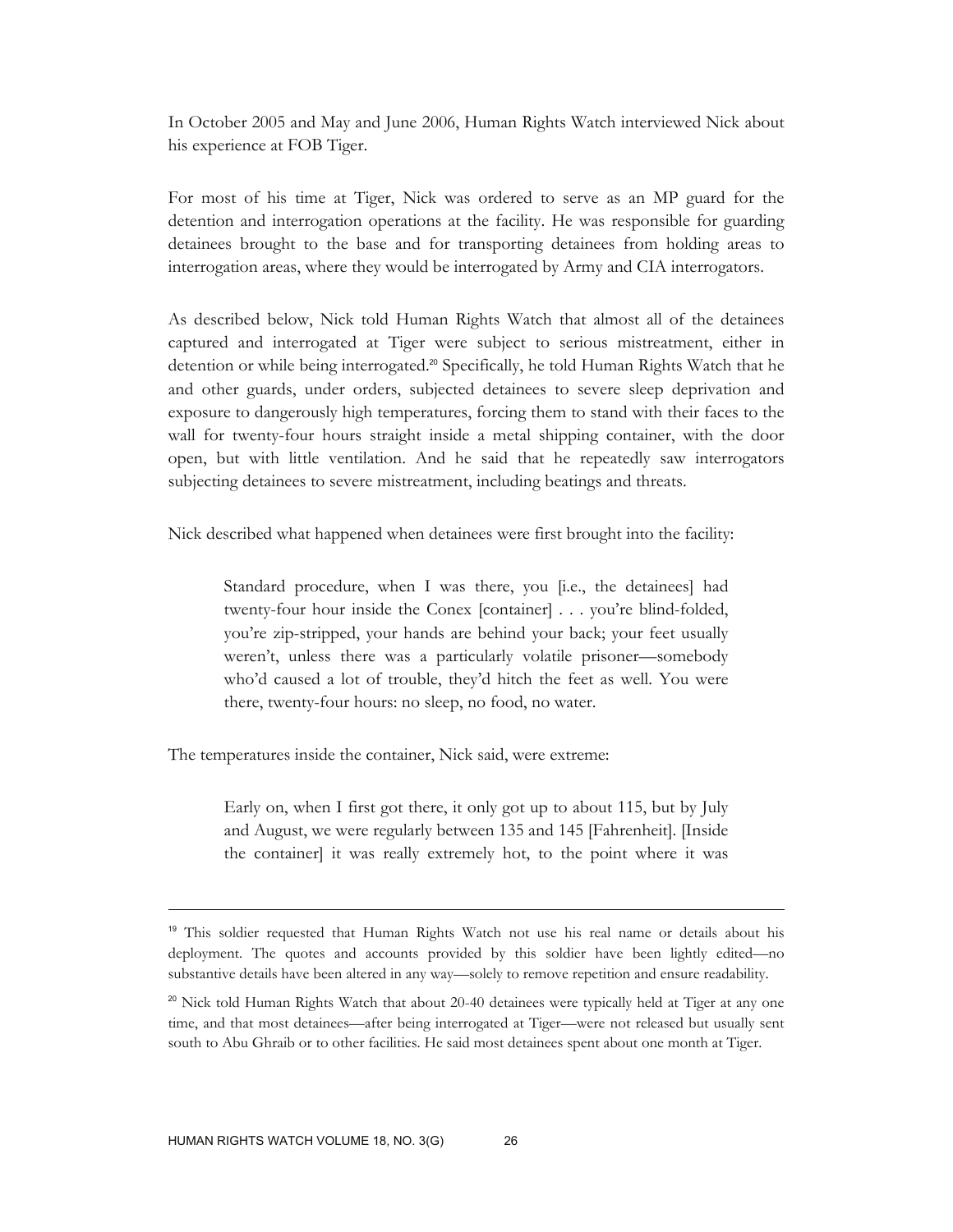irritating to go into the back of the Conex to get somebody out to use the restroom, which is usually the only thing they were allowed to do. . . there was no talking, none of that inside there.

Nick said that the MPs were instructed to keep the detainees awake for the initial 24 hour period, by forcing them to stand in the metal shipping container:

It was your job to make sure that they weren't sleeping. . . . You'd shout something in there, every once in a while, you'd have a head check, or something like that. Nod their head, you know....

They're standing. And their hands are usually zip-stripped behind. Some of them would jump their thing and put it in front [i.e., kneel down and bring the zip-cuff beneath their feet and stand up again with the cuffed hands in front].

For me, it didn't really matter, if they needed to go to the restroom, I'd put [the zipcuffs] back behind, and you know, walk them out. . . .

At night time, a lot of the guards would walk by, unload the magazine from the rifle, bang on the side [of the metal container] for a little bit to make sure that you know, everybody was awake. And you'd catch them if they'd fall asleep—they'd fall over because they're bound. You see, they'd try to lean their head against the wall [but] you'd slap on [the container] to make sure they lift their head back up off the wall, or do whatever it took to make sure they'd stay awake.

And then usually, after that 24 hour period, they were taken over and talked to [interrogated] for the first time.

# **Interrogations**

Human Rights Watch asked Nick who interrogated the detainees:

Sometimes, military interrogators. Sometimes, civilian personnel. We had a lot of various different—we could have CIA rolling through—it was chaos. We had special forces, CIA, everybody—various people at different times. The civilian people, I couldn't really tell you who they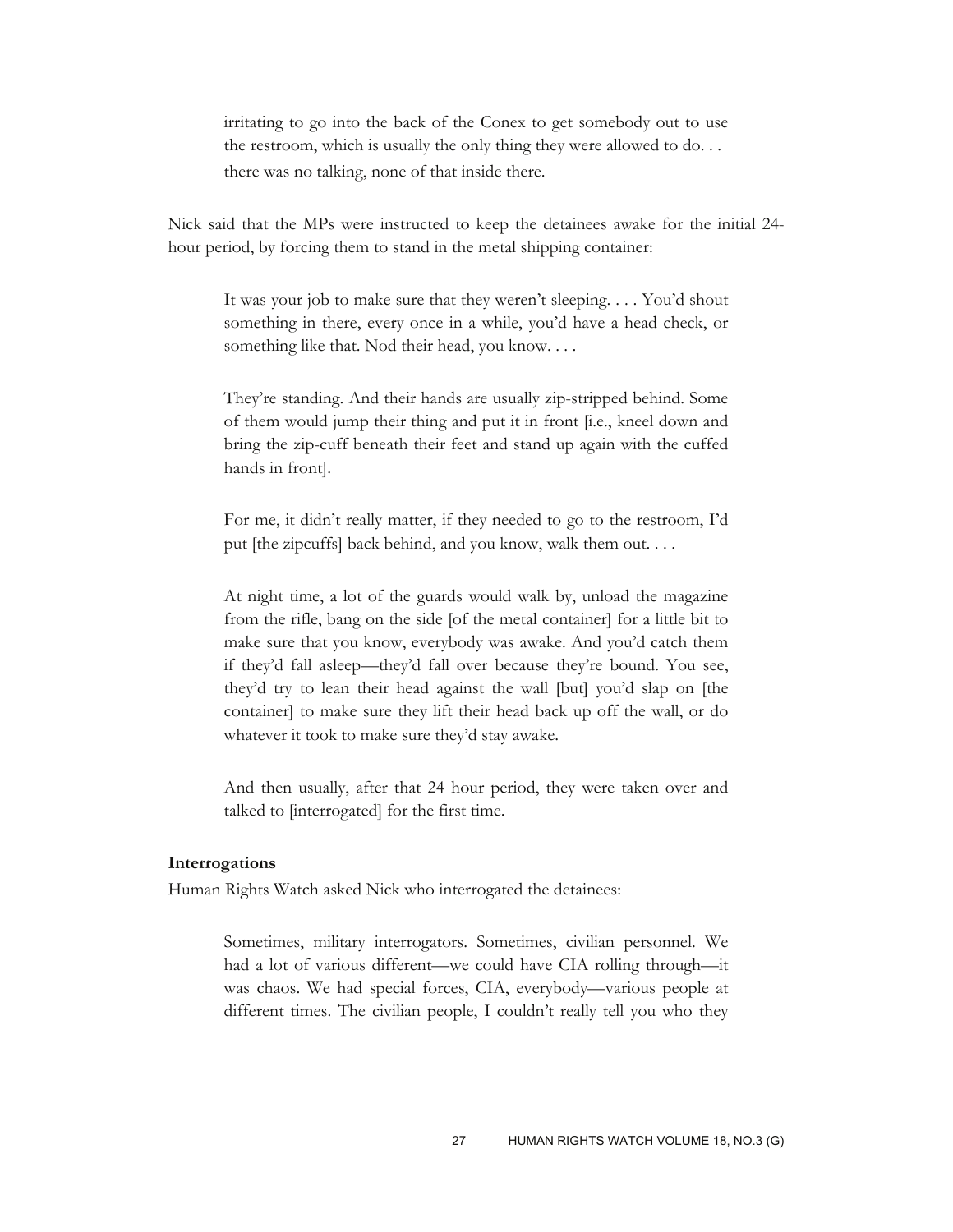were, you know, they weren't wearing tags or tapes or anything. You couldn't really know, unless you went up and asked them.

Nick would bring detainees from the metal shipper container over to a nearby building, where interrogators subjected detainees to jarring noise and lights, and then physically beat them. Nick had to stand guard during the interrogations, and he described to Human Rights Watch what he often saw occurring in the interrogation facility:

Typical case, you've been here for 24 hours. . . you were walked [over to the interrogation building] by one of my guys [MPs]. . . and then you were handed over to the MI guys—the two or three that was there. They'd sit you down on a chair. They start off with some softball questions, getting your name, getting warmed up, like that. And then, at the first "no," at the first "I don't know," at the first "I don't have any information," the first wrong answer—that's when the lights went off, they put some strobe light on, put some kind of a heavy metal on—just some kind of loud music, whatever they could put on. One time, they put Barney<sup>21</sup> on real loud and it annoyed the hell out of me. You listen to that over and over for 2 hours and it's really annoying. Whatever they put on, it was real annoying. . . .

So, typical first time interrogation consisted of some kind of heavy metal music really loud, strobe light, lot of yelled questions and stuff like that, until they finally would break down and cry and say "I don't know anything, I don't know anything!" If [the detainee] was a particular target of interest that they thought knew something, you know, they'd grab him, punch him—stomach, neck, arms—you know, right in here [indicating the back of the arm, above the elbow], you'd punch them in the back of the elbows—hold your arms up—you'd punch them in the back of the elbow, I guess, so not to leave a mark. . . . Particularly people of interest, they really want to talk to, they would use everything.

Nick said music or noise was often played so loud in the interrogation room that soldiers standing 30 feet away, at the metal container where detainees were initially held, would have to yell at each other to be heard: "They had a nice sound system. On the 4th of

 $2<sup>21</sup>$  I.e., the main theme song from the children's television show "Barney," a simplistic and short song with the lyrics: "I love you/ You love me/ We're a happy family/ With a great big hug and a kiss from me to you/ Won't you say you love me too?/ I love you/ You love me/ We're best friends as friends should be/ With a great big hug and a kiss from me to you/ Won't you say you love me too?"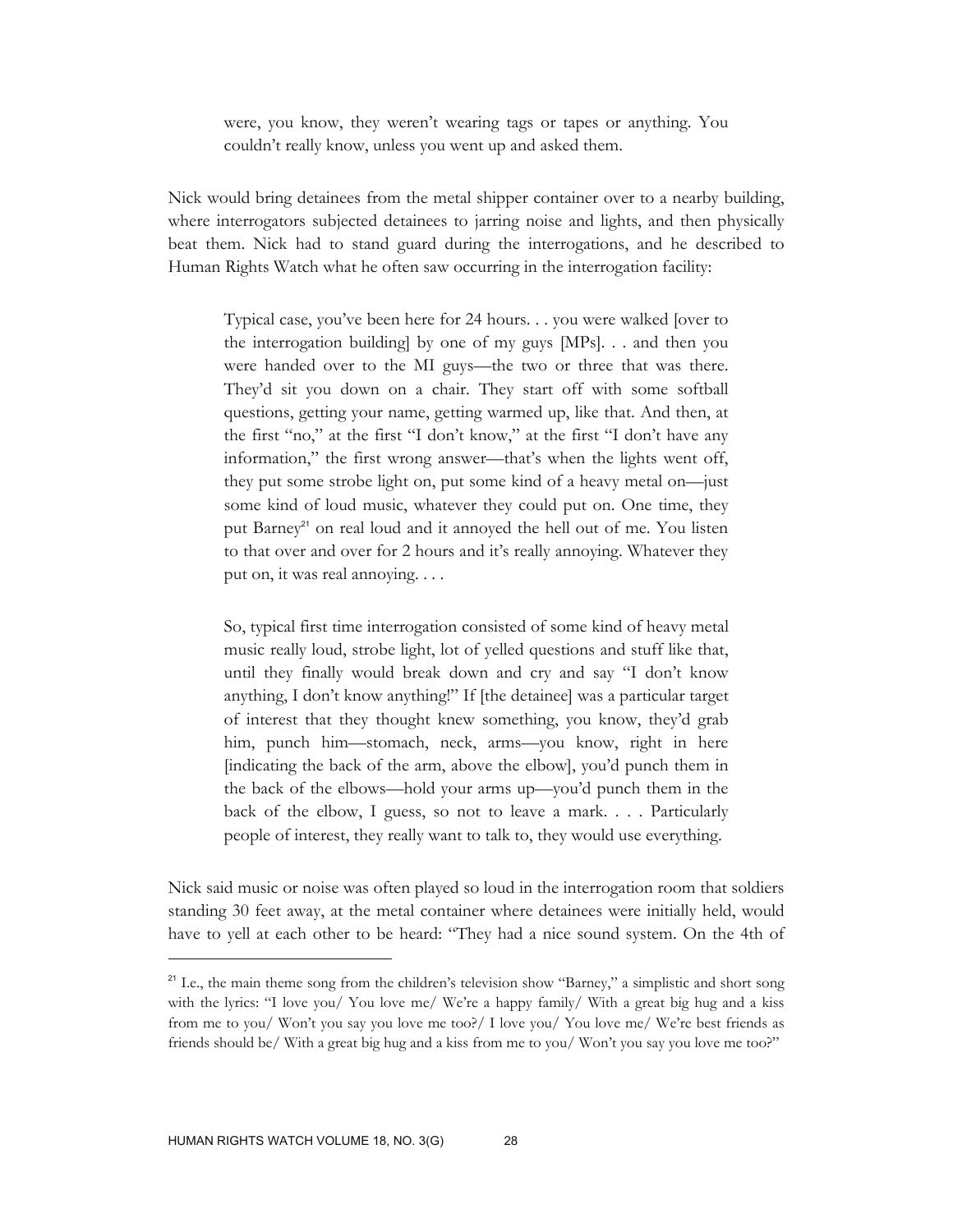July, it's what we used to play music. . ." Nick also said that interrogators used their M-16s (U.S.-issued automatic weapon) to intimidate or threaten detainees:

Typically, everybody got the chair kicked out from under them—you know, the kind of "bad cop" part, chair kicked out—at that point the guys would pull the chair out and hand them [the other interrogators] all the M16s you know, to make it, even though the weapon was all ready, they would pull the charge [chamber a round in the weapon] to get the full effect of "Hey, we're serious," and stuff like that.

At this point, usually the guy would say something meaningless usually, for the most part, they would say something: "I can get you somebody," or "I know something," you know. For the most part, we'll say, 60-70 percent of the time, they'd say something right then. Then the interrogator would keep on his line of questioning.

He's on his knees, usually a rifle pointed at him, strobe light going, music going, whatever. Then the guys sitting at the desk asking him questions directly. It was always yelling at that point—you had to, in order to hear [over the music]. . . . For the most part, that would drag on for quite a while. They'd ask and ask and ask and ask.

I would say, about, overall, about half the guys to 60 percent of the guys got at least one gut shot—either punched or the butt of the rifle in the stomach. . . . I couldn't put an exact figure, somewhere on the low ball, I would say, 60 percent. . . .

Civilian guys [civilian contractors or CIA] seem to get a little rougher that always seemed to be the case. There was one military guy—he was blatantly racist towards Arabs, you know, as far as stuff went. He seemed to drag on a lot longer and he had a higher quantity of people getting punched or whatever else. [But generally] it seems to me the civilian guys—when the civilian guys are doing the interrogating, that's when things got rougher.

Nick said he saw numerous detainees abused as described above—he couldn't say a precise number, but estimated it was somewhere between thirty to fifty people. Interrogators often would have one detainee watch them as they abused another detainee, in order to intimidate them: "They would have [another] person first, and then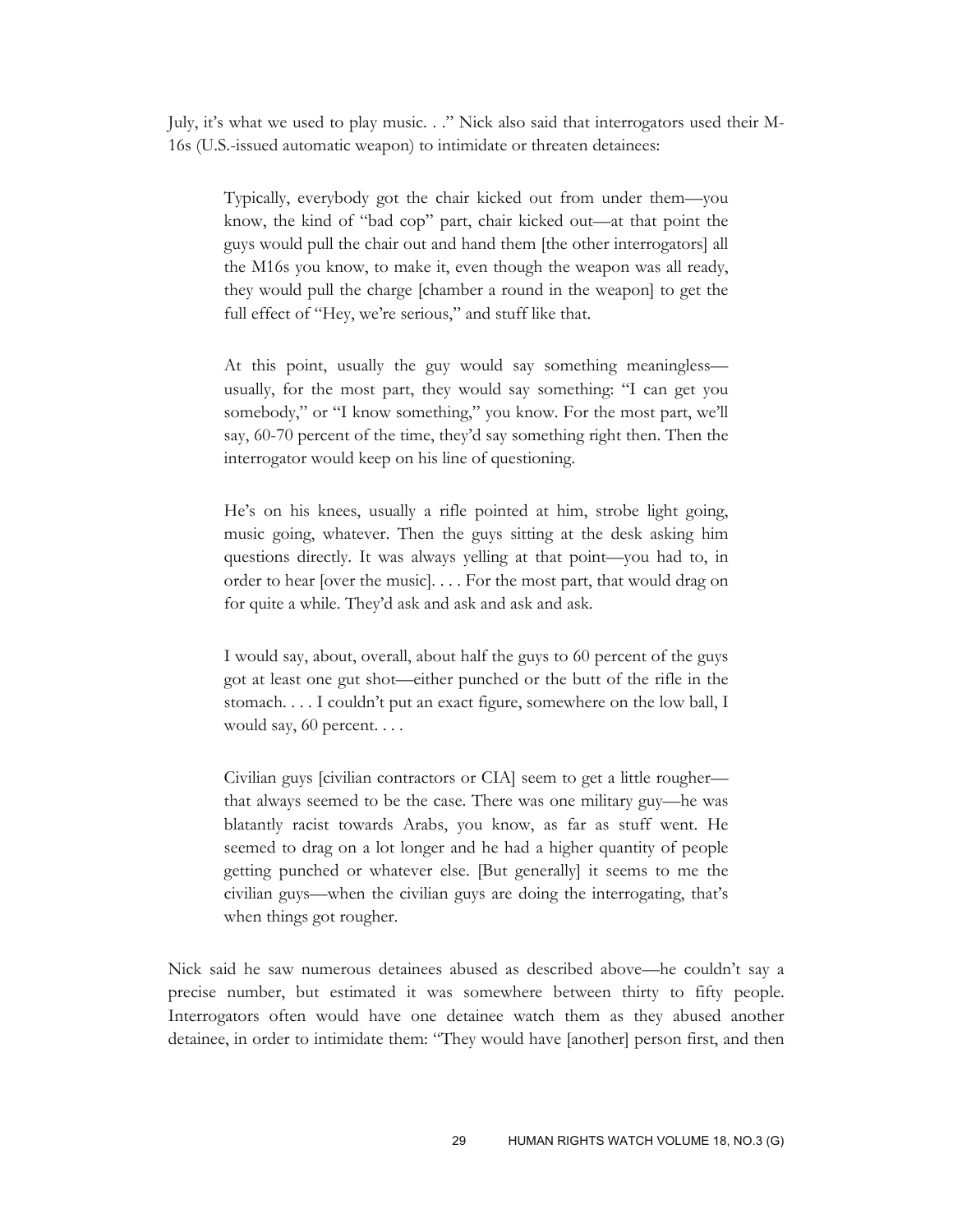they would come back and get the guy and see if they could get information out of him—as a 'this is what's coming to you' kind of thing."

Human Rights Watch asked: "And if you totally cooperate, what would happen?"

If you totally cooperate and give out information—"Yes, sir," or "No, sir," "Yes, Mister, No Mister"—for the most part you'd still have the chair kicked out from under you, you still got at least one gut shot.

Human Rights Watch then asked: "And if you were completely uncooperative?" Nick described one of the worst cases he saw, which took place around July 2003, involving a detainee who a Special Forces team had arrested, and who the Special Forces team had decided had valuable information about insurgent activities. "They brought him back [to FOB Tiger] and he got the mess beat out of him," Nick said. "He got the hell beat out of him." Nick told Human Rights Watch what he saw when the detainee was brought into the interrogation building:

He wouldn't say anything, and they kept screaming at him and screaming at him. And they picked him up and threw him against the wall—and it's a concrete wall. They threw him up against the wall, they punched him in the neck, punched him in the stomach—you know, gut shot—they threw him down. [At one point,] they actually threw him outside—they had two guys [other detainees] outside watching—threw him outside the building, just threw him outside like that. And then they picked him up, dragged him back, pulling him by the hair and stuff. . . . They hold his arms like this [out behind his back] and then beat him down—enough so they could break it, to give you a little bit of the pain. Same with the kneecaps: kicked him in the kneecaps, you know, really hard, with those boots—combat boots.

They were [usually] very conscious of trying not to leave marks [on the body] most of the time, but with that guy—they really didn't [i.e., they made no effort to avoid leaving bruises and cuts]. . . . [Later,] they took some of the sani-wipes from the MRE pack [Meals Ready to Eat], you know, clean his face off and stuff like that, but the next day, he was pretty bruised.

The detainee was beaten and interrogated for about two hours, Nick said. "He was there for a long time, a long time." Later on, Nick said, the interrogators told guards and other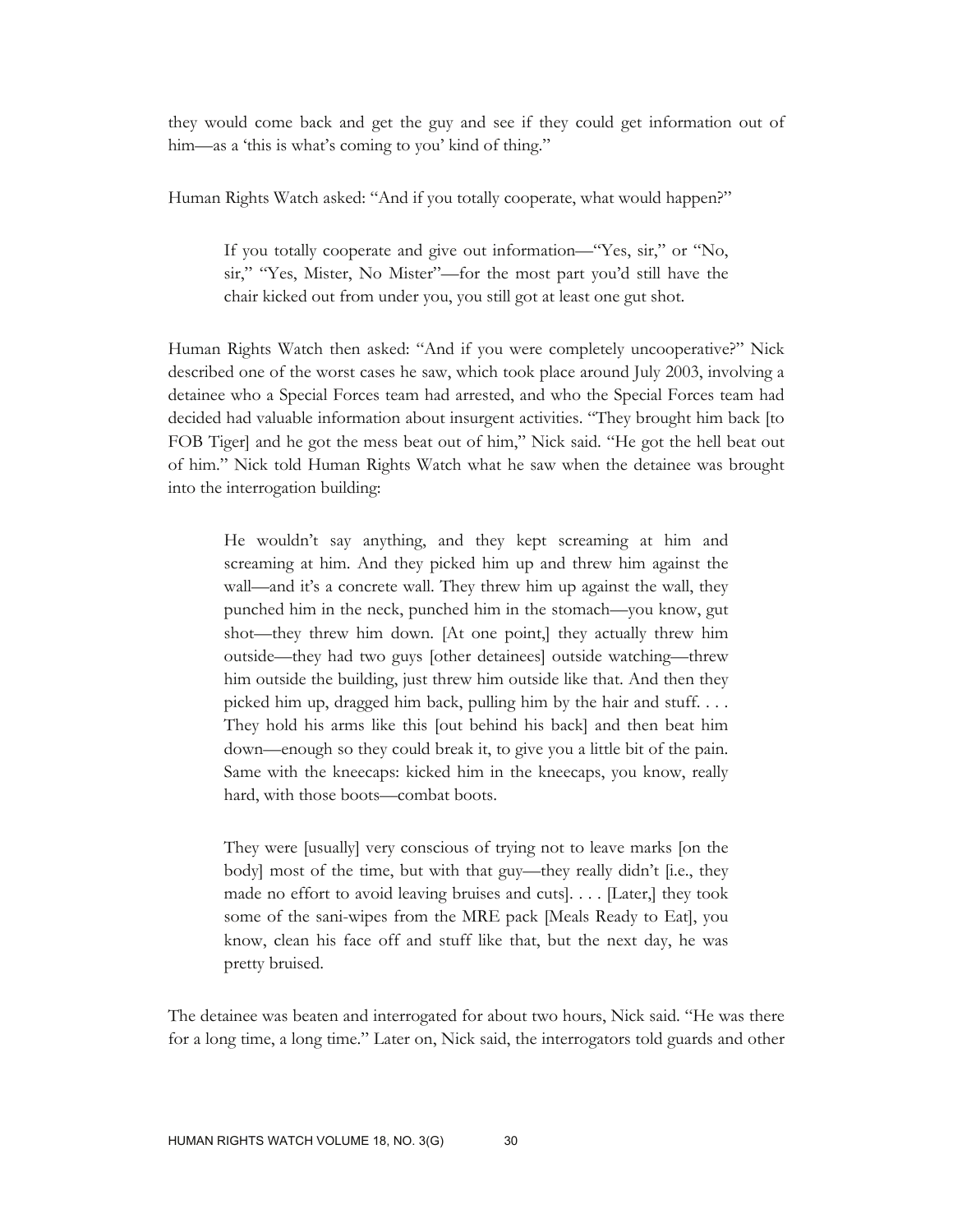soldiers that the detainee had inflicted the damage on himself: "They blamed it on him—a 'falling-down-the-stairs' deal or whatever."

As it turned out, the detainee who was beaten was Iranian: Nick said he was a middle aged man, probably in his late 40s, and said he was probably a small-time businessman or smuggler who brought electronics to and from Syria and through Kurdish areas in Iran and Iraq. The fact that the man didn't speak Arabic apparently made the interrogators beat him more severely:

The guy didn't speak Arabic at all; he spoke Farsi. And there was nobody who spoke Farsi on the post and he just kept getting the crap beat out of him because they thought that he was being silent when he only spoke Farsi.

Nick said that one of the Special Forces soldiers on the base—who was not trained as an interrogator or part of a military intelligence unit—was responsible:

The guy who was doing most of the roughing up in that case, I'm pretty sure that he was one of the SF [Special Forces] guys that just rotated through, and was just helping out in the interrogation. But they really thought this guy had a bunch of information, and he never opened his mouth except to scream incoherently, when he was getting hit.

After interrogations, Nick said, detainees would be taken to a second nearby facility, with a tile floor, where they were given Meals Ready to Eat (MREs) and were allowed to sit or lie down. (Since there were no mattresses, detainees usually used the cardboard MRE containers as pillows.) But not everyone was immediately brought there:

If you were pissing people off, if you pissed the guard off, and it was a hot day, they'd probably throw you back [in the metal container]. Blindfold you, zip-strip you, where he can directly eye on you, and put you back into that corner [of the container] where it's really, really hot.

## **Raising Concerns**

Nick said that some soldiers at FOB Tiger were troubled by what they were seeing, but that most didn't complain, and that in any case it was difficult for enlisted troops to complain. "I asked a few questions and stuff like that and it was pretty much kind of 'Shut up' or 'Drop it now.'"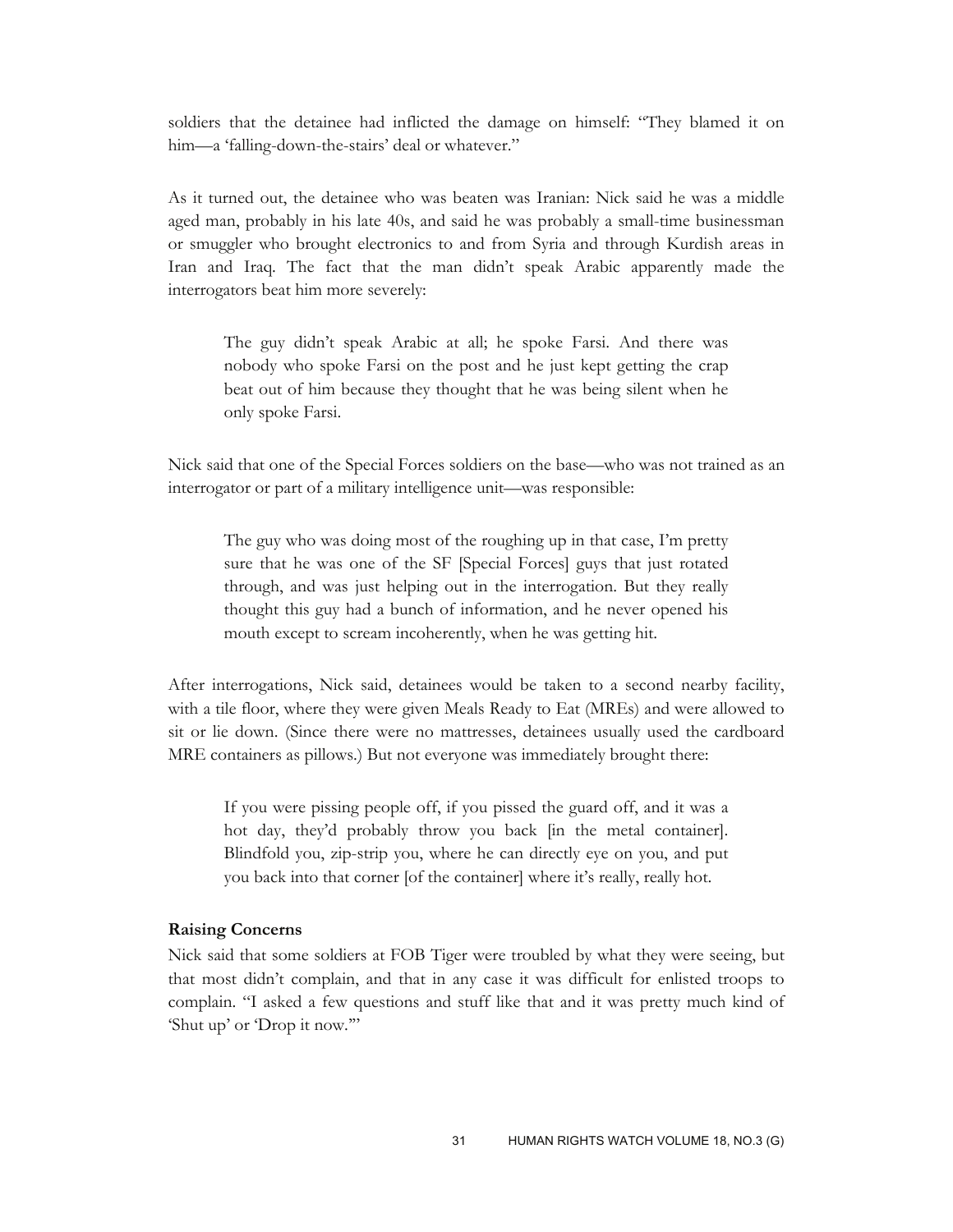Human Rights Watch asked Nick about his reaction to the abuse, and whether he raised objections with his superiors or the interrogators:

It was very unsettling to me. I walked over to talk to [the interrogators] later and I started asking a couple of questions because I figure those guys were probably—they're at duty and little more versed in the Geneva Conventions than I am. I try to read up on everything—I'm a reader; I love books and stuff. And I try to read all the rules and regulations and stuff.

I started asking questions and [the lead interrogator, with an E6 rank] was like, "No, this is the way we do things" and stuff like that. It didn't sound right, so I went back and checked and everything....

The first time that I talked to [the E6 interrogator] it was more inquiry, bringing it up that I didn't think that was right, you know? [I asked] what are the rules about—what does it say about this? "I was under the impression that we're not allowed to hit somebody," like that—you know, stuff like that. And it was—the first time, it was brushed aside:

"Oh, this is how we do things," you know? "Tough up, man. This is how the Army does things."

Nick said he looked up the Geneva Conventions on a mini-laptop he had on the base he had a CD-ROM of training manuals and military documents—and then went back to the interrogators to ask again:

And the next time around, I pulled the guy out [the E6 interrogator, and said]: "I looked—I looked this stuff up and this is not the way it's supposed to be," you know? He was like, "This is the directive we had. You need to go ahead and drop this, sergeant." You know, and he outranked me. "Drop this sergeant" [he said]. It was repeatedly emphasized to me that this was not a wise course of action to pursue. . .

It was blown off, but it was a little more stern: "You don't want to take this inquiry anywhere else," kind of thing. "You should definitely drop this; this is not something you wanna do to yourself," kind of thing.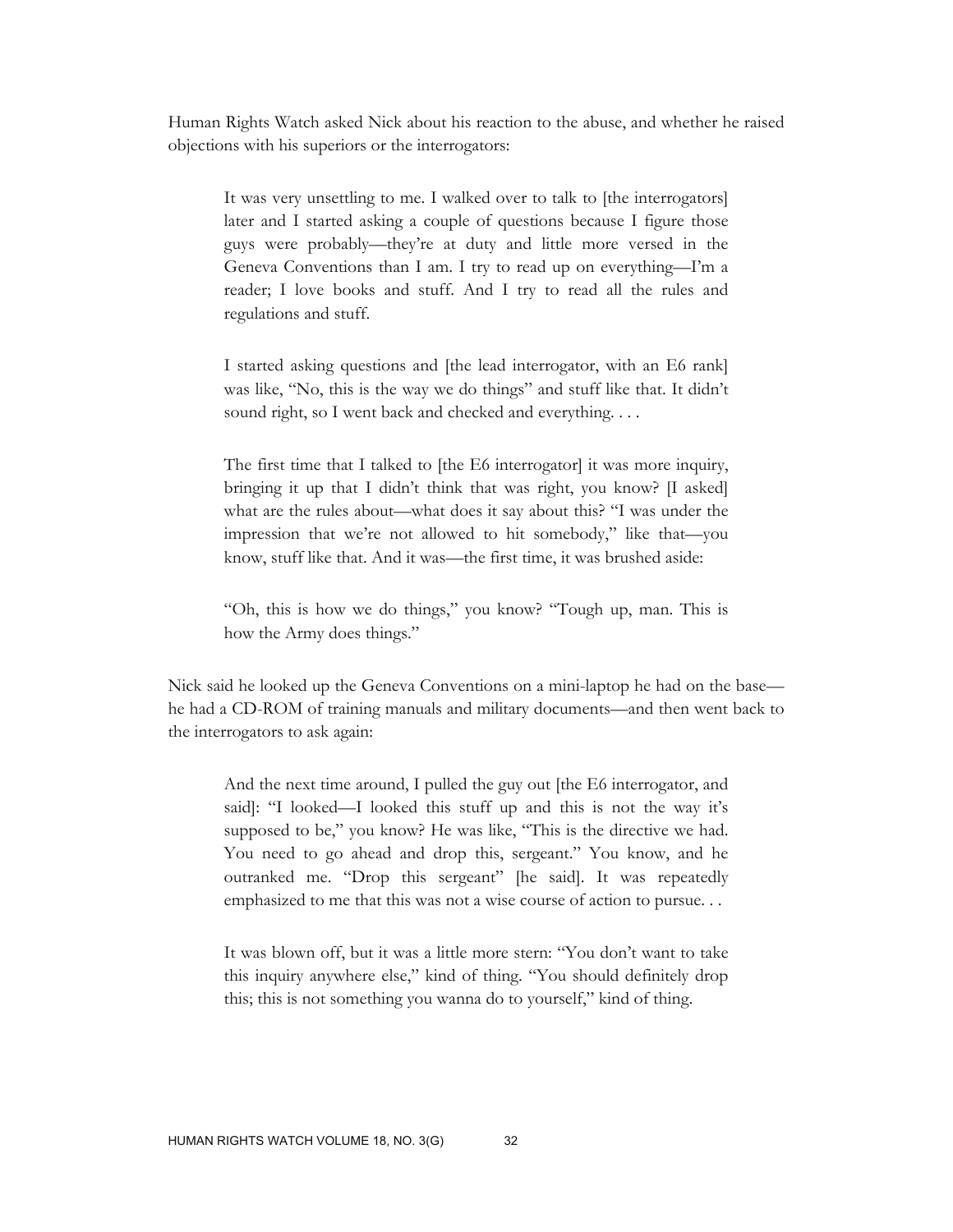Nick said there was another soldier he was friends with, who shared his concerns ("he and I talked a lot about it kinda being bullshit"), but that for the most part, other soldiers didn't seem to care, or worse, supported mistreating the detainees:

The guys that I was with—the duty guys that I had under me especially—were like [using the inflexion of an immature teenager:] "Did someone bring a camera?" You know, and stuff like that. They were out for blood. The army has some odd mentality people, you know. You've got a wide spectrum of people, but there are some odd people out there that are just, you know—get off on that kind of thing. They get off on the violence and stuff. And I don't understand that, you know. And cameras were, supposedly, strictly forbidden. There's a little sheet posted there that you are not to bring any cameras into the area at all. But that rule is broken many times—many, many times.

## **"Geneva's a town in Switzerland"**

As described earlier, Nick and MPs he worked with were under orders to keep newly arrived detainees awake and standing in the metal container. But Nick ordered the enlisted soldiers working under him not to hit detainees:

[I told them:] this is what I expect, this is how I do things. I don't care what the other guys do, the rules are "don't bring a camera," so don't bring a camera, you don't hit the guys. I try to tell them to treat them the way you wanna be treated and stuff like that. . . Geneva Conventions, that's what I do—I remind them of Geneva Conventions—this is what we do, this is what we don't do to prisoners.

Nick said that neither he nor any of his troops had training in detention operations, or Geneva Conventions standards on treatment of detainees:

Geneva Conventions—I mean, a lot of people's knowledge—99 percent of people's knowledge extends to "hey, there's a Geneva Conventions Category one in the back of my ID card," [referring to the classification written on soldiers identification cards]. Or: "Geneva's a town in Switzerland." For a lot of people, you know, that's what it extends to. I knew a little bit more, you know, as far as that goes: Those are rules governing warfare and stuff like that. But I didn't know a lot of specific information or anything like that. I looked up specific information based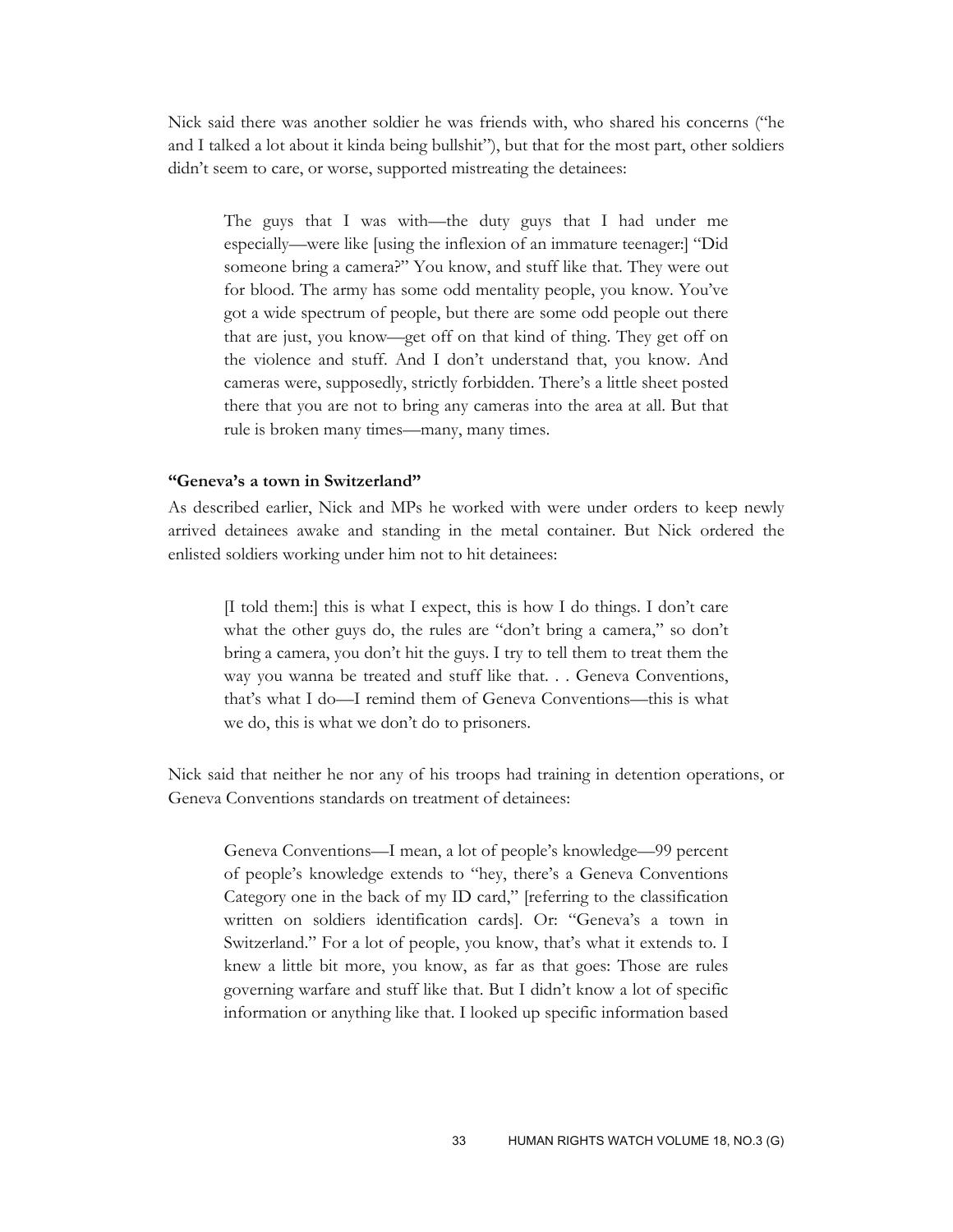on the treatment of POWs, detainees, etc. etc. That's what I was looking for. And right now, I couldn't quote you much. . . .

That's pretty much how it went. That's the prevailing thought [process] and it was mentioned that, "Oh, that's an antiquated set of rules."

"You can't get information out of people these days without breaking them"—that kind of thing. That was the prevalent attitude. That was voiced by the E6. That was the quote: "You cannot get information out of them without breaking that stuff."

From Nick's perspective, the interrogators did not appear professional. He believed that much of the abuse stemmed from racist attitudes toward detainees. Many of the guards and interrogators called Iraqi's "Hajis," and would often mock or taunt them. Nick also said he didn't believe that abusive interrogation tactics worked:

I'm not an interrogator, so I can't render an expert opinion there. But to me, it seemed like some things that they did [showed] that they knew what they were doing as far as that stuff goes. But I think they could have used more training. They seemed a little lost at points. I mean they were very fluent in Arabic. They knew—they had a lot of information as far as that kind of stuff went. But with the process, you know, they could have probably used a lot more training on. . . .

I think part of the problem is the blatant racism against the Arabs. Just blatant, you know—bad. When you have an enemy you kinda have to demonize them a little bit like that in order to make yourself capable of pulling a trigger. . . . But I think, rather than demonize a whole race of people or anything like that, there are better ways to try to. . . [motivate your troops]. . . .

As far as the interrogation process, there are plenty of ways to get information out of people. Given enough time, and stuff like that, you can get information. I understand torture was effective back in the day, but was it really? I mean how much information that was given out was real and how much was given just to escape pain? In this case, I feel there were probably a couple of instances like that out there, at Qaim. People are just tired of dealing with bullshit so they'd say something....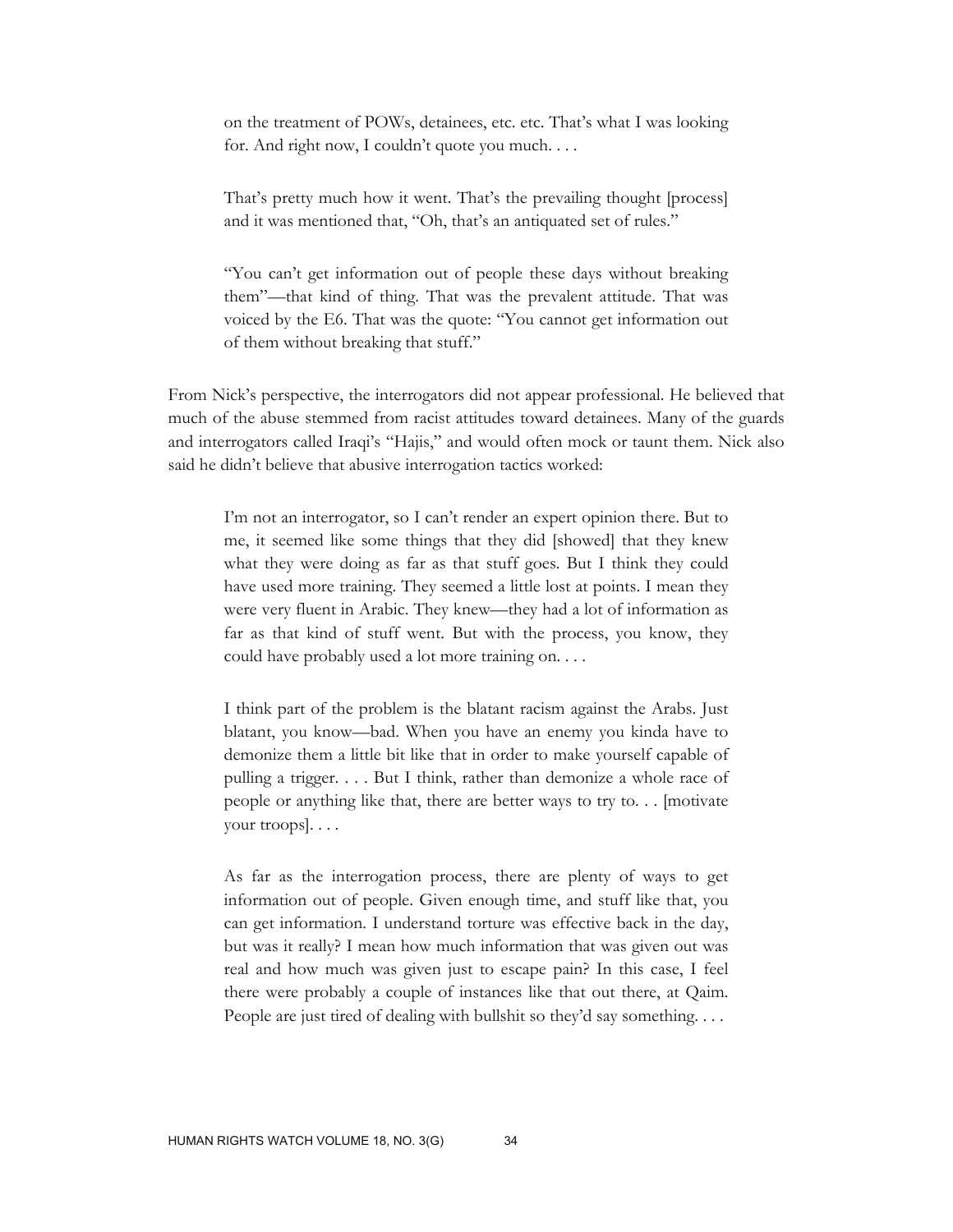I don't think that those were the right way to do things. I think that encourages other people to do the same to us. If we were—we haven't had the opportunity to be on the invaded side, if you will, and see how it goes if the shoe were on the other foot, and I think that if it were, U.S. people would be up in arms if that happened. The same people who say that it's okay to circumvent that now, if it were happening to them, would definitely have a problem with it.

# **Corroborating Accounts**

 $\overline{a}$ 

Nick's accounts about FOB Tiger are consistent with and reinforced by other accounts from soldiers provided to Human Rights Watch. Human Rights Watch spoke with a guard and a captain, both of whom served at FOB Tiger in 2003. The guard said he observed abusive interrogations by civilian interrogators at FOB Tiger. The captain was not directly involved in detention operations, but said he heard from other personnel about abuse at the base, and once heard sounds of physical violence coming from rooms where civilian interrogators were questioning detainees.<sup>22</sup>

Military investigators also heard of other serious abuses at FOB Tiger, including a homicide in November 2003. (Nick departed Tiger in September 2003.) Serious allegations about abuse and torture at FOB Tiger were raised during two courts-martial convened in Fort Carson, Colorado, related to the torture and death of a 56-year-old Iraqi named Abed Hamed Mowhoush, who died at FOB Tiger in November 2003. Mowhoush had served as one of Saddam Hussein's generals and, at the time of his arrest, was suspected of involvement in attacks on U.S. forces.<sup>23</sup>

<sup>22</sup> See Human Rights Watch, "Leadership Failure: Firsthand Accounts of Torture of Iraqi Detainees by the U.S. Army's 82nd Airborne Division," September 2005, Volume 17, No. 3(G), pp. 6-8, available at http://hrw.org/reports/2005/us0905/.

<sup>&</sup>lt;sup>23</sup> The description of this case is based on numerous sources, including: Army Criminal Investigation Command documents and Autopsy Examination Reports and Death Certificate, obtained under the Freedom of Information Act by the American Civil Liberties Union and other human rights groups, available at: http://www.aclu.org/torturefoia/released/041905/m001\_203.pdf; Arthur Kane, "Iraqi General Beaten 2 Days Before Death," *Denver Post*, Apr. 5, 2005; "Guardsman: CIA beat Iraqis with hammer handles," *Denver Post*, July 25, 2005; Josh White, "U.S. Army Officer Convicted in Death of Iraqi Detainee," *Washington Post*, January 23, 2006; and notes taken by Human Rights First during the Welshofer court-martial, see "Welshofer In His Own Words," January 20, 2006 (on file with Human Rights First), excerpts available at: http://www.humanrightsfirst.org/us\_law/etn/trial/welshofer-012006d.asp.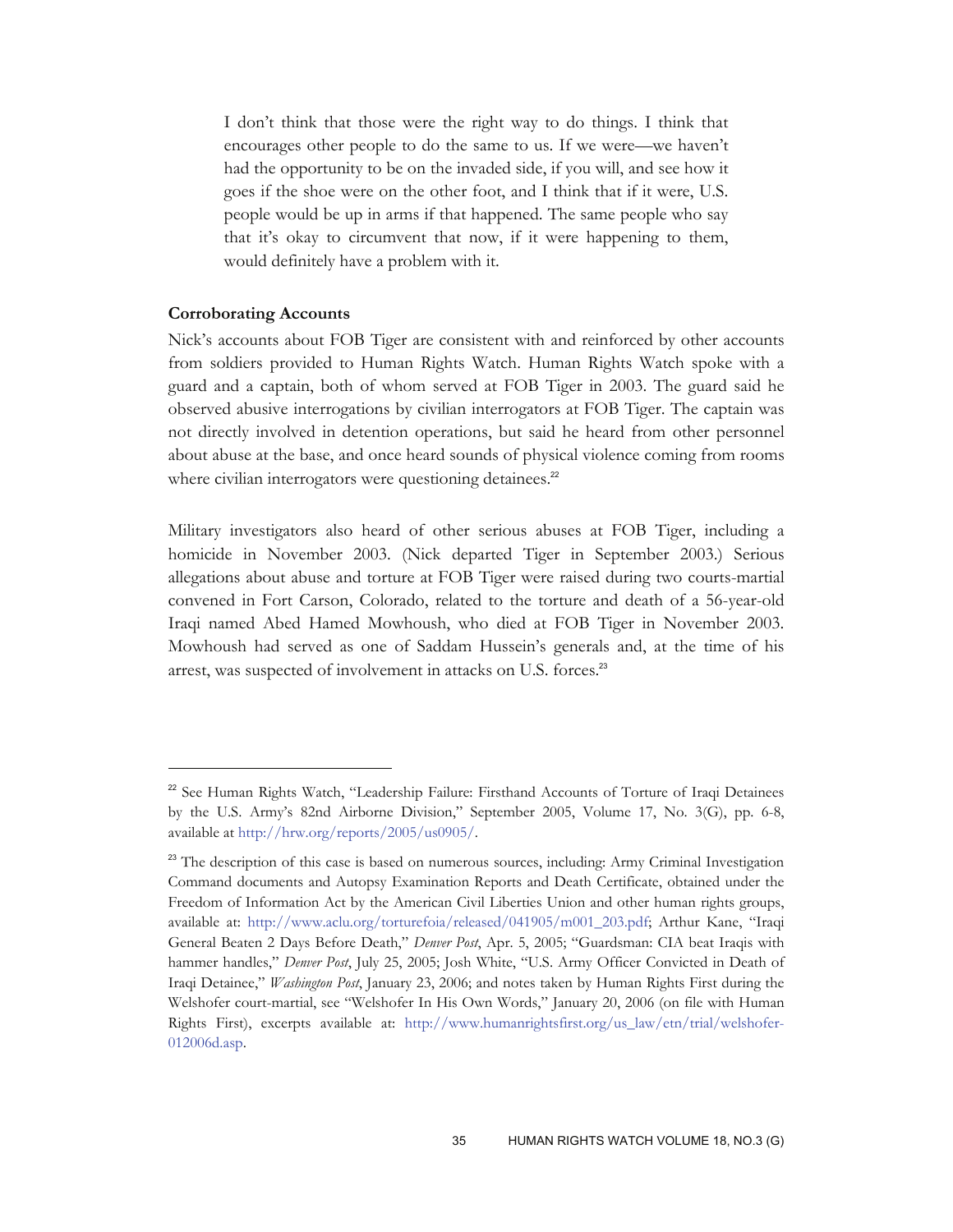(CIA personnel were also reportedly involved in the death, and a case was reportedly referred to the U.S. Department of Justice for investigation. Human Rights Watch asked officials in the Justice Department criminal division in April 2006 for an update on this and other cases, and was told that investigations were still open, but that no CIA personnel had been indicted.)

In March 2005, Chief Warrant Officer Lewis Welshofer Jr. and Spec. Jerry Loper were charged in Army courts-martial at Fort Carson with assault and murder in connection with Mowhoush's death. Many of the proceedings were sealed, and numerous documents connected to the case were classified, but information presented during the trial revealed numerous details about the standard interrogation techniques used at FOB Tiger and near al Qaim generally. During the trial, several classified documents related to the case were leaked to journalists at the *Washington Post* and *Denver Post*.

One classified investigation report, obtained by the *Washington Post*, described Mowhoush's detention and custody in detail. It stated that, two days before his death, he was severely beaten by a group of Army interrogators and Iraqi paramilitaries, reportedly paid by the CIA. According to the document, the group severely beat Mowhoush using "fists, a club and a length of rubber hose." A CIA operative was involved, referred to in the documents as "OGA Brian" (OGA is a commonly used acronym for "other government agency," a moniker used by military personnel for the CIA).

At the court-martial for Welshofer and Loper, an army investigator testified about the beatings (the hearing was sealed but the military did release a redacted transcript):

When he didn't answer or provided an answer that they didn't like, at first [redacted] would slap Mowhoush, and then after a few slaps, it turned into punches. And then from punches, it turned into [redacted] using a piece of hose.

An Army investigation report said that soldiers heard Mohwoush "being beaten with a hard object" and "screaming."

Soon after the beating described above, on November 26, 2003, Army personnel took over the interrogation: the two defendants, Welshofer and Loper, as well as a Sgt. 1st Class William Sommer (a linguist) and Chief Warrant Officer Jeff Williams (an intelligence analyst). According to testimony given at the court-martial, the interrogators decided to put Mowhoush inside a sleeping bag, close it, and tie an electrical cord around him. And it was while Mowhoush was inside the sleeping bag that he died.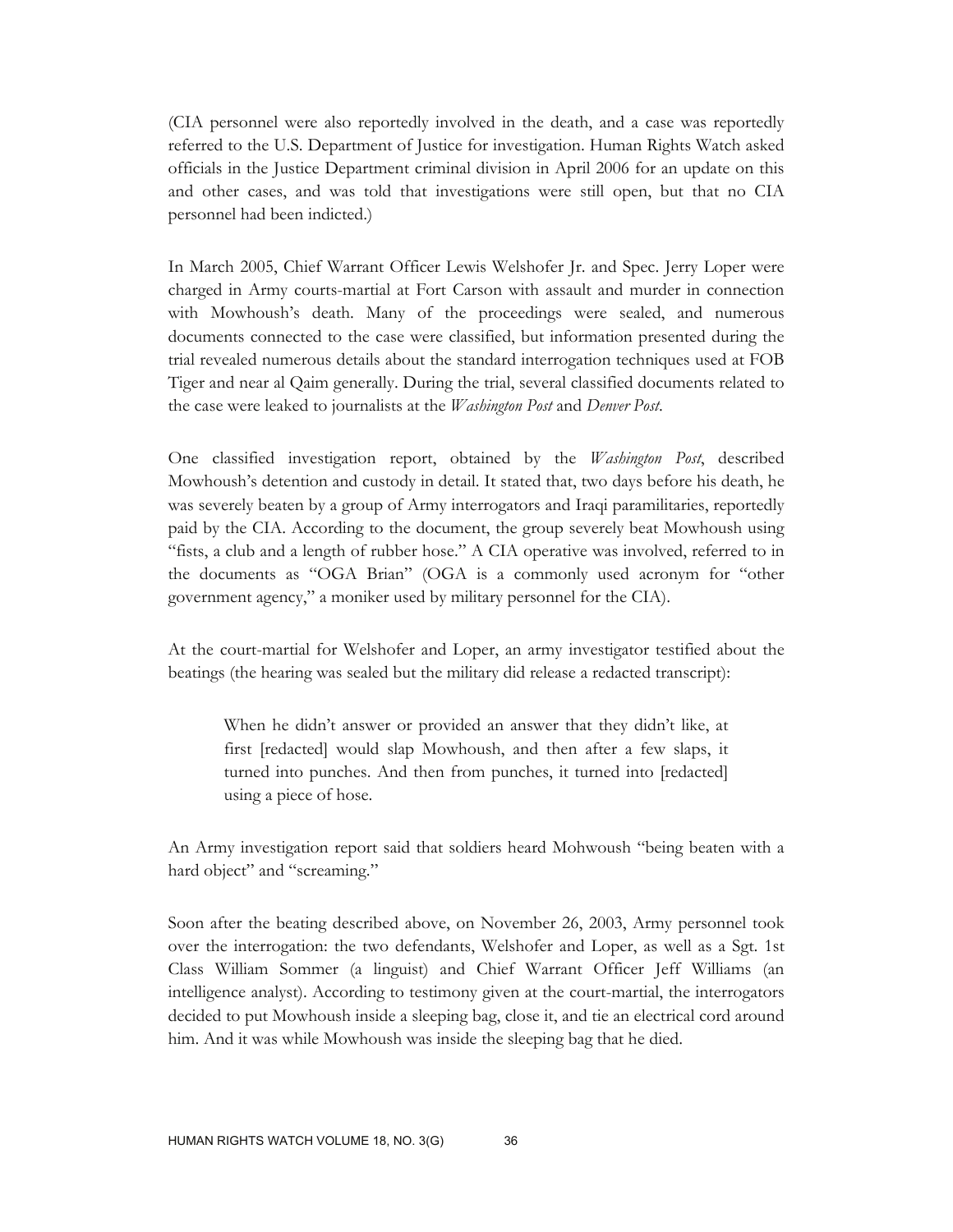Mowhoush's death certificate listed his cause of death as "asphyxia due to smothering and chest compression," and a December 2, 2003 autopsy stated that Mowhoush had "contusions and abrasions with pattern impressions" on a large part of his body, as well as six fractured ribs. Army investigators found that the investigation was complicated by the fact that Mowhoush had been severely beaten before being mistreated by Army interrogators.

Testimony given during the courts-martial process made clear that many of the abusive techniques used on Mowhoush were authorized and regularly used at FOB Tiger.

During a pre-court-martial hearing in March 2005, a Chief Warrant Officer who worked with Welshofer in Iraq, Richard Manwaring, testified that the use of the sleeping bag technique and similar techniques, like putting detainees in lockers and banging on them, were in his opinion "appropriate" and that he himself used the tactics to intimidate detainees. At the same hearing, Col. David A. Teeples, who commanded the 3rd Armored Cavalry Regiment at the time of the incident, testified that in his opinion the "claustrophobic technique" was effective and stated on the record that it had been authorized for use at the base. Teeples blamed Mowhoush's death on the beating by the CIA and Iraqi group.

At trial, in January 2006, Welshofer himself testified regarding an August 30, 2003 memorandum that he said stated that there were no specific "Rules of Engagement" for interrogations, because detainees' legal status as "unprivileged combatants" was unclear:

Basically [the August 30 memo] said that as far as they [senior commanders] knew there were no ROE [Rules of Engagement] for interrogations. They were still struggling with the definition for a detainee.

It also said that commanders were tired of us taking casualties and they wanted the gloves to come off . . . . Other than a memo saying that they were to be considered unprivileged combatants, we received no guidance from them.<sup>24</sup>

<sup>&</sup>lt;sup>24</sup> Chief Warrant Officer Lewis Welshofer, testifying during his court-martial, January 19, 2006, see "Welshofer In His Own Words," January 20, 2006 (on file with Human Rights First), excerpts available at: http://www.humanrightsfirst.org/us\_law/etn/trial/welshofer-012006d.asp.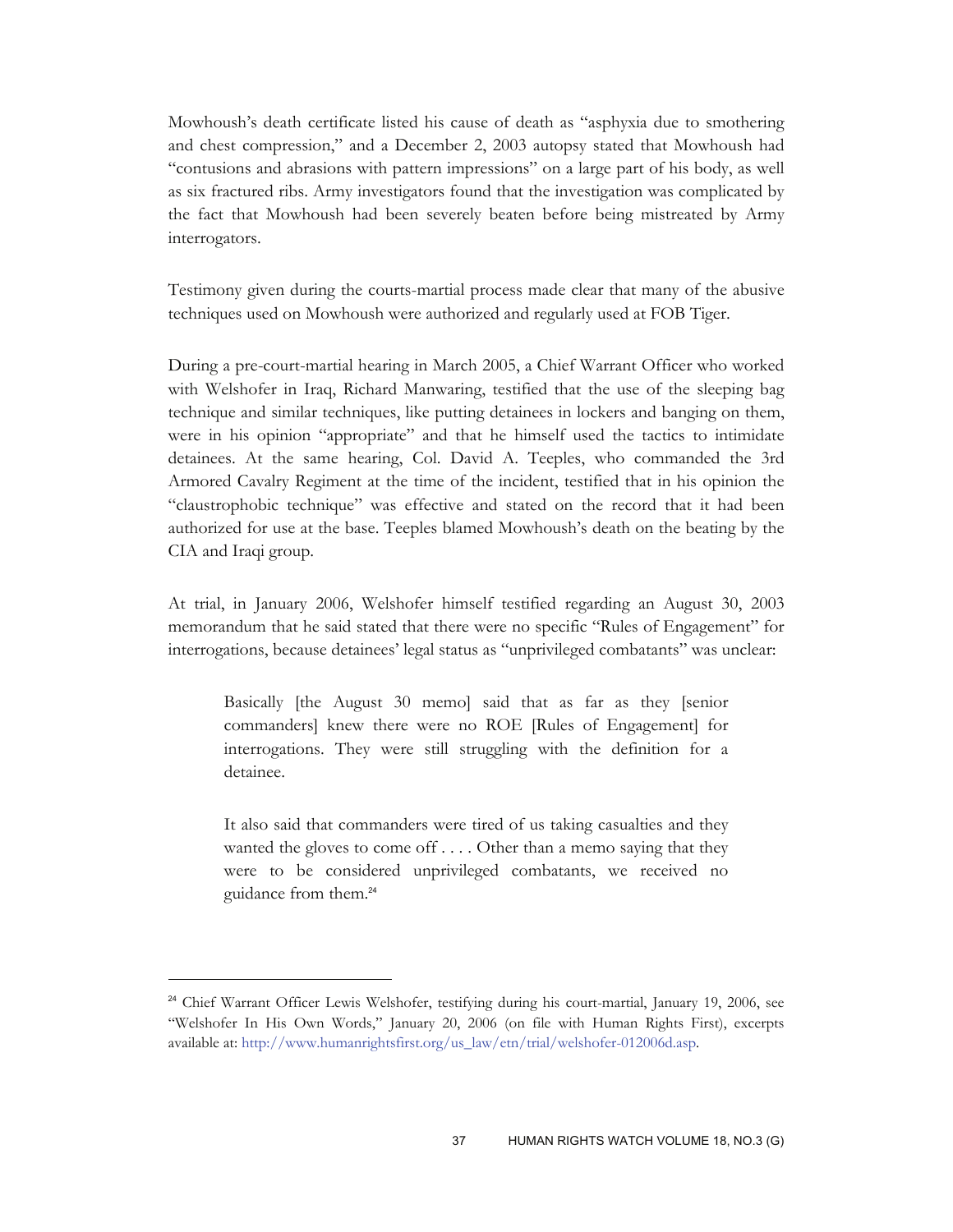## **Criminal Culpability**

The abuses described above appear to violate U.S. military and federal criminal law, and international humanitarian law. Many of the "techniques" that were later said in the Fort Carson trials to be "appropriate" or "authorized" were illegal. (For more information on legal provisions applicable to the treatment of detainees in Iraq, see section on "Legal Standards," below.) But as with the abuses at Nama, there are few indications the military undertook any systematic efforts to investigate and prosecute abuses. Besides the Welshofer-related investigation, there are no other known criminal investigations about abuses at al-Qaim.

Nor are there any indications that officers up the chain of command have been investigated or held accountable, even though the accounts here and the testimonies at the Fort Carson trials suggest that officers could be held liable for authorizing illegal techniques, and held liable as principals as well, under the command responsibility doctrine, since they appear to have known about abuse taking place and failed to stop it.

# **III. Mosul: Camp Diamondback/Camp Glory**

Human Rights Watch has also documented allegations about abuse that took place at detention facilities at Mosul airport, in northern Iraq. The account below looks at abuses at the "Brigade Holding Area" (BHA) for the 2nd Brigade Combat Team (a unit of the 101st Airborne Division at Mosul), and a separate detention compound at the airport used exclusively by a special Navy SEALS team, "Naval Special Warfare Squadron 7," sometimes known as Navy SEAL Team 7. (Forces stationed at Mosul airport in 2003- 2004 referred to facilities at Mosul airport as Camp Diamondback and Camp Glory.) The account includes details about how military intelligence officers encouraged interrogators to use increasingly harsh techniques on detainees during questioning, including painful stress positions, sleep deprivation, and threatening detainees with military guard dogs.

## **Interrogations**

 $\overline{a}$ 

Tony Lagouranis, an Army interrogator at the rank of Specialist with the 202nd Military Intelligence Battalion, was based at Mosul airport from February to April 2004.<sup>25</sup> He provided intelligence-gathering support for combat operations in Mosul and also worked with the 311th Military Intelligence Battalion, based in Mosul at the time. He interrogated numerous detainees brought to the facility, as well as detainees initially detained in the Navy SEAL facility and then transferred into Army custody. The

<sup>&</sup>lt;sup>25</sup> The quotes and accounts provided by this soldier have been lightly edited—no substantive details have been altered in any way—solely to remove repetition and ensure readability.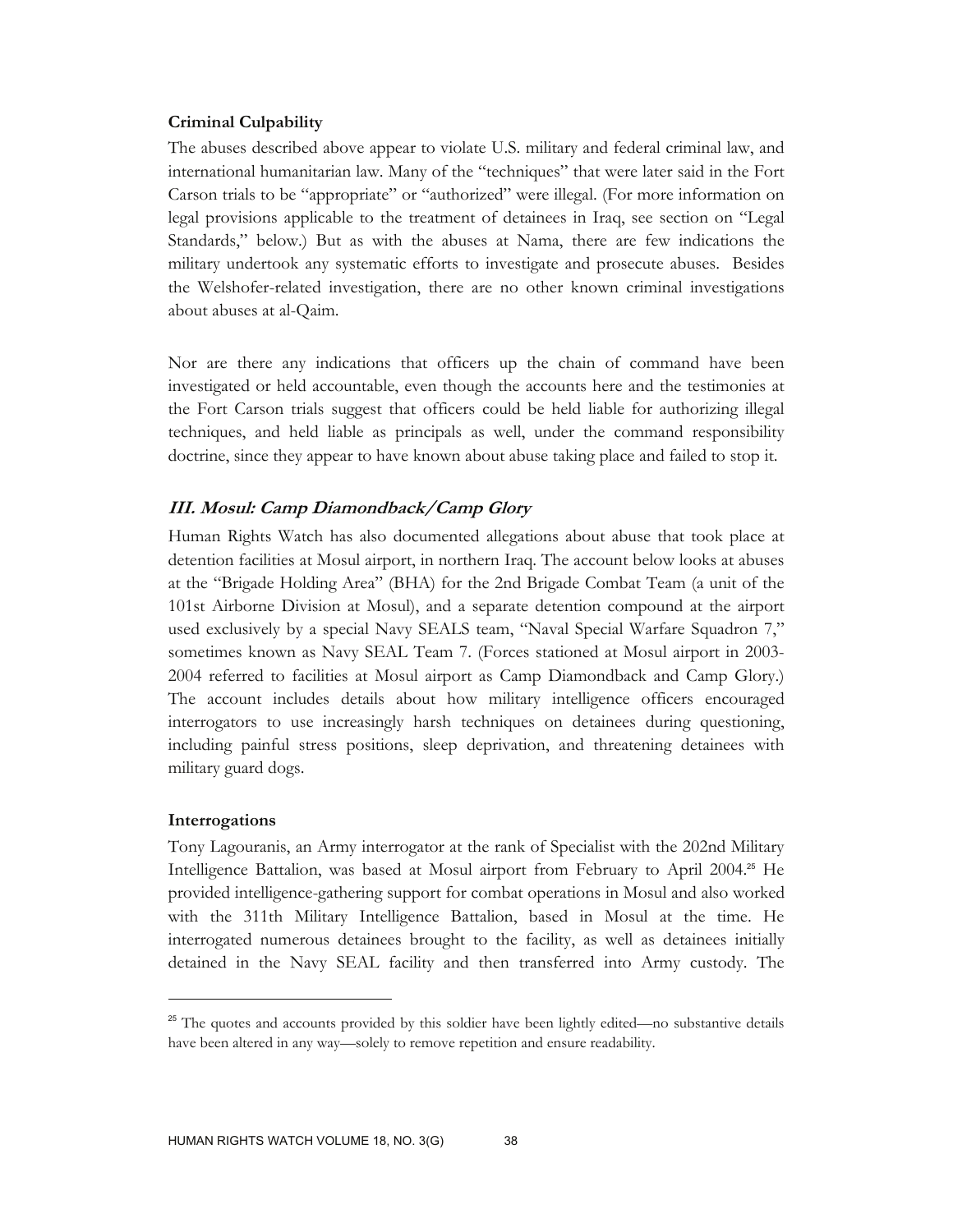detainees he interrogated included persons arrested by both the Navy SEALs and Army units based at Mosul, who at the time were mostly comprised of units in the 101st Airborne Division.<sup>26</sup>

Lagouranis told Human Rights Watch that from the very first days he was deployed at Mosul, he saw abusive techniques being used, including sleep deprivation, exposure to severe cold, forced exercises and use of painful stress positions, use of guard dogs to intimidate blindfolded detainees, and use of loud music and strobe lights to disorient detainees and keep them awake. Largouranis—who was a Specialist—says he did not himself employ the techniques at first. However, after a few days at Mosul—and after pressure from Military Intelligence officers up the chain of command—he began participating in interrogations in which MPs and MI personnel were abusing detainees:

It sort of developed. We were doing normal interrogations, running your normal approaches [standard legal interrogation techniques]. But a week or two after we were there, the Warrant Officer [in charge of the interrogation unit] decided that we needed to step it up a little bit. So he introduced us to certain things, like we were to have a guard all night long on a guy, while he was on his knees and sitting out in the compound [i.e., outside, in the cold]. . . .

Lagouranis described to Human Rights Watch how one particular interrogation session, involving two brothers detained as suspected insurgents, became abusive after his MI officer pushed him and his team to become more aggressive:

[During the initial interrogation] we worked hard on these guys. There were two brothers and basically we knew that they had stuff, right, and so the Warrant Officer [name withheld] said: "Look, this is what we are gonna do: we're gonna keep them up all night long, we're gonna keep them on their knees and we're not gonna let them sleep." He was very specific about it. He didn't say: "I want you guys to go nuts on these guys," but he was very specific about what he wanted. . . .

-

<sup>&</sup>lt;sup>26</sup> Serving at these holding areas, besides the Navy SEALS, were various soldiers in the 101st Airborne Division, including soldiers from the division's 1st Battalion, 502nd Infantry Regiment ("1/502"); soldiers from the 1st Battalion, 327th Infantry Regiment ("1/327"); soldiers from 2nd Battalion, 44th Air Defense Artillery Regiment ("2/44"); and soldiers from the 311th Military Intelligence Battalion ("311 MI").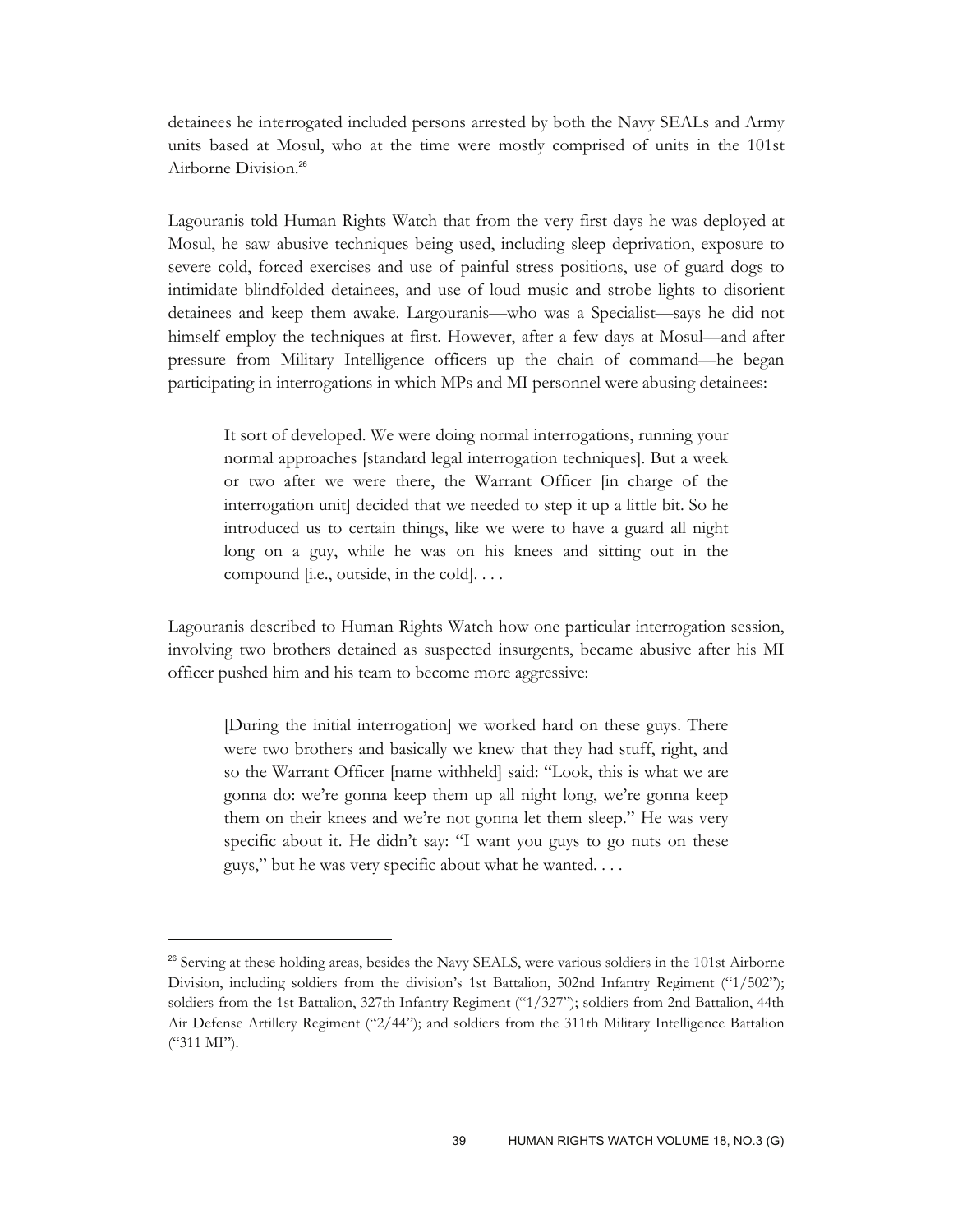Later we had a few dogs on these guys too, and all the whole thing.... [The MI officer] said, you know, I've got these dog handlers, these MPs, they are going to come in and you're gonna use them in the interrogation. . . . The guard members came in and we just sort of like talked about what was possible and what we could do. So we just worked it out with them. . . . There was never beating or anything. But we were making these guys do PT [exercise], which were pretty rough on them. And the stretch positions were pretty rough on them too. . . you know like kneeling in the gravel, walking on your knees in the gravel. . . having them stand with outstretched arms with water bottles in [their] hands for extended periods of time. Crawling through the gravel. And the guards in the prison were helping with this.

Lagouranis explained that the abusive techniques were commonplace at Mosul, and that the general situation was chaotic. There were also signs of more serious abuse being committed by the Navy SEALS, in their facility. Largouranis said he saw bruises and other signs of abuse on detainees transferred into Army custody from the Navy SEAL facility, and described how SEALs would often drop off or pick up detainees from Army custody, without explanation.

## **Lack of Guidance**

There was not any initial training or guidance about what interrogators could and couldn't do, he said, just instructions from a military intelligence officer to use the abusive techniques. Generally, Langouranis said, there was little guidance or oversight into how the interrogations were being conducted: "I wasn't really trained by interrogators up there. We just sort of set up under the Chief Warrant Officer and then started interrogating."

In March 2004, when Lagouranis and another interrogator voiced concerns about the techniques, their supervising MI officer provided them with an Interrogation Rules of Engagement card, authorizing the use of dogs, exposure to hot and cold temperatures, sleep deprivation, forced exercises and use of painful stress positions, and environmental manipulation (allowing strobe lights and loud music):

When we were doing that stuff it was under the direction of Chief Warrant Officer [name withheld]; he was telling us, this is what he wants. But when he told us this, you know, of course, we got a little worried. So we asked for IROE [Interrogation Rules of Engagement] and he gave us the IROE that his unit was supposedly using.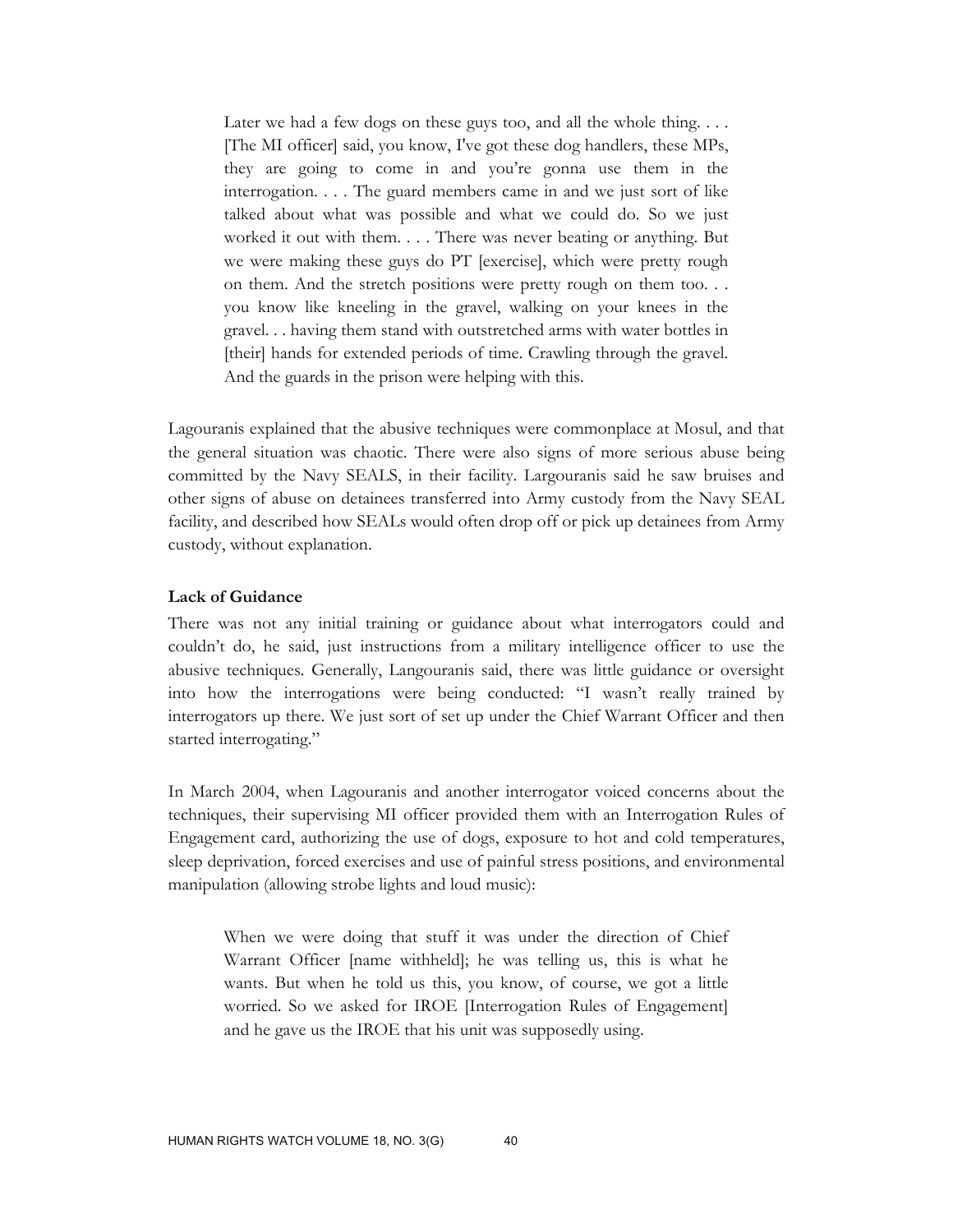I think it was sort of an outdated IROE now that I think about it, $2^7$ because I felt—because I saw others later that were different. I think he was using one from Afghanistan or something like that. But everything that he said, as far as I could tell, was it was legal on the IROE [i.e., the techniques were detailed in the IROE:] that we could use dogs, we could use environmental manipulation, sleep deprivation, sort of stress positions. But who knows—I don't know if it was legal or not, what we were doing.

## **Corroborating Accounts**

 $\overline{a}$ 

Lagouranis' accounts—including about abuses by Navy SEALs at Mosul—are consistent with other accounts of mistreatment at the Mosul facility documented by military investigators from late 2003 and through 2004.

For example, on December 9, 2003, according to Army criminal investigation documents, a detainee named Abu Malik Kenami (also known as Abdureda Lafta Abdul Kareem) died while in custody at Mosul Airport, after undergoing interrogation tactics similar to the tactics described above.<sup>28</sup> (This was about a month before Lagouranis arrived at Mosul.) Army personnel told investigators that Kenami, who was arrested a few days before his death, was repeatedly punished "for talking" by being forced to do exhaustive exercises while he had a sandbag hood on his head. On the night of his death, he had his hands zip-tied behind his back and was placed with other detainees in a holding cell and told to sleep. Kenami was found dead the next morning. No autopsy was ever conducted and no official cause of death was determined. A review of the Kenami case was initiated after the Abu Ghraib scandal became public. Army reviewers criticized the initial criminal investigation for failing to conduct an autopsy, failing to interview the interrogators, medics, or detainees present at the scene of the death, and

<sup>&</sup>lt;sup>27</sup> The IROE does appear to have been outdated. Lt. Gen. Ricardo S. Sanchez, then the chief commander in Iraq, had authorized a set of interrogation rules allowing these abusive techniques in September 2003, but then formally withdrew them in October 2003. However, as detailed in this report and in other accounts, personnel throughout Iraq continued to use many of the techniques well into 2004. *See* Article 15-6 Investigation of CJSOTF-AP and 5th SF Group Detention Operations by General Richard P. Formica (redacted and declassified copy), November 2004 (on file with Human Rights Watch). The Formica report found that Special Forces groups working in Iraq were still using many of the rescinded techniques, months after Sanchez's order. See also Eric Schmitt, "Pentagon Study Describes Abuse by Units in Iraq," *New York Times*, June 17, 2006.

<sup>&</sup>lt;sup>28</sup> The facts described here are discussed in more detail in a recent joint report by Human Rights Watch, Human Rights First, and NYU Center for Human Rights and Global Justice: "By the Numbers: Findings of the Detainee Abuse and Accountability Project," April 2006, appendix B.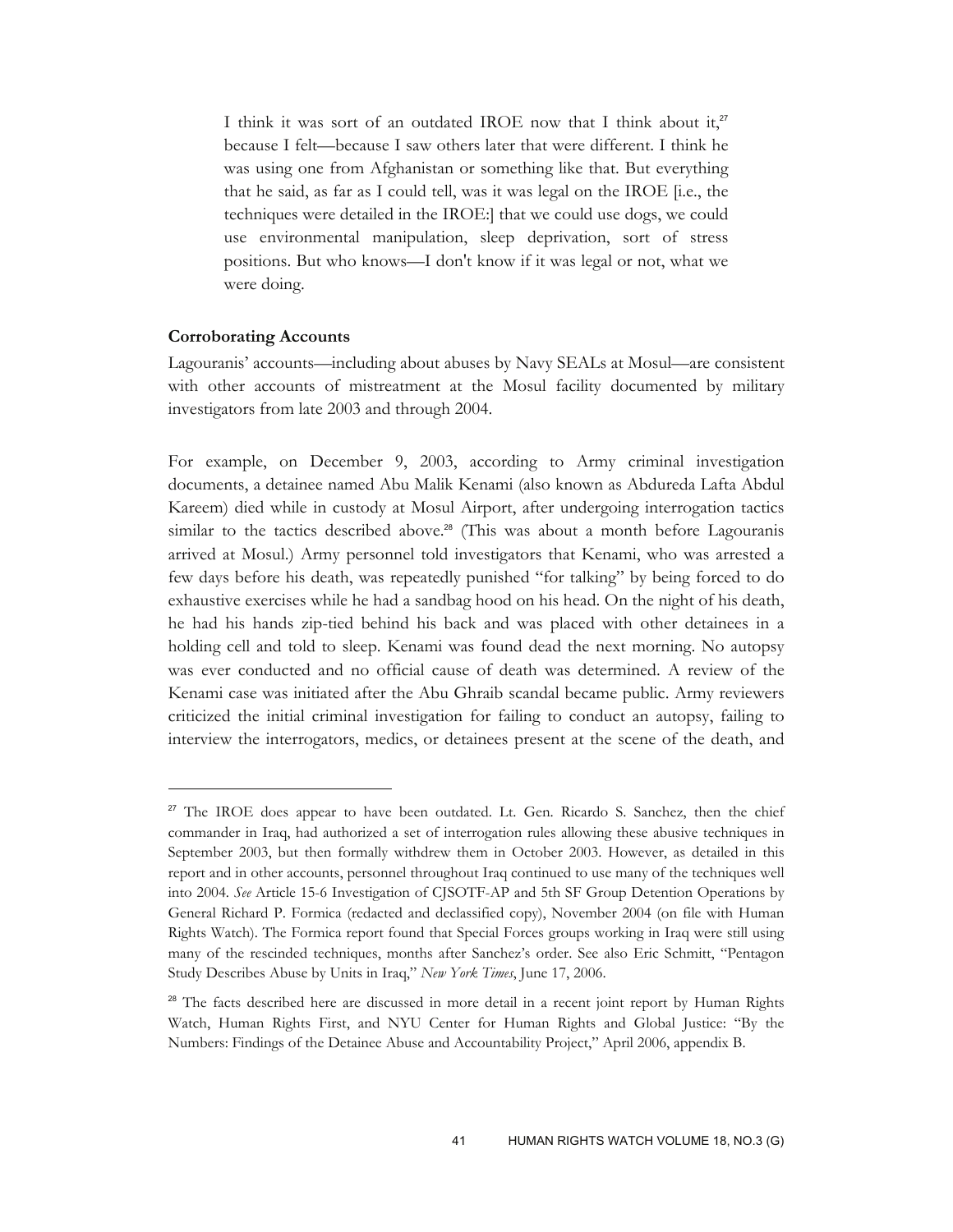failing to collect physical evidence. As of July 2006, the Army appears to have taken no punitive or disciplinary action in the case.

A separate Army investigation in January 2004 detailed another detainee abuse case at the same facility at Mosul, reported on December 10, 2003 (the day after the death of Kenami, the detainee above). A teenage detainee who was undergoing stress exercises, as set out below, alleged that he was hit by a solider and that his jaw was broken.<sup>29</sup> He was flown to Baghdad for surgery. An Army investigation, ordered by Army General General David Petraes, established the following details, entitled "FACTS" in the investigative report:

Detainee [Redacted] was either struck or fell at about 115030DEC03 [11:50 AM, December 30, 2003] and broke his jaw. [The date appears to be misprinted: the incident is described in all other accounts as taking place on December 10, 2003.] . . . There were soldiers from 1/502, 3/327, 2/44, and 311 MI at the BHA at this time, serving as either guards or in other MI roles.

The detainees [at Mosul airport] were being systematically and intentionally mistreated (heavy metal music, bullhorn, hit with water bottles, forced to perform repetitive physical exercises until they could not stand, having cold water thrown on them, deprived of sleep, and roughly grabbed off the floor when they could no longer stand).

The detainees had sand bags on their heads with "IED" written on them, the infantry soldiers stated they felt this was done to make them angry at the detainees and it had exactly this effect. . . .

The 3d & 4d Geneva Conventions were violated in regard to the treatment afforded to these detainees.<sup>30</sup>

The investigating officer also provided a synopsis of "Witness Statements" he took from various members of the 101st Airborne Division. The synopsis is as follows:

<sup>&</sup>lt;sup>29</sup> The description of this case is based on Army investigation documents obtained under the Freedom of Information Act by the American Civil Liberties Union and other human rights groups, available at: http://www.aclu.org/torturefoia/released/032505/1081\_1180.pdf (see PDF pp. 84-100)

<sup>30</sup> See ibid.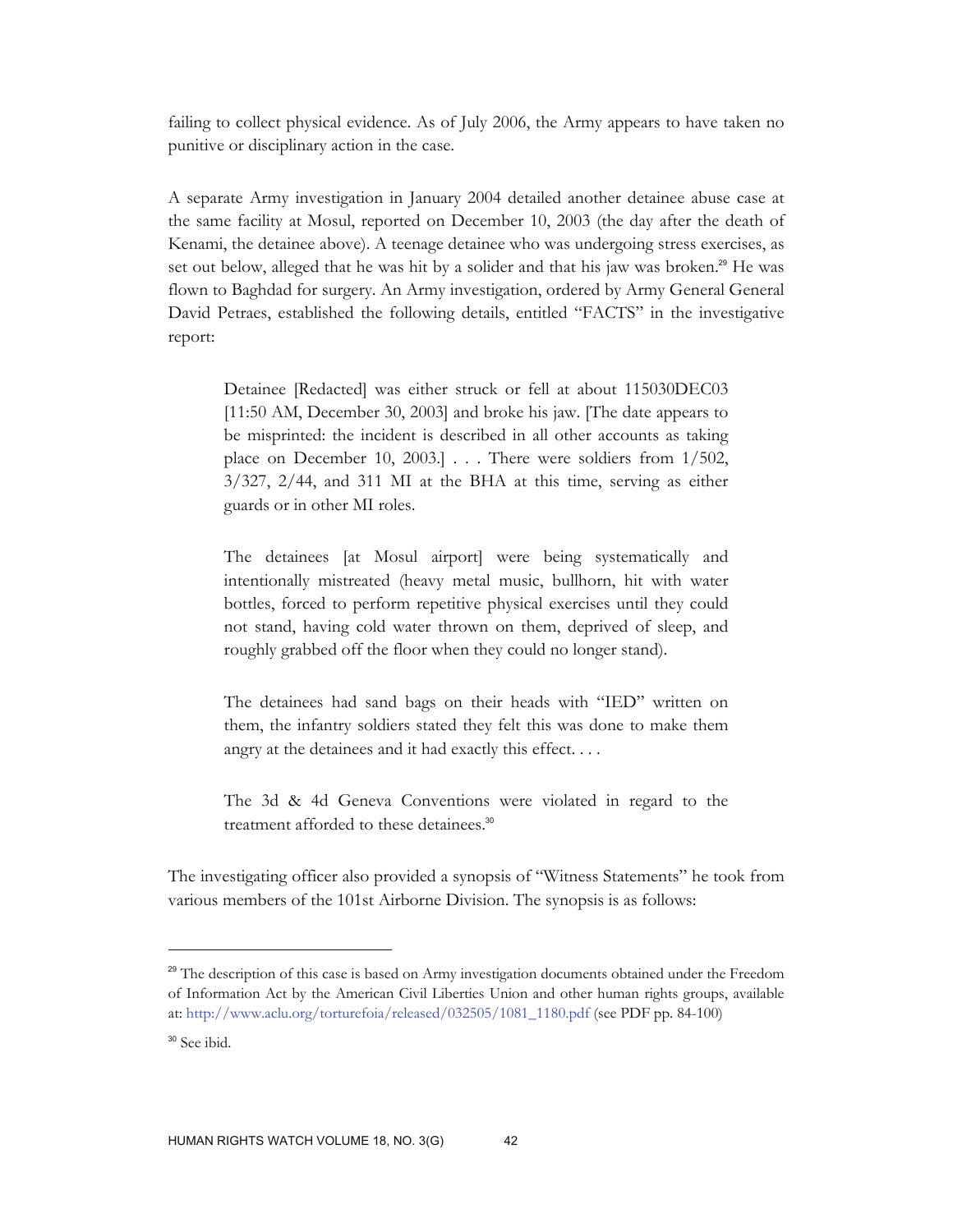[Redacted]  $1/502^{31}$ : We always harassed the hell out of the detainees. They always told us to "smoke the detainees, $32$  but to not physically harm them." I saw the Chief throw them down, put his knee in his neck and back and grind them into the floor. He would use a bull-horn and yell at them in Arabic and play heavy metal music extremely loud, they got so scared they would urinate on themselves. He was very aggressive and rough with the detainees. We were told to only feed them crackers & water (may have been because of late hour).

[Redacted]  $1/502$ : They were setting it up to make the infantry guys angry by writing IED<sup>33</sup> on the sand bags over their heads.

[Redacted] of Guard Detail)  $3/327^{34}$ : We would force them to stay awake, by banging on metal doors, playing loud music, screaming at them all night—those were our instructions. We were told not to strike them.

[Redacted] & [Redacted] 3/327: Our instructions were to keep them awake, smoke them, yell at them, but to not hurt them.

[Redacted] 2/4435: We "hazed" the detainees – we had a lot fall and hurt themselves.

[Redacted] 1/502: [Redacted, presumably the detainee whose jaw was broken] had IED [written] on the sandbag over his head, the guards were all over him, screaming at him things like "you like to use IED's

-

<sup>&</sup>lt;sup>31</sup> Signifies 1st Battalion, 502nd Infantry Regiment of the 101st Airborne Division.

<sup>&</sup>lt;sup>32</sup> "Smoking detainees" refers to the technique of using forced exercises and painful stress positions on detainees. For more information and descriptions about "smoking detainees," see: Human Rights Watch, "Leadership Failure: Firsthand Accounts of Torture of Iraqi Detainees by the U.S. Army's 82nd Airborne Division," September 2005, Volume 17, No. 3(G), p. 7, available at http://hrw.org/reports/2005/us0905/.

<sup>&</sup>lt;sup>33</sup> Stands for "Improvised Explosive Device," the commonly used acronym for bombs used by insurgent groups against U.S. forces in Iraq. The personnel appear to have used the term to imply that detainees were responsible for setting bombs targeting U.S. forces.

<sup>&</sup>lt;sup>34</sup> Signifies 3rd Battalion, 327th Infantry Regiment of the 101st Airborne Division.

<sup>&</sup>lt;sup>35</sup> Signifies 2nd Battalion, 44th Air Defense Artillery Regiment of the 101st Airborne Division.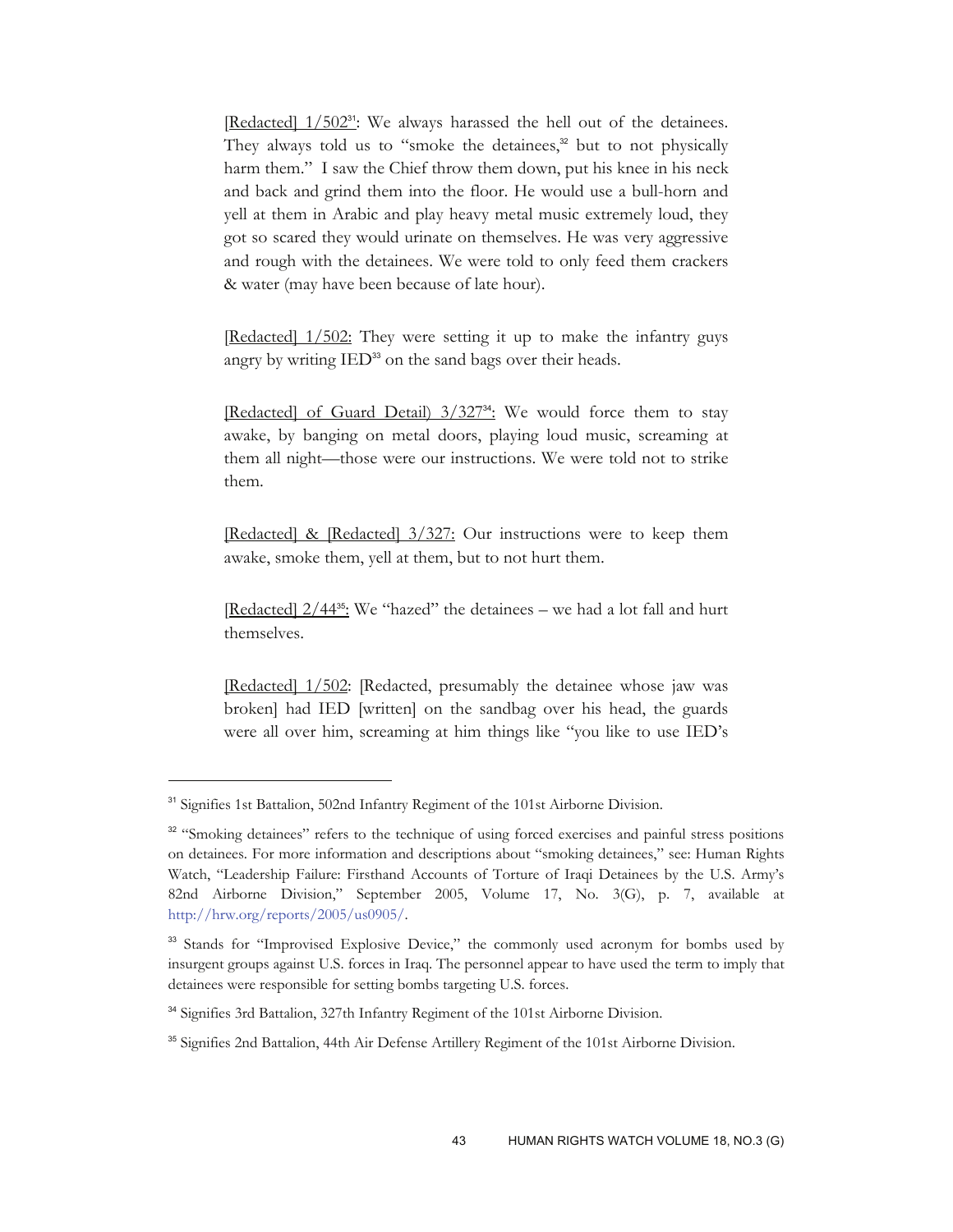motherfucker," and smoking him extra. They were smoking him really hard when I heard him cry in pain (he could have been hit or fell).

[Redacted]  $3/327$ : A lot of detainees had IED written on their bags. I was near [Redacted] when he fell and I helped him up. Interpreters (ICDC) blew cigarette smoke up their sand bag hoods. They also poured water on them to get them up, after they were exhausted from being smoked.

[Redacted] 3/327: "We were yelling in a bullhorn at the detainees, making them do PT, things like flutter kicks, ups and downs, stuff like that." We knew were supposed to do these things because MI was already doing this stuff when we got there. He did not say it was part of the SOP [Standard Operating Procedure]. He stated, "we were briefed to keep them awake, do not let them talk, and to not hurt them." I had seen "detainees collapse before because of the intensive physical training."

Despite documenting the above abuse, the investigation did not recommend courtmartial or disciplinary action against any soldiers or the commander of the military intelligence unit at Mosul airport. Instead, the investigation put the blame on systemic problems and failures, noting that the MI unit was overburdened and not trained to operate a detainee holding facility. The investigation then noted that: "All deficiencies at the Strike BHA have been corrected"36 —an assertion that cannot be reconciled with the later reports of abuse in 2004 provided by Lagouranis and contained in the other documents cited in this report.

In fact, there were numerous other reports of abuse at Mosul airport in 2004, after the above investigation—including another death. A detainee named Fashad Mohammad died at the Mosul airport around April 5,  $2004$ .<sup>37</sup> According to military autopsy records released under a FOIA request, Mohammad was arrested by Navy SEALs in the Mosul area, and then transferred to the Mosul airport for interrogation.<sup>38</sup> (It is not clear whether

<sup>&</sup>lt;sup>36</sup> See ibid.

<sup>&</sup>lt;sup>37</sup> See autopsy report cited in footnote below. Lagouranis told Human Rights Watch that he heard about a death that took place in Navy SEAL custody while he was at Mosul, but he had no first hand knowledge of what happened. Human Rights Watch telephone interview with Lagouranis, May 2006.

<sup>&</sup>lt;sup>38</sup> Office of the Armed Forces Medical Examiner, Final Autopsy Report for Autopsy No. ME-04-309 (Fashad Mohammad), November 22, 2004, (on file with the advocacy group Human Rights First).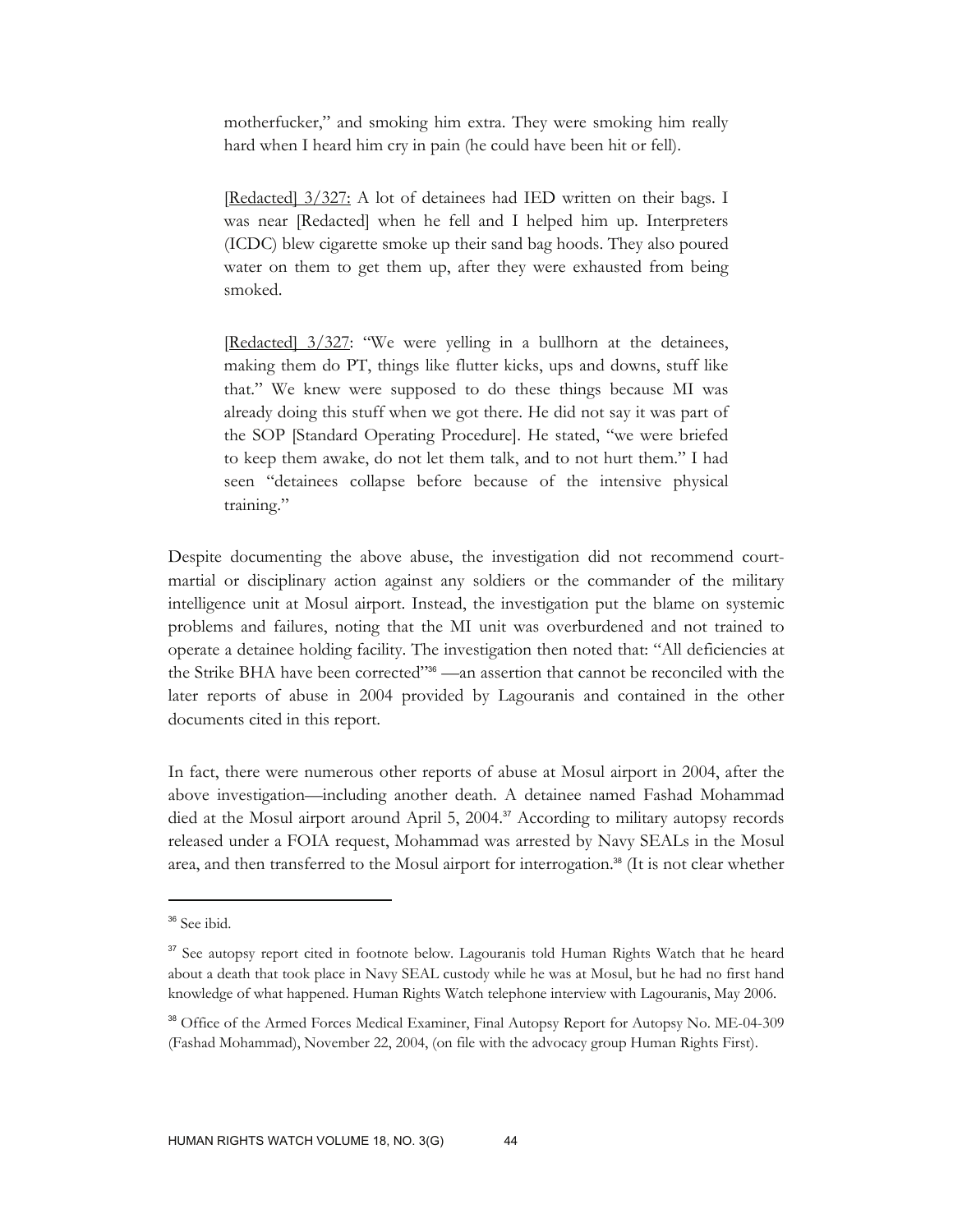Mohammad was in SEAL custody for the entire time, or whether he was temporarily transferred into Army custody for part of the time). The Medical Examiner's report on Mohammad's death states that:

This approximately 27 year-old male civilian, presumed Iraqi national, died in U.S. custody approximately 72 hours after being apprehended. By report, physical force was required during his initial apprehension during a raid. During his confinement, he was hooded, sleep deprived, and subjected to hot and cold environmental conditions, including the use of cold water on his body and hood.<sup>39</sup>

The autopsy report also describes "multiple minor injuries, abrasions and contusions" and "blunt force trauma and positional asphyxia," but then states that the cause of death and manner of death is "undetermined."40 According to reports in late 2004, three Navy Seals were later recommended for courts-martial in relation to Mohammad's death, for aggravated assault, and cruelty and maltreatment of detainees, but it is not known whether any were ever charged.<sup>41</sup>

Human Rights Watch asked military public affairs officials in May and June 2006 for information on the outcome of these cases. On June 21, 2006, Navy Commander Jeffrey Bender, a public affairs official with the Navy Special Warfare Command, communicated to Human Rights Watch in an e-mail that his office had no information about any courts martial or disciplinary measures related to the case.

It should be noted also that the accounts provided above—both Lagouranis' and those in military investigation documents—are consistent with accounts provided by detainees held at Mosul in 2003 and 2004. For instance:

 $39$  Ibid.

<sup>40</sup> Ibid.

<sup>41</sup> Eric Schmitt, "Navy Charges 3 Commandos With Beating Of Prisoners," *New York Times*, September 25, 2004. ("The new Navy charges stem from the death in early April of Fashad Muhammad, an Iraqi seized by the commandos after a struggle and turned over to Army personnel at a logistics support base called Diamondback, near Mosul. A preliminary autopsy indicated blows to the torso and a lack of oxygen, possibly caused by severe restraint.") See also Josh White, "3 More Navy SEALs Face Abuse Charges; Sailors Linked to Two Deaths in Iraq," *Washington Post*, September 25, 2004 (The three were "charged with counts that include assault with a dangerous weapon, aggravated assault with intent to cause death or serious bodily harm, and maltreatment of detainees"; although investigators linked these and other SEALs in the same unit to other detainee deaths in Iraq in November 2003 and April 2004, no personnel have been charged with manslaughter or homicide).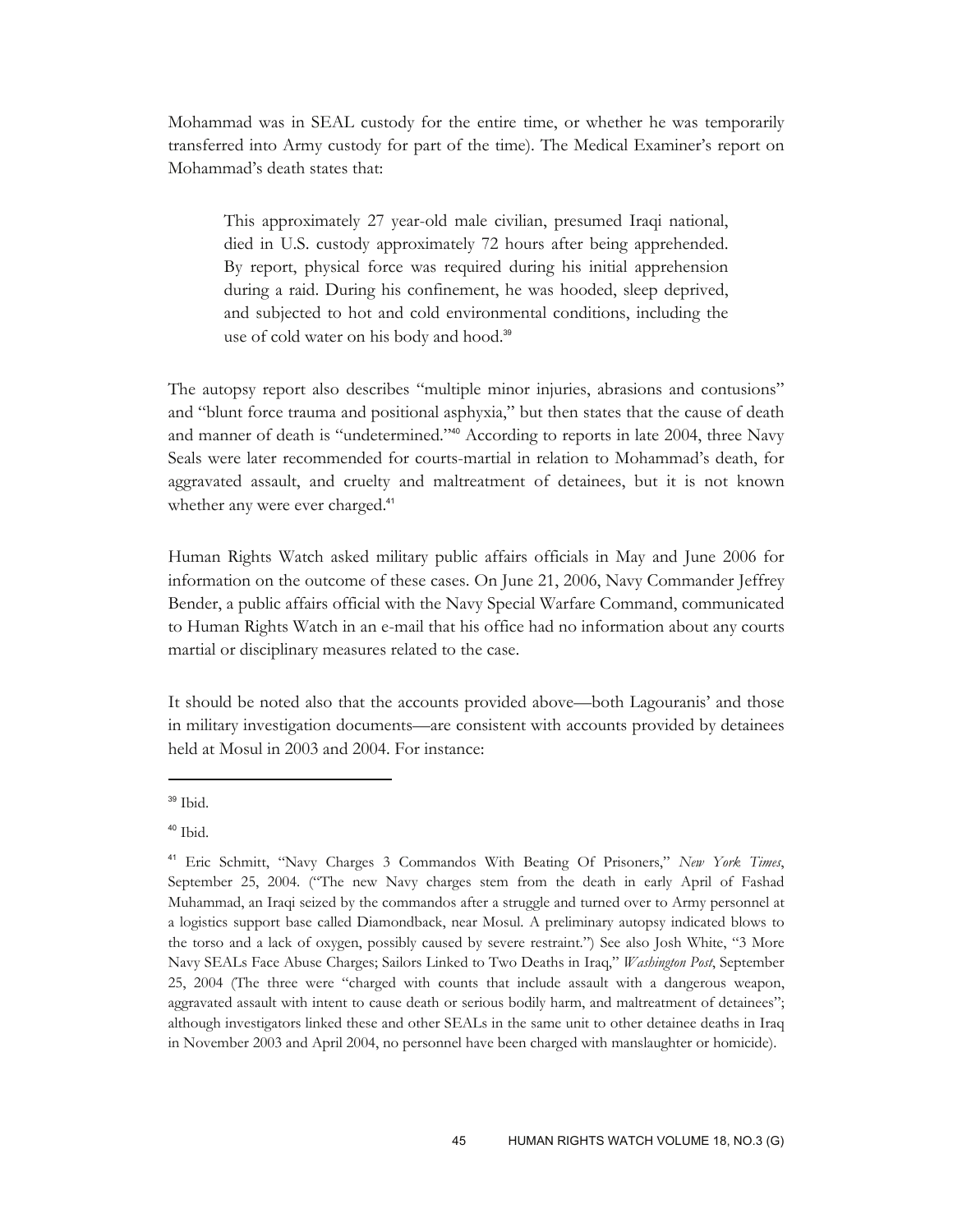- Two detainees, Haitham Saeed al-Mallah and Yasir Rubaii Saeed al-Qutaji, told a British lawyer that they were held and mistreated at the facility in the Mosul airport in early 2004, which they called "the disco" (the name that, according to Largouranis, soldiers sometimes used to describe the BHA facility at Mosul). Al-Mallah says that he was detained at the disco in January 2004, and that U.S. personnel "left me standing for hours, handcuffed and hooded. . . . I was kicked very hard in the stomach, which was followed by continuous beating with a stick and with their boots until I fell unconscious. I only woke up after they poured over my head very cold water." Al-Mallah said other detainees were also mistreated, forced to carry out exhausting exercises, beaten, and doused with cold water whenever they fell to the floor. They were not permitted to use the toilet during these sessions, and allowed only two hours sleep at a time. The other detainee, al-Qutaji, had similar allegations. According to Shiner, Al-Qutaji was arrested in March 2004. While in custody, he says he was forced into painful stress positions and doused with cold water.<sup>42</sup>
- A detainee held at Abu Ghraib made credible allegations in June 2004 that he was severely mistreated at Mosul airport after his arrest in March 2004: specifically, that he was beaten, subjected to loud music and other sleep deprivation, kept outside in the cold weather and repeatedly doused with cold water, dragged naked over rocky ground, and, at one point, tied up and put close to some sort of fire, which burned one of his knees.43 The detainee's account suggested he was transferred to the Army facility at Mosul airport but on at least one occasion taken back by the SEALs for additional interrogation. The investigation confirmed that the detainee had been arrested by Navy SEALs from the Naval Special Warfare Squadron 7, around March 6, 2004, in Mosul, and that he was held at the detention facility at Mosul airport, where the SEALs had a separate facility. The investigation also confirmed that the detainee was held in the SEAL facility at the airport, and obtained medical records confirming that the detainee suffered injuries at Mosul during his detention, including burns; specifically, a medical record for March 21, 2004 stating that the detainee, "after being interrogated the evening prior, had 2nd degree burns and singed tissue on his body." Despite all these findings, the investigation was closed and no personnel were ever disciplined or prosecuted. Navy SEALs interviewed during the

<sup>&</sup>lt;sup>42</sup> This information is based on written statements Haitham Saeed al-Mallah and Yasir Rubaii Saeed al-Qutaji provided in September 2004 to a British lawyer, Phil Shiner. Shiner provided copies of the statements to Human Rights Watch in June 2006. See also, Peter Graff, "U.S. Torture in Iraq Spread to Mosul," Reuters, September 14, 2004.

<sup>&</sup>lt;sup>43</sup> The description of this case is based on Army investigation documents obtained under the Freedom of Information Act by the American Civil Liberties Union and other human rights groups, available at: http://www.aclu.org/torturefoia/released/1248\_1288.pdf.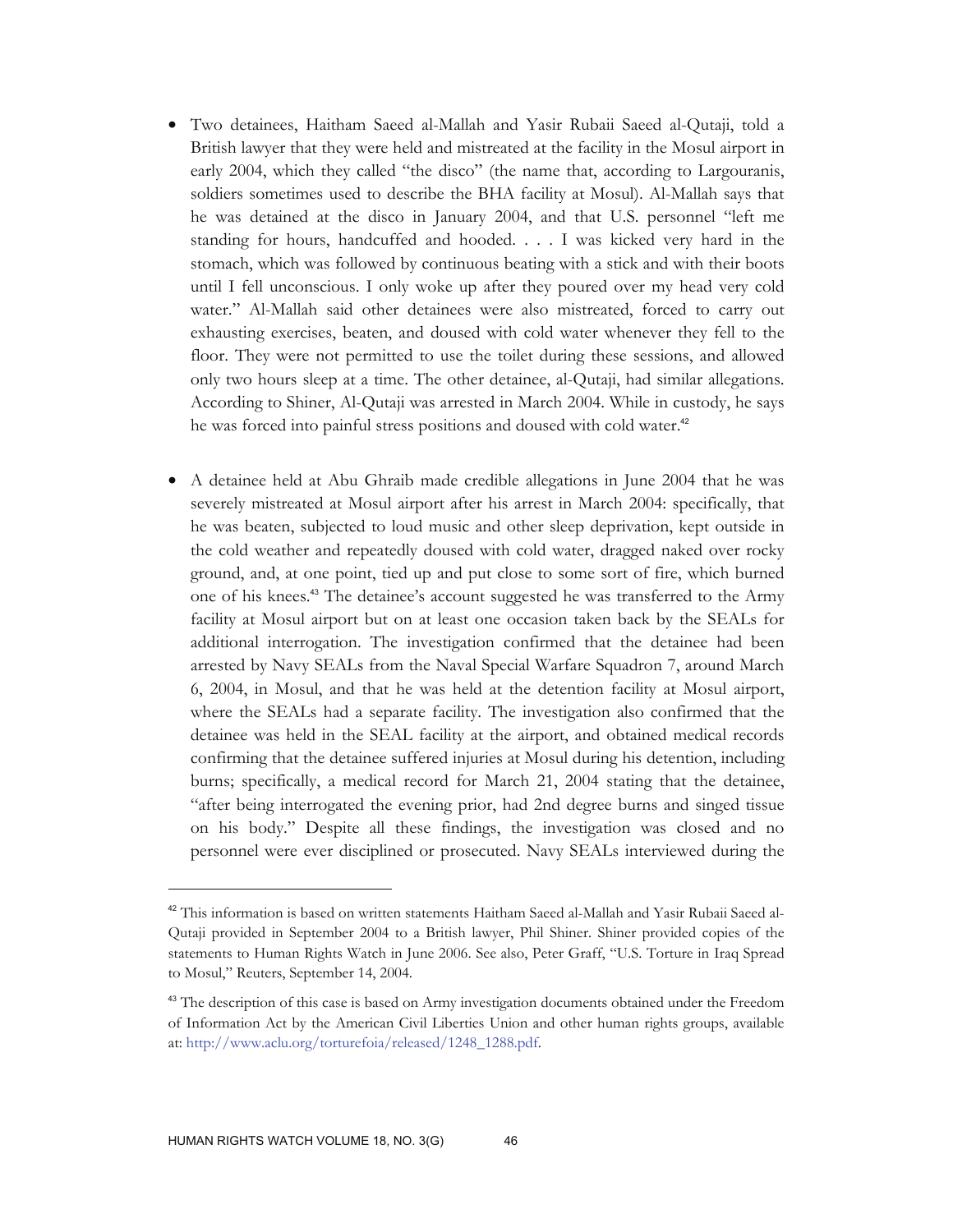investigation made dubious claims about the detainee injuring himself by throwing himself on the ground. One investigating officer concluded without argument that the detainee's account was not credible, and stated that the medical records did not corroborate the allegations, with an unexplained assertion that the "alleged burns [on the detainee's body] were not consistent with thermal burns."<sup>44</sup>

## **Criminal Culpability**

 $\overline{a}$ 

Most of the abuses described here, as with the testimonies from other detention facilities, appear to constitute violations of U.S. military and federal criminal law, and international humanitarian law. (For more information on legal provisions applicable to the treatment of detainees in Iraq, see section on "Legal Standards," below.) Yet as in the other cases, there are few indications the military has undertaken any meaningful efforts to investigate and prosecute abuses, besides the few inadequate investigations noted above. Besides the few efforts noted above, Human Rights Watch knows of no other investigations and courts-martial into abuses involving detainees at Mosul airport. As noted above, Human Rights Watch requested information from the Navy Special Warfare Command in June 2006 about investigations involving Navy SEALS near Mosul, but was told that no information was available.

There are no indications that officers up the chain of command at Mosul have been held accountable for any wrongdoing—though serious questions can be raised about the culpability of officers. A January 2004 investigation into abuse at Mosul, described above, reported systemic abuses in the detention and interrogation process at Mosul, yet it appears officers made no real efforts—or made inadequate efforts—to correct the situation or punish abusers.

As noted earlier, under the command responsibility doctrine, commanders can be held liable for the crimes of their subordinates if they knew or should have known about abuses but failed to stop them. Further investigation is needed into the role of the leadership at Mosul, and the underlying abuses themselves, but the accounts and documents cited here suggest that military commanders at Mosul should be investigated and, as the facts dictate, be held criminally liable for abuses.

<sup>&</sup>lt;sup>44</sup> See ibid. It is not specified what other types of burns the officer believed the detainee had; in any case, the burns were not merely "alleged" but were confirmed in the medical files obtained by the investigation.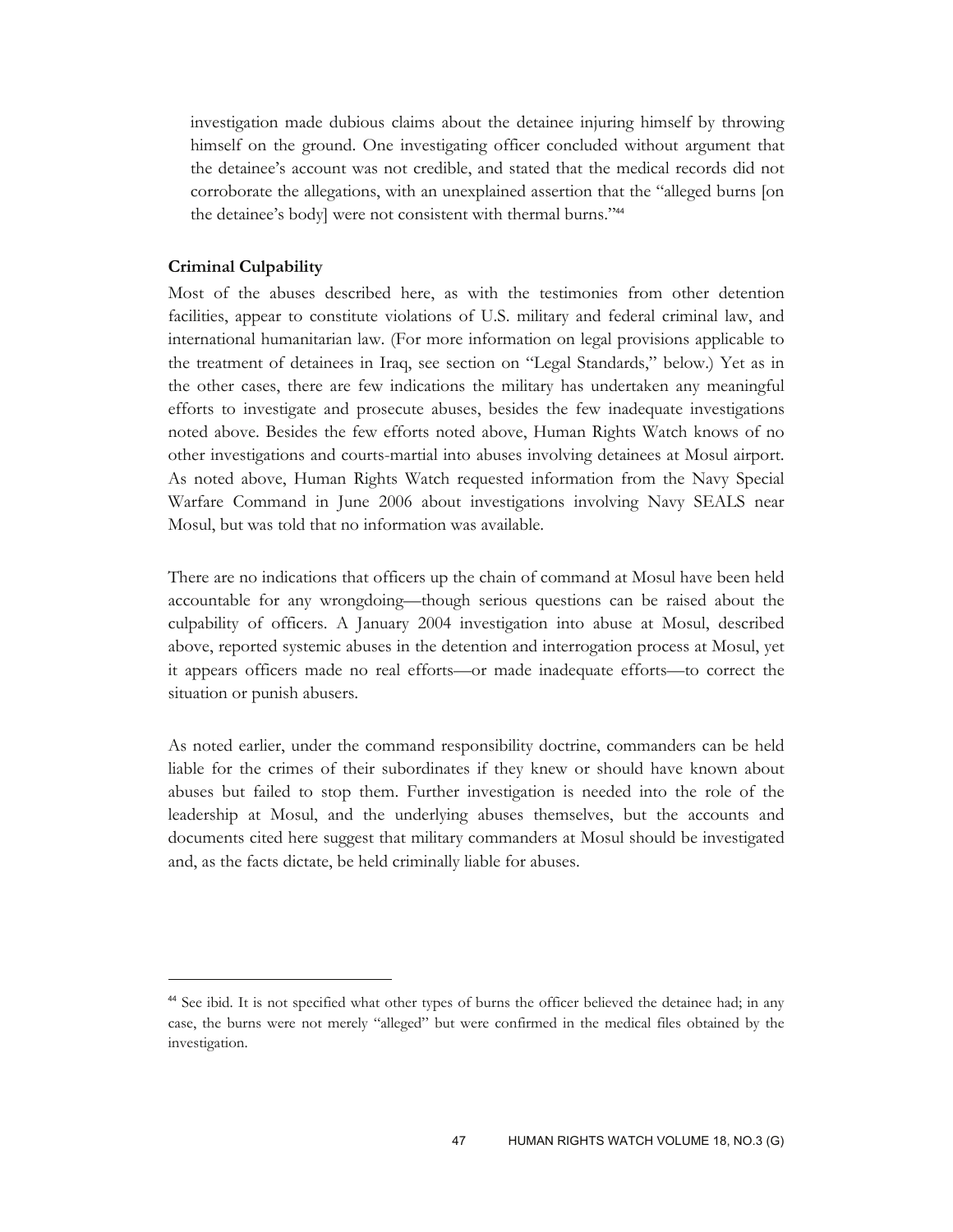# **Legal Standards**

The acts of torture and other cruel and inhumane treatment alleged in this report do not fall within gray areas in the law. During the periods discussed in this report, U.S. and coalition forces in Iraq were bound by various provisions of the 1949 Geneva Conventions, as well as by customary international law.45 The Geneva Conventions applied not only to the armed conflict between the United States and Iraq during March and April 2003, but also to the period of occupation thereafter. Specifically, the United States continued to be bound as an occupying power by the terms of the Fourth Geneva Convention until at least June 28, 2004, when sovereignty was formally transferred to the Interim Iraqi government.<sup>46</sup>

Article 130 of the Third Geneva Convention and Article 147 of the Fourth Geneva Convention deem torture and other inhumane treatment of persons protected by the respective conventions to be "grave breaches" of those conventions.47 Acts of torture and other mistreatment that took place against protected persons detailed in this report

-

<sup>45</sup> Geneva Convention for the Amelioration of the Condition of the Wounded and Sick in Armed Forces in the Field (First Geneva Convention), 75 U.N.T.S. 31, entered into force Oct. 21, 1950; Geneva Convention for the Amelioration of the Condition of Wounded, Sick and Shipwrecked Members of Armed Forces at Sea (Second Geneva Convention), 75 U.N.T.S. 85, entered into force Oct. 21, 1950; Geneva Convention relative to the Treatment of Prisoners of War (Third Geneva Convention), 75 U.N.T.S. 135, entered into force Oct. 21, 1950; Geneva Convention relative to the Protection of Civilian Persons in Time of War (Third Geneva Convention), 75 U.N.T.S. 287, entered into force Oct. 21, 1950.

<sup>46</sup> U.S. officials have made statements before and after the transfer stating that they consider the United States bound by the Geneva Conventions. Secretary of State Colin Powell, at the time of handover, wrote that "the forces that make up the MNF are and will remain committed at all times to act consistently with their obligations under the law of armed conflict, including the Geneva Conventions." See Letter from Secretary of State Colin Powell to the President of the U.N. Security Council, June 5, 2004, Annex to S/RES/1546 (2004). In October 2005, Condoleezza Rice confirmed that: "The forces that make up the MNF will remain committed to acting consistently with their obligations under international law, including the law of armed conflict." See Letter of October 29, 2005 from Secretary of State Condoleezza Rice to the President of the U.N. Security Council, Annex II to S/RES/1637 (2005).

<sup>47</sup> Prisoners of war, defined in Article 4 of the Third Geneva Convention, are protected persons for the purposes of that Convention. The Fourth Geneva Convention defines persons protected by the convention as all persons not otherwise protected by the first three conventions who, "at a given moment and in any manner whatsoever, find themselves, in case of a conflict or occupation, in the hands of a Party to the conflict or Occupying Power of which they are not nationals."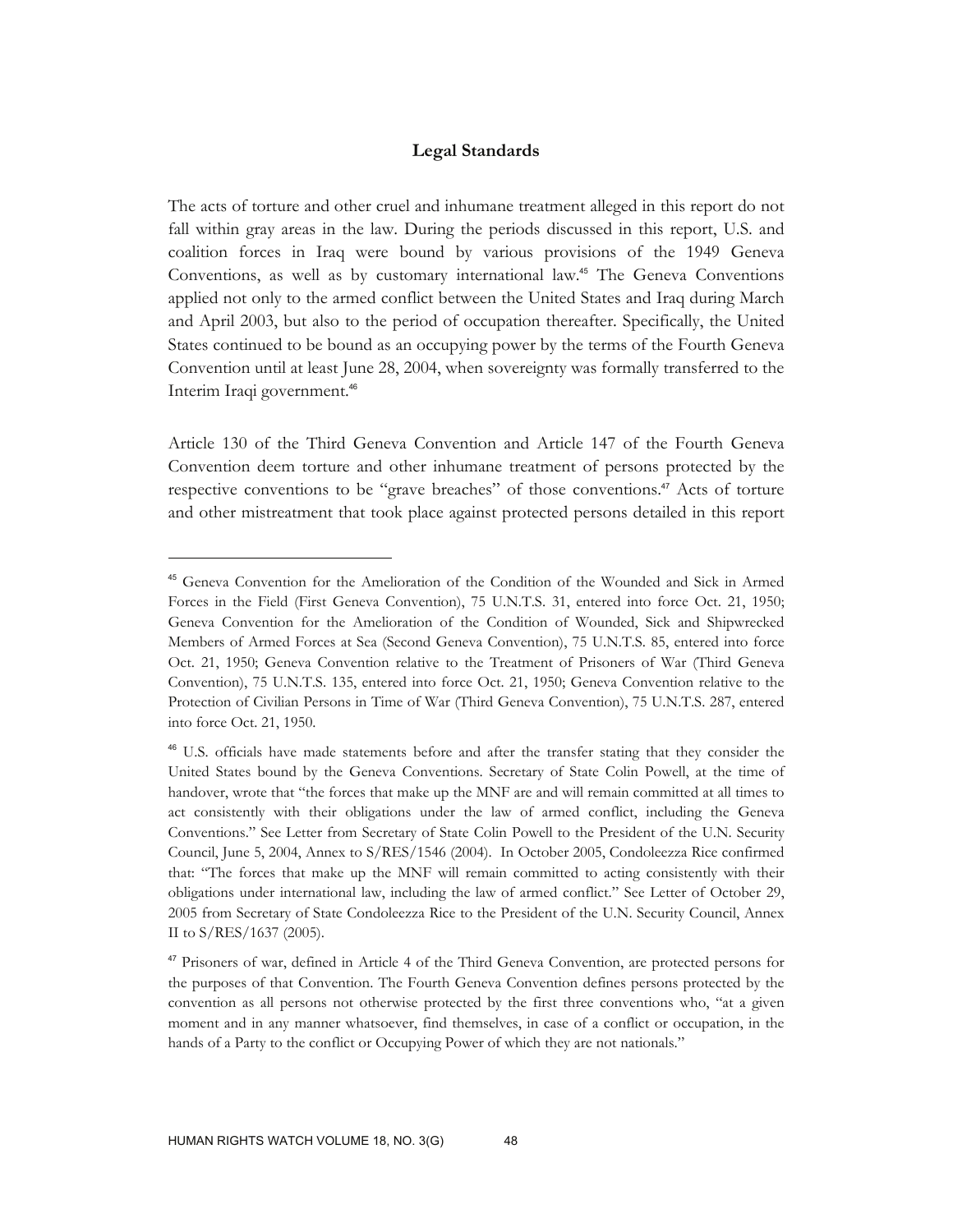constituted grave breaches of the Geneva Conventions. The United States is bound to investigate and prosecute grave breaches that are committed by U.S. personnel in Iraq. The Geneva Conventions impose on the United States an obligation to "search for persons alleged to have committed, or order to be committed" grave breaches and to prosecute them.<sup>48</sup>

Other relevant provisions of the laws of war are also applicable. The continuing hostilities in Iraq since the end of the Saddam Hussein government are considered a non-international (internal) armed conflict, governed primarily by Article 3 common to the Geneva Conventions of 1949 ("Common Article 3"), which details minimal standards of treatment for persons during non-international armed conflict.49 (Common Article 3, along with provisions of the 1977 Protocol I to the Geneva Conventions that also protect detainees, are also considered reflective of customary international law.50)

Common Article 3 prohibits "at any time and in any place whatsoever . . . violence to life and person, in particular murder of all kinds, mutilation, cruel treatment and torture, [and] outrages upon personal dignity, in particular, humiliating and degrading treatment." Additional applicable provisions, similar to those above, exist in the "fundamental guarantees" provided under article 75 of Protocol I to the Geneva Conventions, which as stated above is accepted as reflective of customary law on armed conflict, both international and non-international.

<sup>48</sup> See Art. 130, Third Geneva Convention, Art. 147, Fourth Geneva Convention.

<sup>&</sup>lt;sup>49</sup> For guidance on applicable rules under customary international law, see study commissioned by the International Committee of the Red Cross, Jean-Marie Henckaerts and Louise Doswald-Beck, *Customary International Humanitarian Law* (Cambridge: Cambridge Univ. Press, 2005), in particular, on the law relating to humane treatment of detainees, see pp. 299 - 396. See also U.S. Army Judge Advocate General's Legal Center and School, Law of War Handbook 144 (2004), stating that Common Article 3 "serves as a 'minimum yardstick of protection in all conflicts, not just internal armed conflicts,'" (quoting *Nicaragua* v. *United States*, 1986 I.C.J. 14, ¶ 218, 25 I.L.M. 1023); *Prosecutor* v. *Tadic*, International Criminal Tribunal for the Former Yugoslavia, Case No. IT. 94.1, Decision on the Defense Motion for Interlocutory Appeal on Jurisdiction, ¶102 (ICTY App. Chamber, Oct. 2, 1995) ("the character of the conflict is irrelevant" in deciding whether Common Article 3 applies).

<sup>50</sup> See Henckaerts and Doswald-Beck, *Customary International Humanitarian Law;* see also *Hamdan v. Rumsfeld,* 548 U. S. (2006), opinion of Justice Stevens: "Although the United States declined to ratify Protocol I, its objections were not to Article 75 thereof. Indeed, it appears that the Government "regard[s] the provisions of Article 75 as an articulation of safeguards to which all persons in the hands of an enemy are entitled." See also William Taft, "The Law of Armed Conflict After 9/11: Some Salient Features," 28 Yale J. Int'l L. 319, 322 (2003).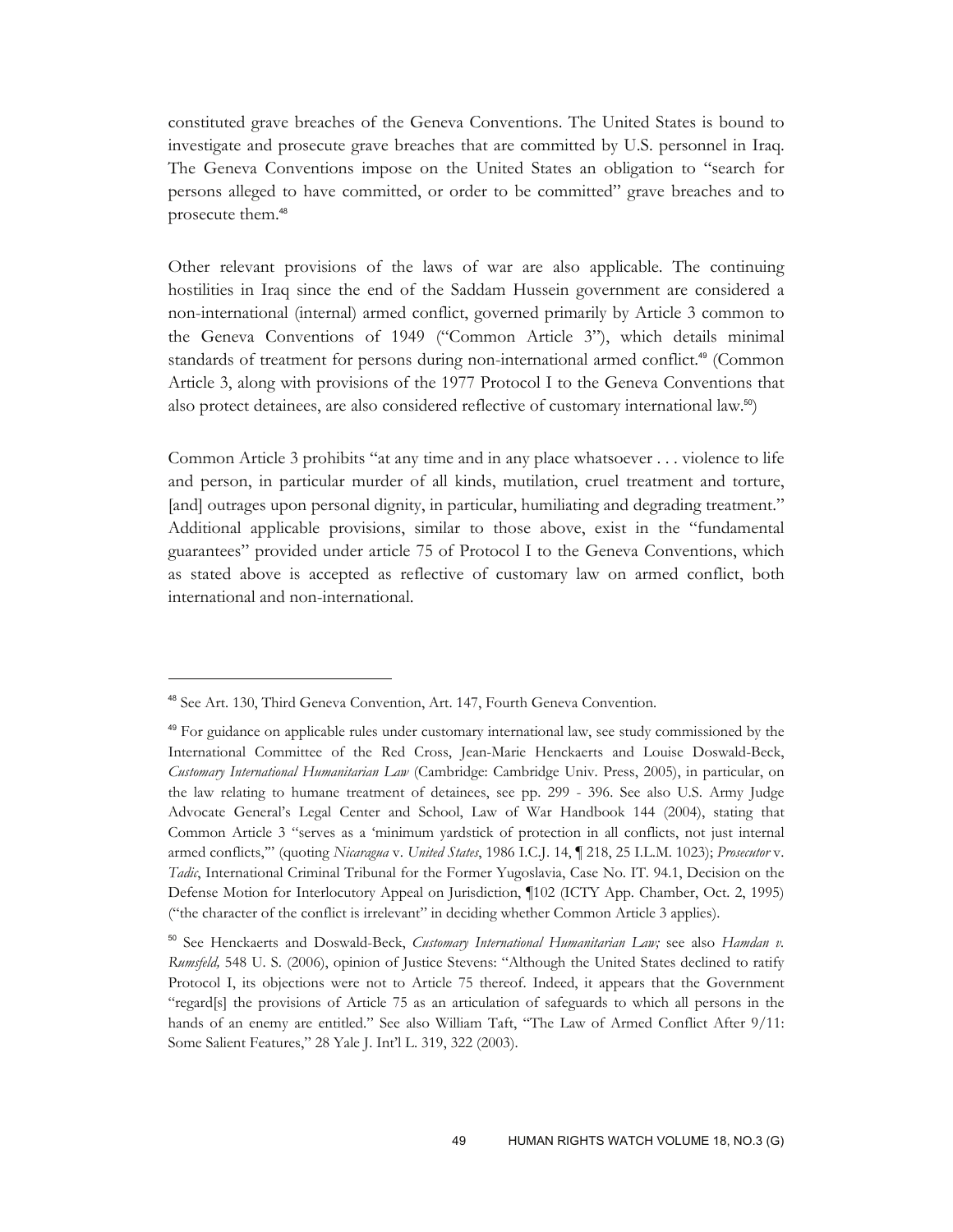The mistreatment of prisoners as detailed in this report also violated U.S. obligations under international human rights law. The Convention against Torture and Other Cruel, Inhuman or Degrading Treatment or Punishment, prohibits both torture and "cruel, inhuman and degrading treatment," and provides that "[n]o exceptional circumstances whatsoever, whether a state of war or a threat or war, internal political instability or any other public emergency, may be invoked as a justification of torture."51 The International Covenant on Civil and Political Rights,<sup>52</sup> which also bans torture and other mistreatment, ensures that the right to be free from torture and other cruel, inhuman or degrading treatment can never be suspended by a state, including during periods of public emergency.<sup>53</sup>

In addition to binding international legal obligations, various provisions of the U.S. Uniform Code of Military Justice subject soldiers to court-martial or disciplinary measures for mistreating prisoners.54 Applicable UCMJ criminal provisions include article 93 (cruelty and maltreatment), article 128 (assault), and articles 118 and 119 (murder and manslaughter), as well as article 120 (rape and carnal knowledge), article 124 (maiming), and, for officers, article 133 (conduct unbecoming an officer). Superior officers who order the mistreatment of prisoners or who knew or should have known that such mistreatment was occurring and did not take appropriate measures can be prosecuted as a matter of command responsibility.<sup>55</sup>

U.S. federal criminal law is also applicable. The War Crimes Act of 1996 (18 U.S.C. § 2441) makes it a criminal offense for any U.S. personnel to commit war crimes, which includes any conduct defined as grave breach of the Geneva Conventions and any conduct which is a violation of Common Article 3. In addition, the federal anti-torture statute (18 U.S.C. § 2340A), enacted in 1994, provides for the prosecution of a U.S. national or anyone present in the United States who, while outside the United States,

<sup>&</sup>lt;sup>51</sup> Convention against Torture and Other Cruel, Inhuman or Degrading Treatment or Punishment, G.A. Res. 39/46, annex, 39, U.N. Doc. A/39/51 (entered into force June 26, 1987; ratified by the United States on October 21, 1994).

<sup>52</sup> International Covenant on Civil and Political Rights, 999 U.N.T.S. 171 (entered into force March 23, 1976, ratified by the United States on June 8, 1992).

<sup>53</sup> See UN Human Rights Committee, general comment No. 29: Article 4: "Derogations during a state of emergency," Adopted at the 1950th meeting, on 24 July 2001, paras. 7, 11, and 13.

<sup>54</sup> The Uniform Code of Military Justice is codified at Title 10, Chapter 47 of the U.S. Code (10 U.S.C. § 801 et seq.).

<sup>&</sup>lt;sup>55</sup> For further details on the doctrine of command responsibility, see Human Rights Watch, "Getting Away with Torture? , Command Responsibility for the U.S. Abuse of Detainees," April 2005, Vol. 17, No. 1 (G), Annex, available at http://www.hrw.org/reports/2005/us0405/10.htm#\_Toc101408106.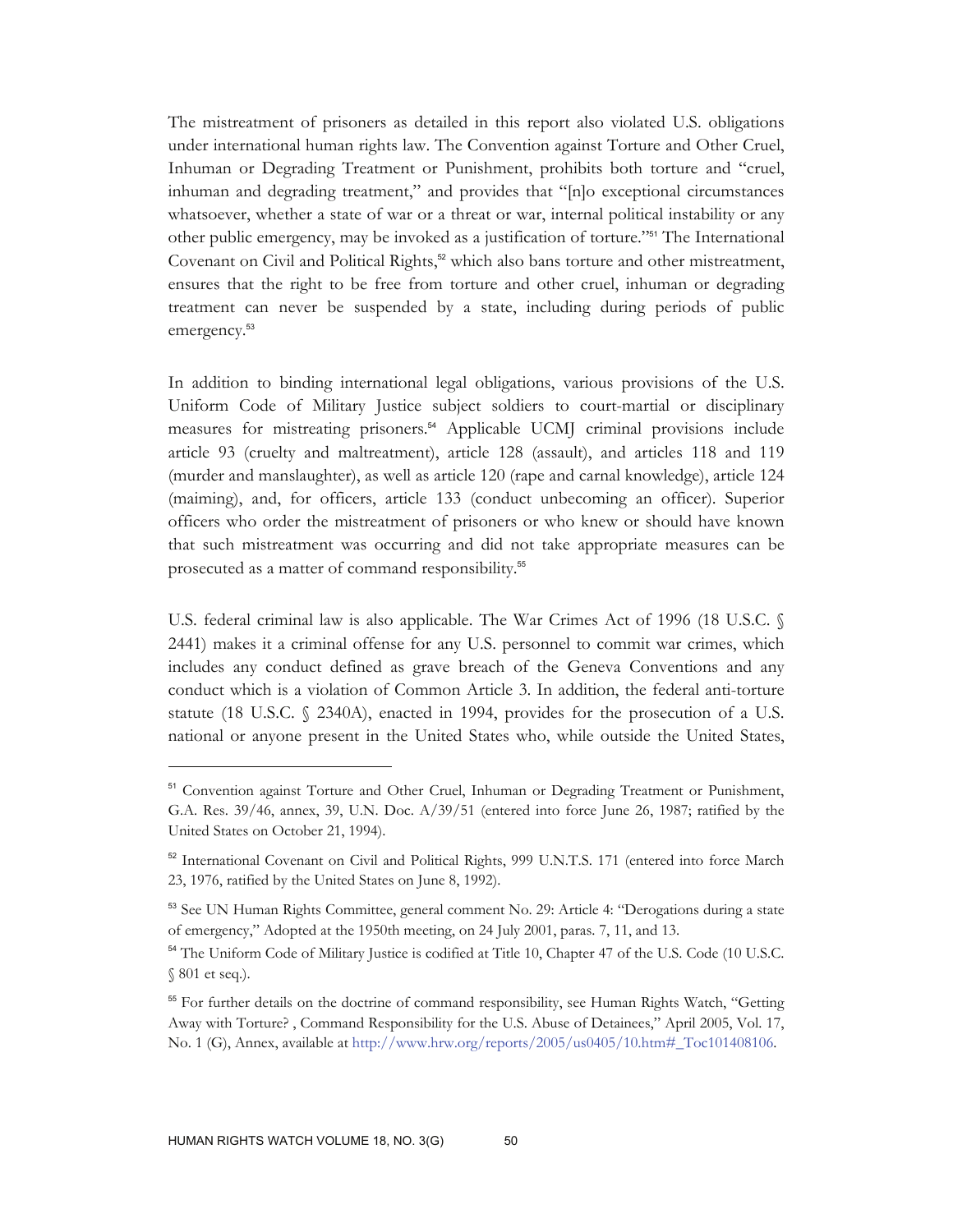commits or attempts to commit torture. U.S. personnel are also bound by applicable federal provisions on assault, sexual abuse, and homicide.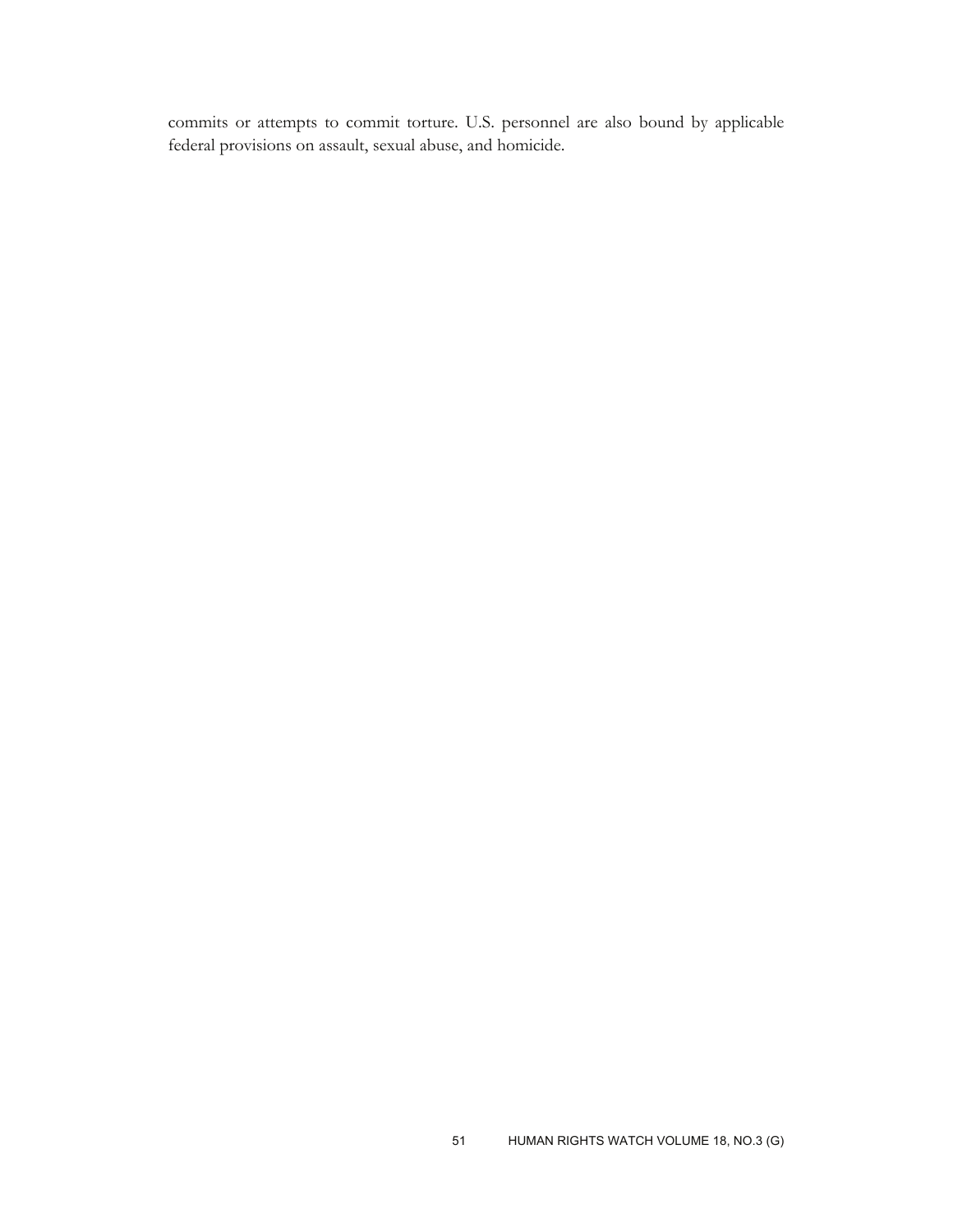# **Conclusions**

Many of the crimes detailed in this report are violations of international humanitarian law, U.S. military law, and U.S. federal criminal law. The U.S. government's failure to properly investigate these violations is an affront to the victims of the abuses, and a violation of U.S. obligations under the Geneva Conventions, which obligate states to prosecute serious violations of the conventions' provisions ("grave breaches").

The accounts in this report are further evidence that detainee abuse was an established and apparently authorized part of detention and interrogation processes in Iraq for much of 2003-2005. The cases also show that U.S. military personnel have faced systemic obstacles to reporting or exposing abuses, that the U.S. military in numerous cases has not taken adequate measures to stop reported abuses. The report also shows that the U.S. military has often failed to properly investigate and prosecute perpetrators, including officers who allowed abuses to occur on their watch.